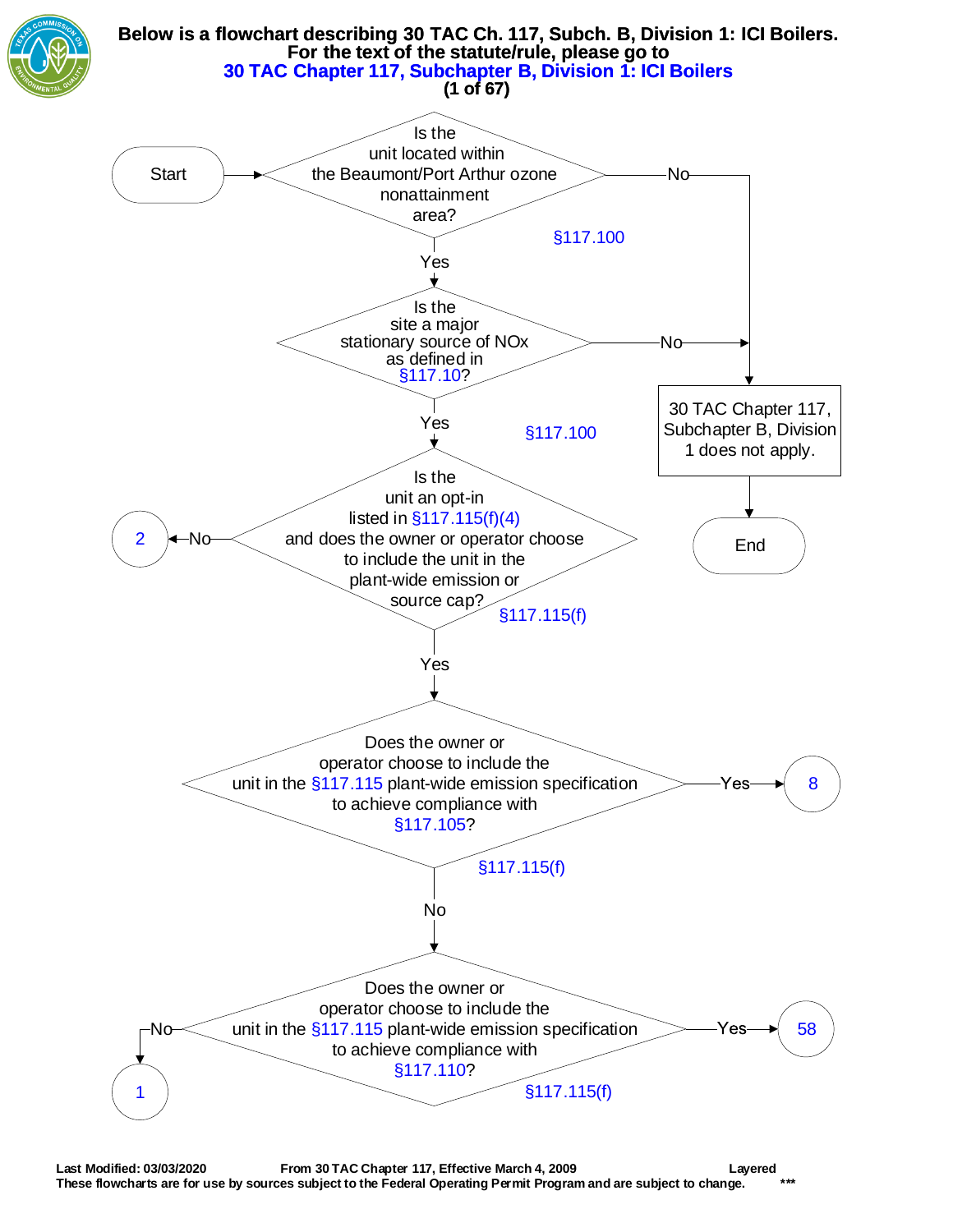<span id="page-1-0"></span>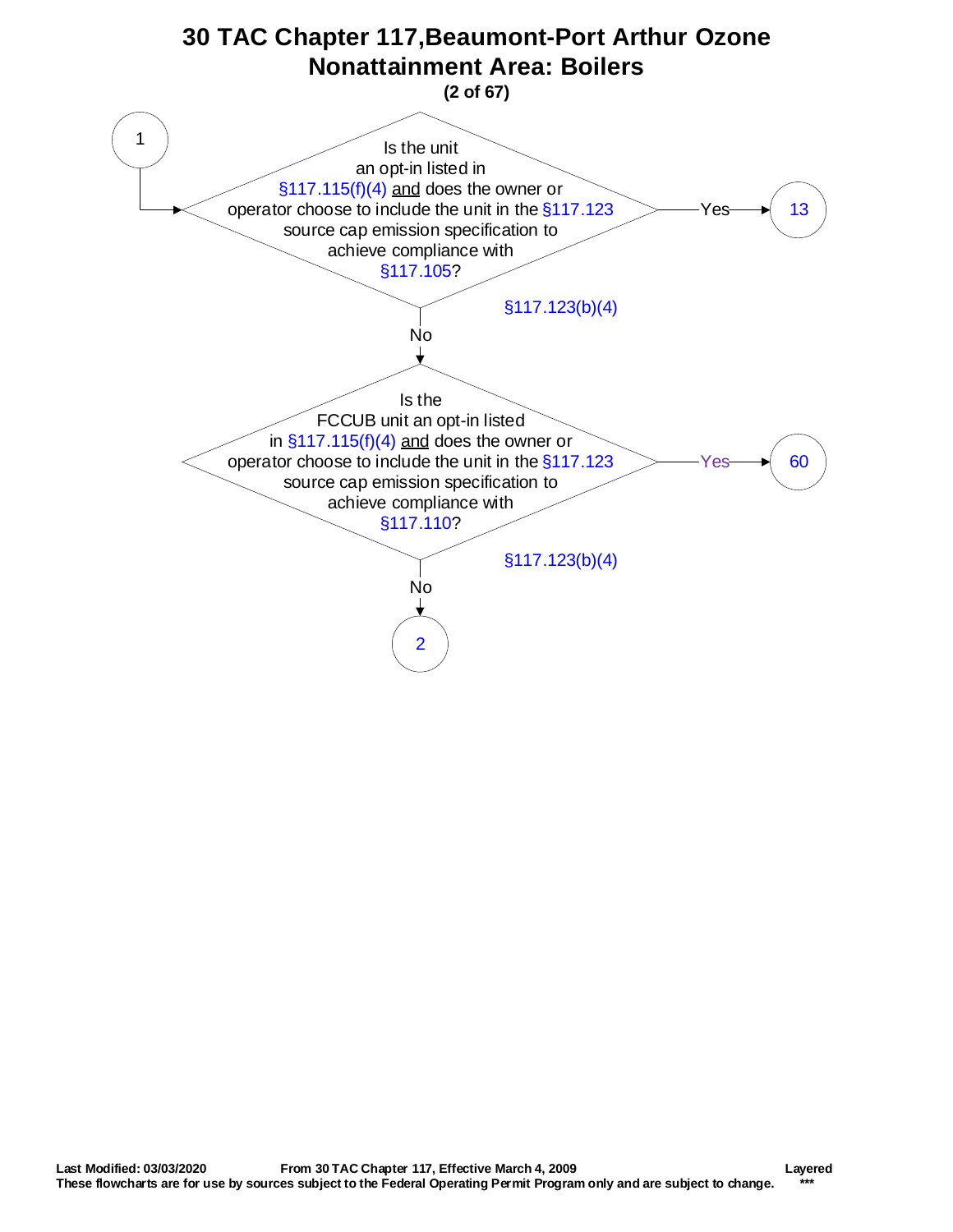<span id="page-2-0"></span>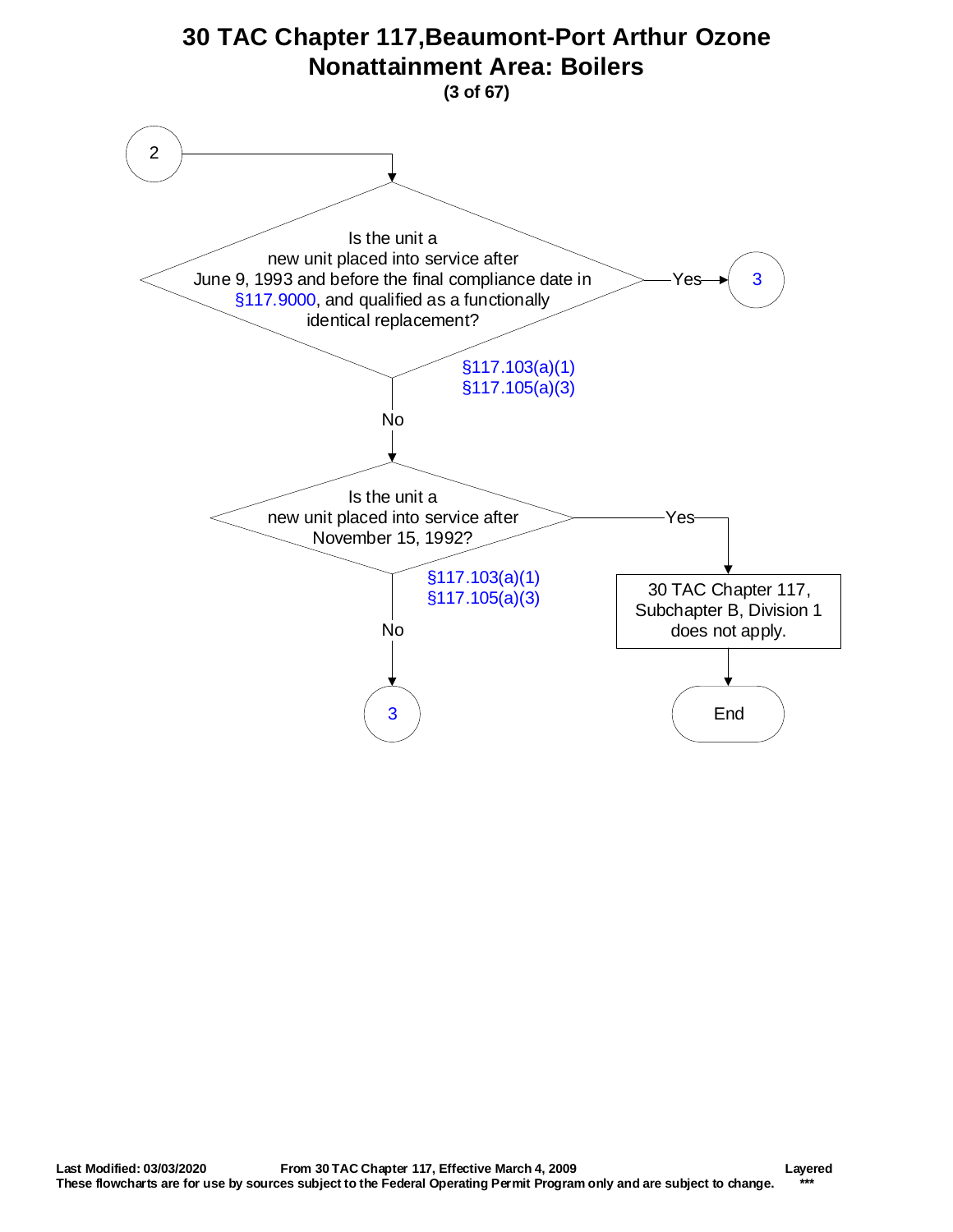<span id="page-3-0"></span>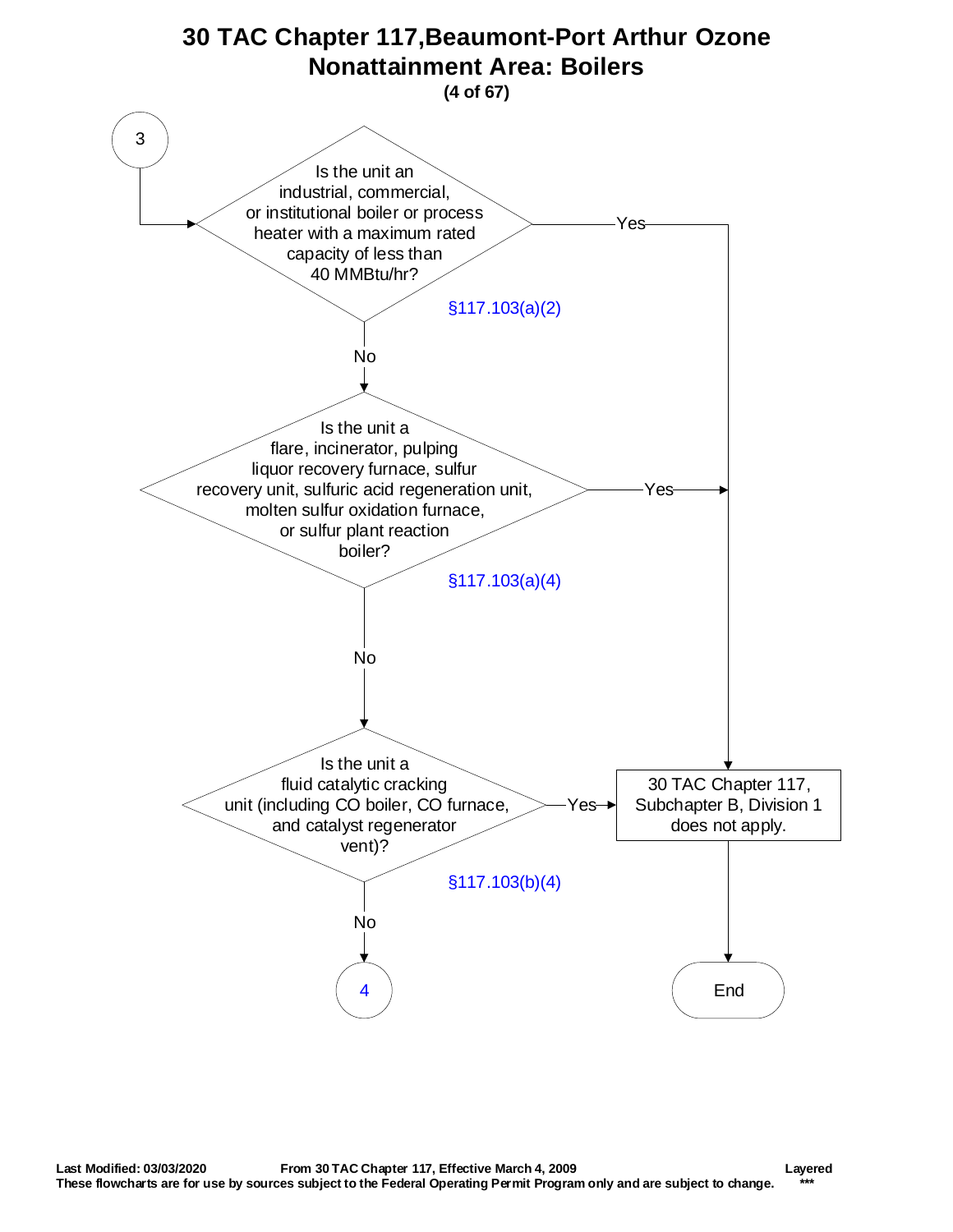<span id="page-4-0"></span>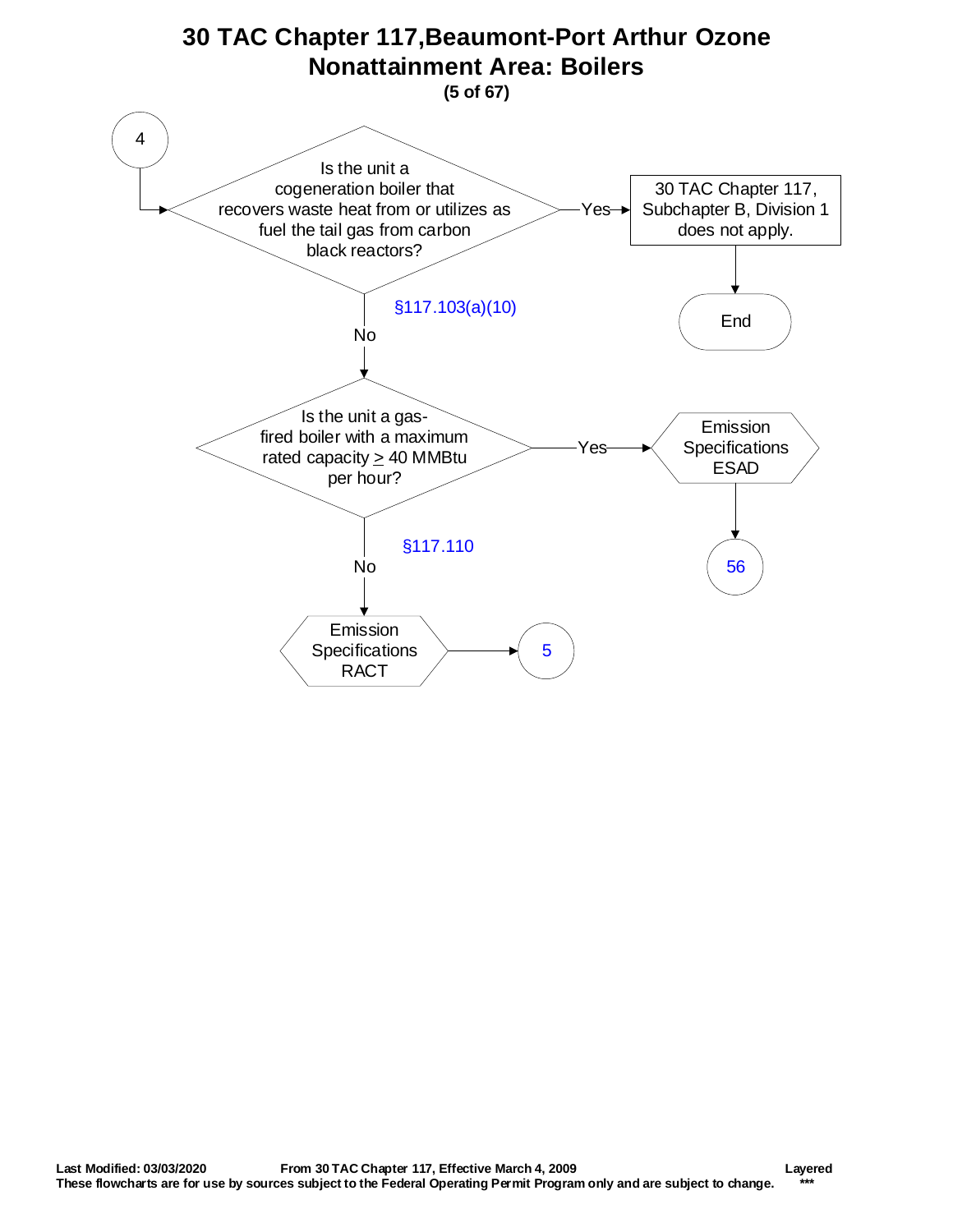<span id="page-5-0"></span>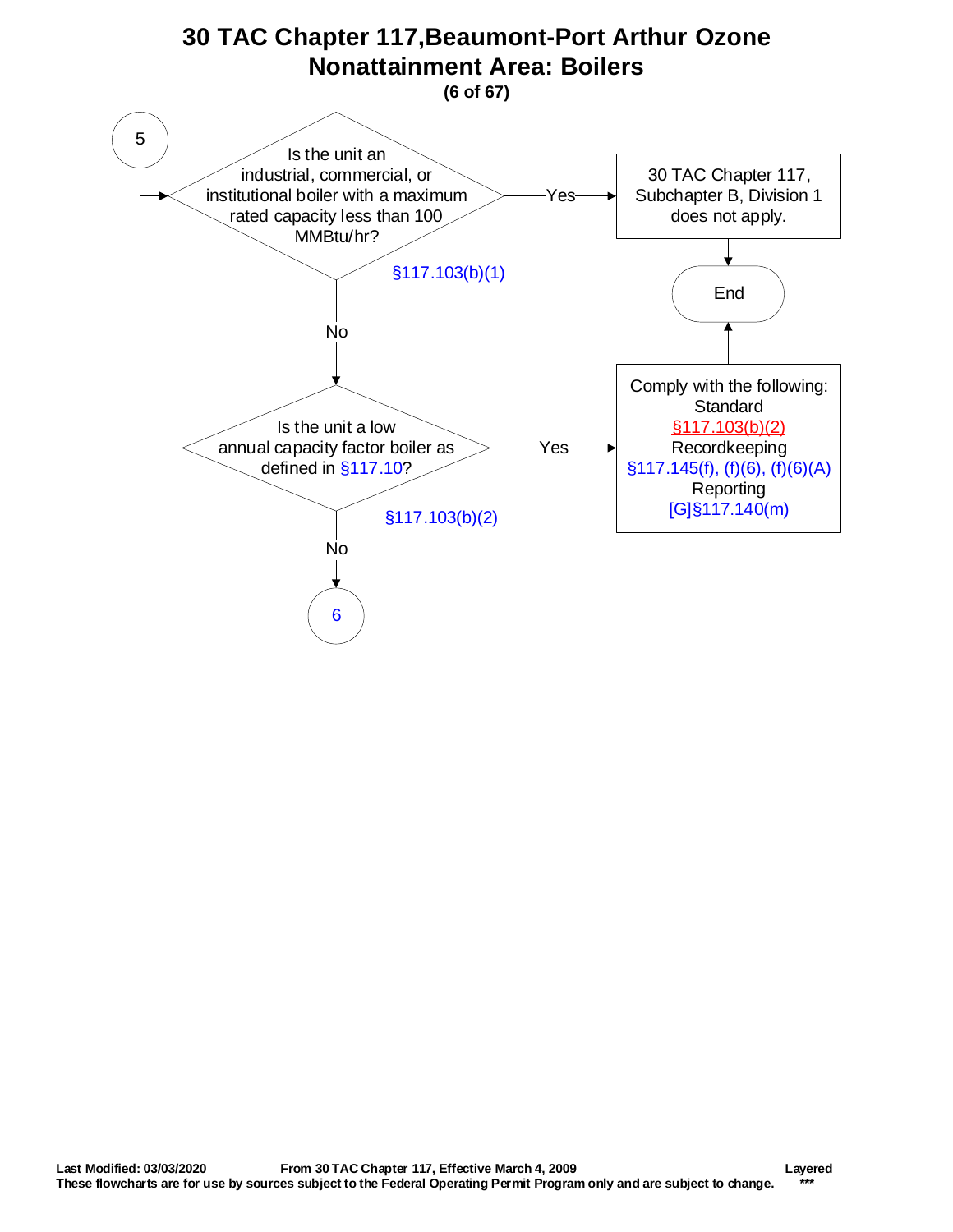<span id="page-6-0"></span>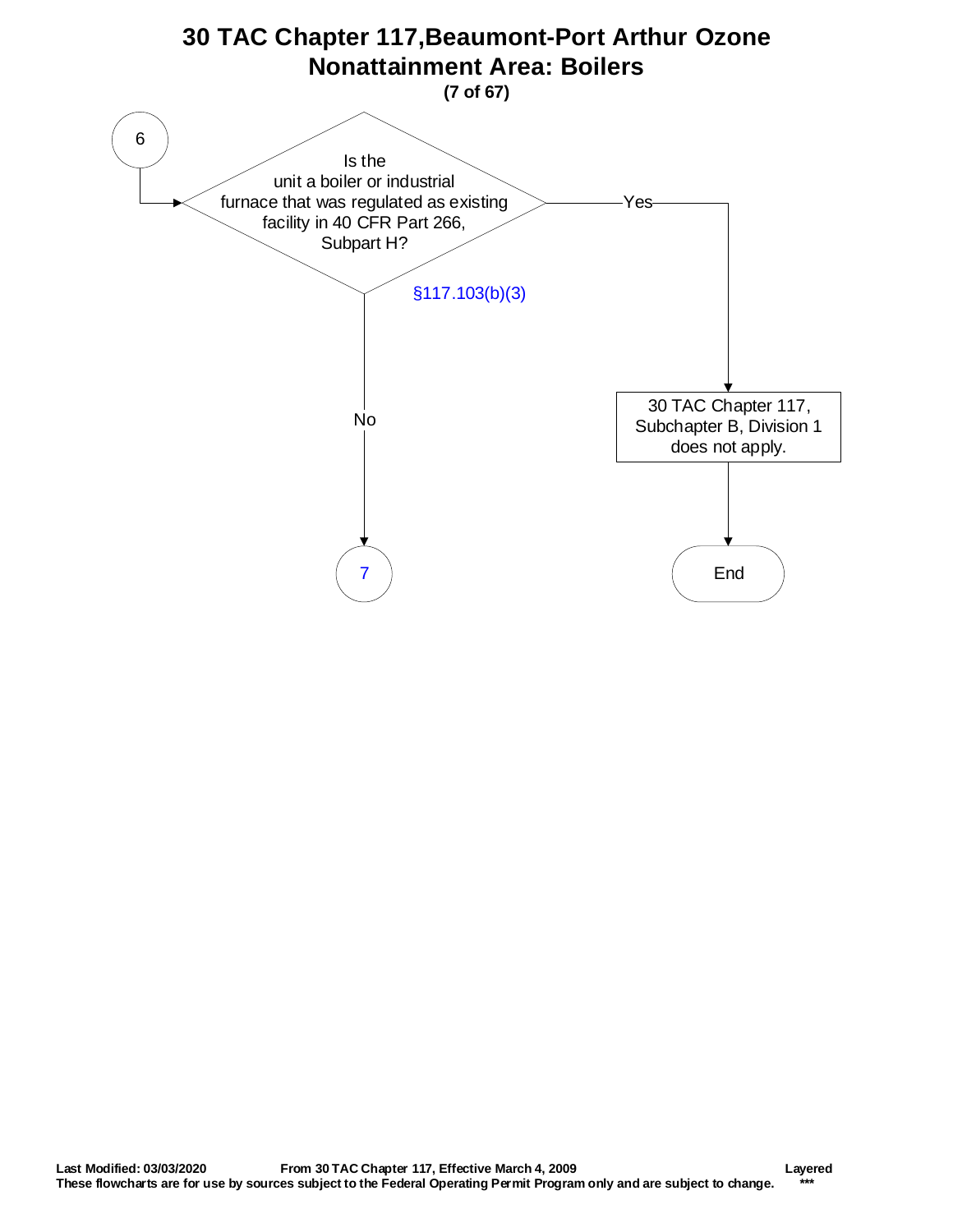<span id="page-7-0"></span>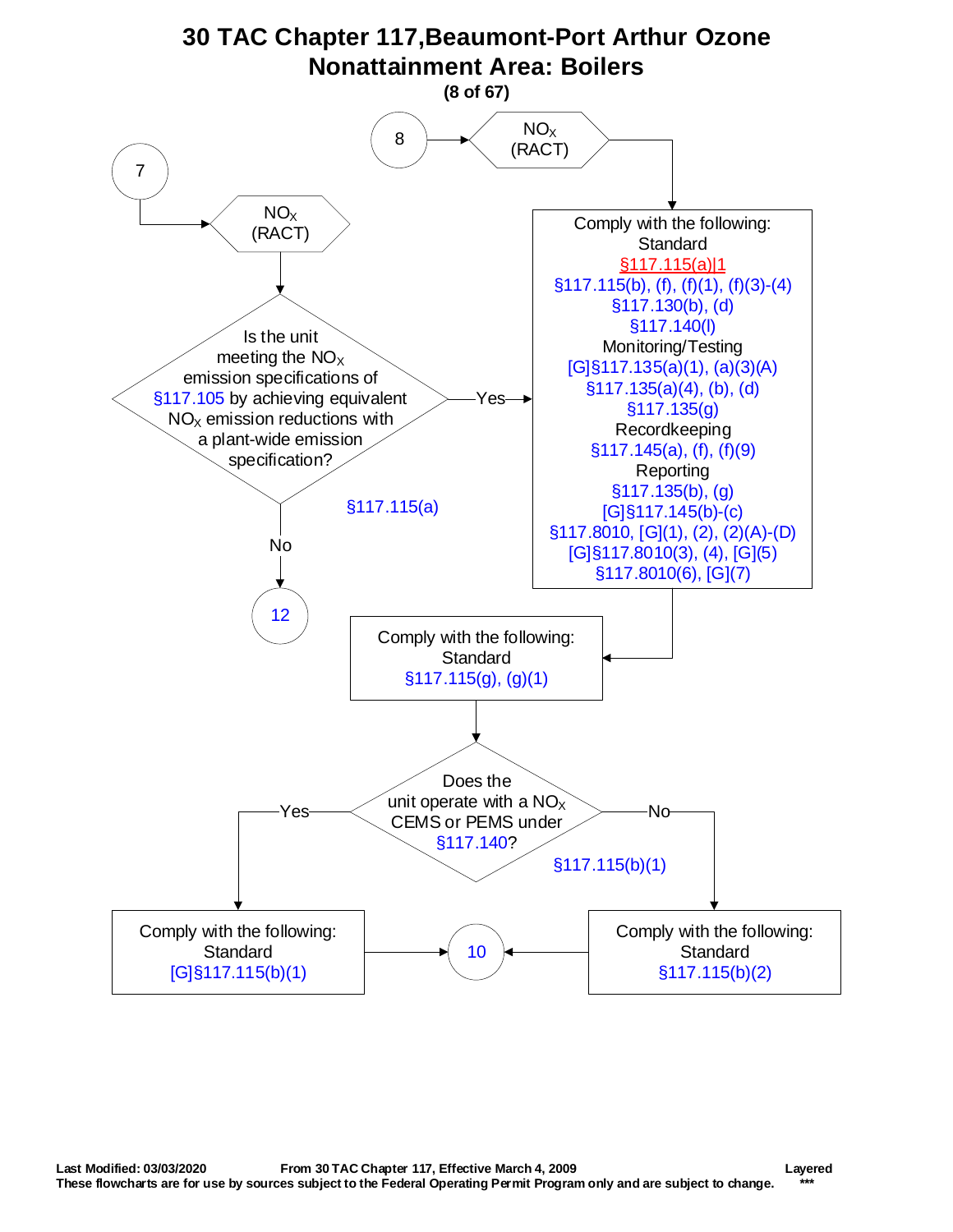<span id="page-8-0"></span>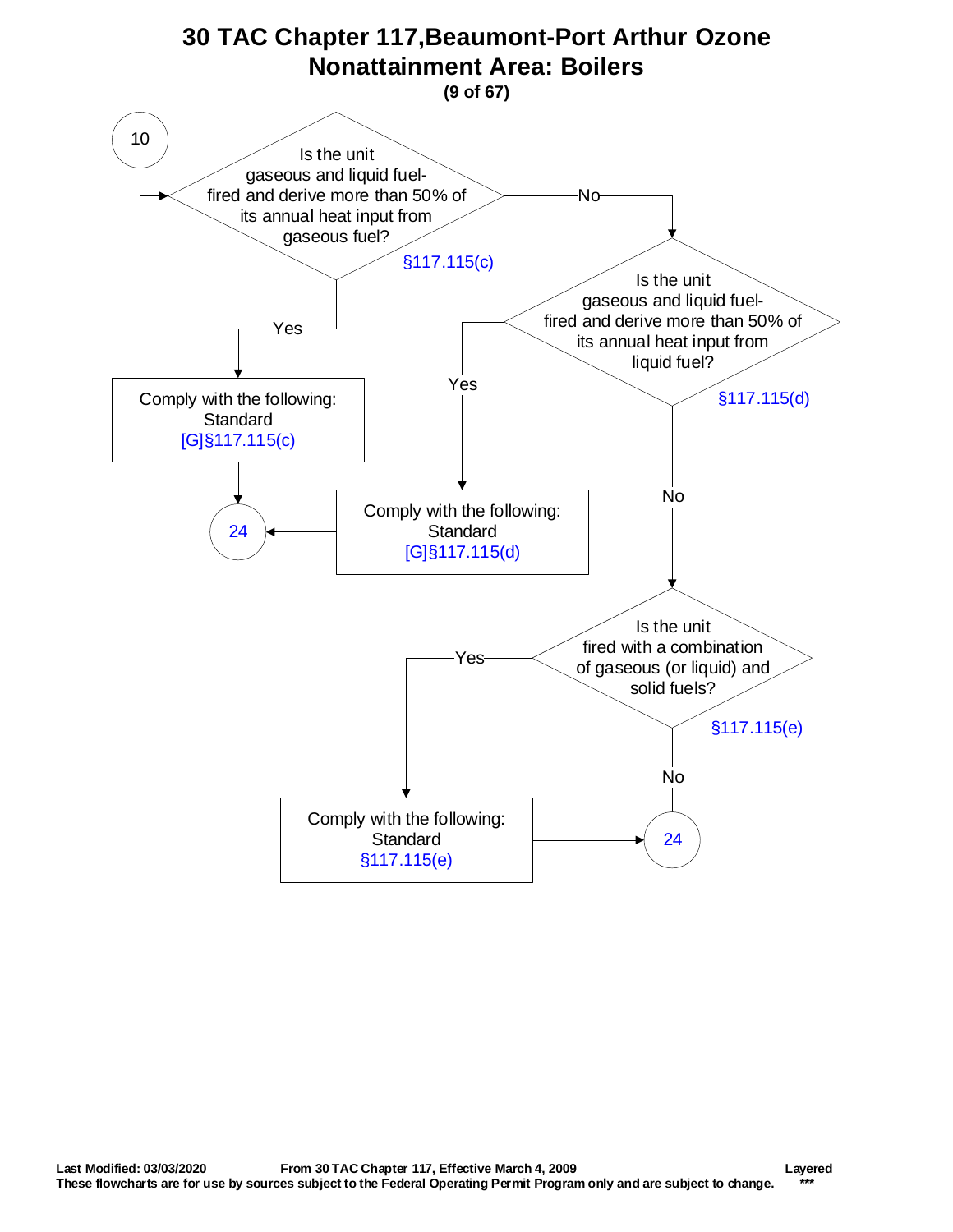<span id="page-9-0"></span>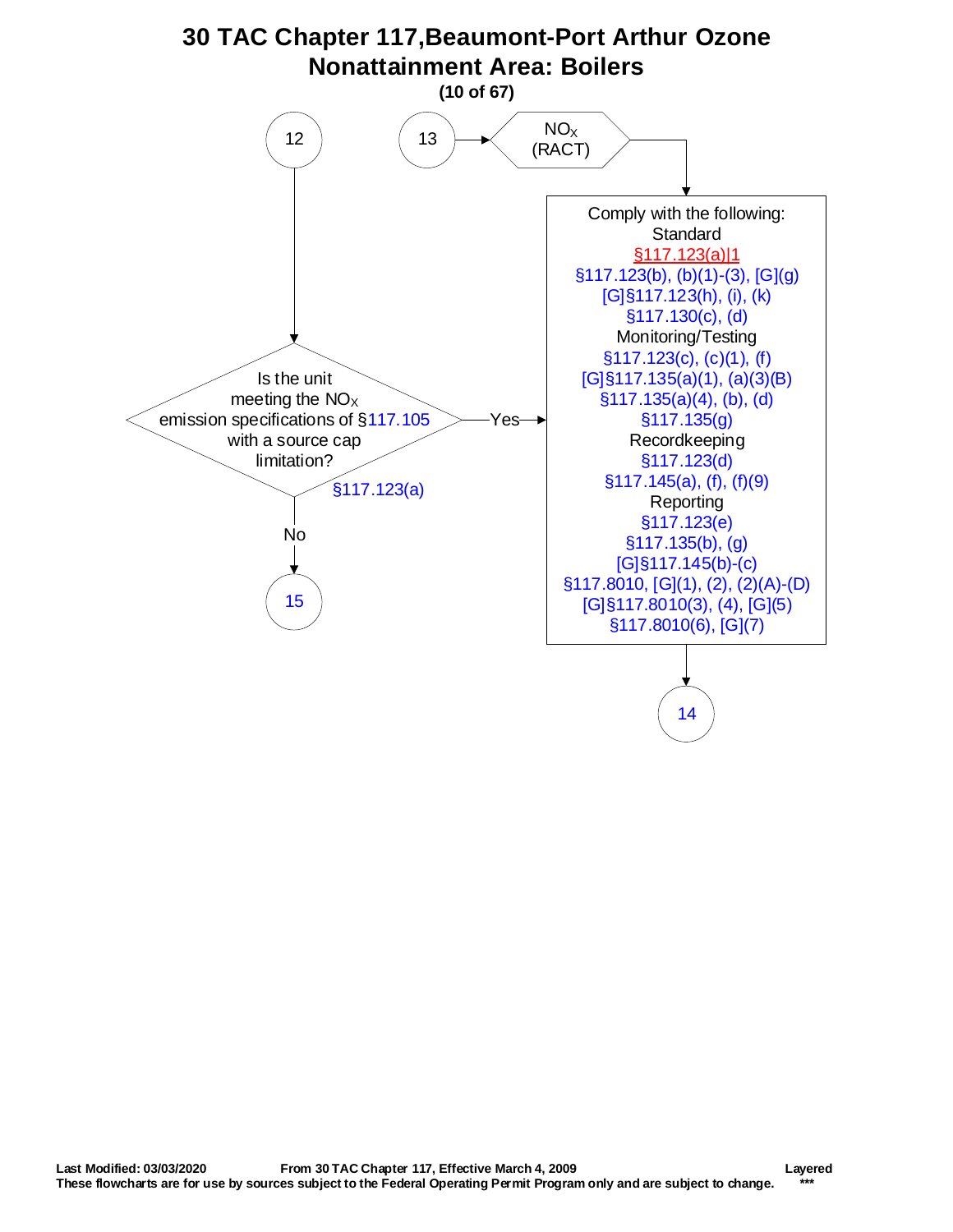<span id="page-10-0"></span>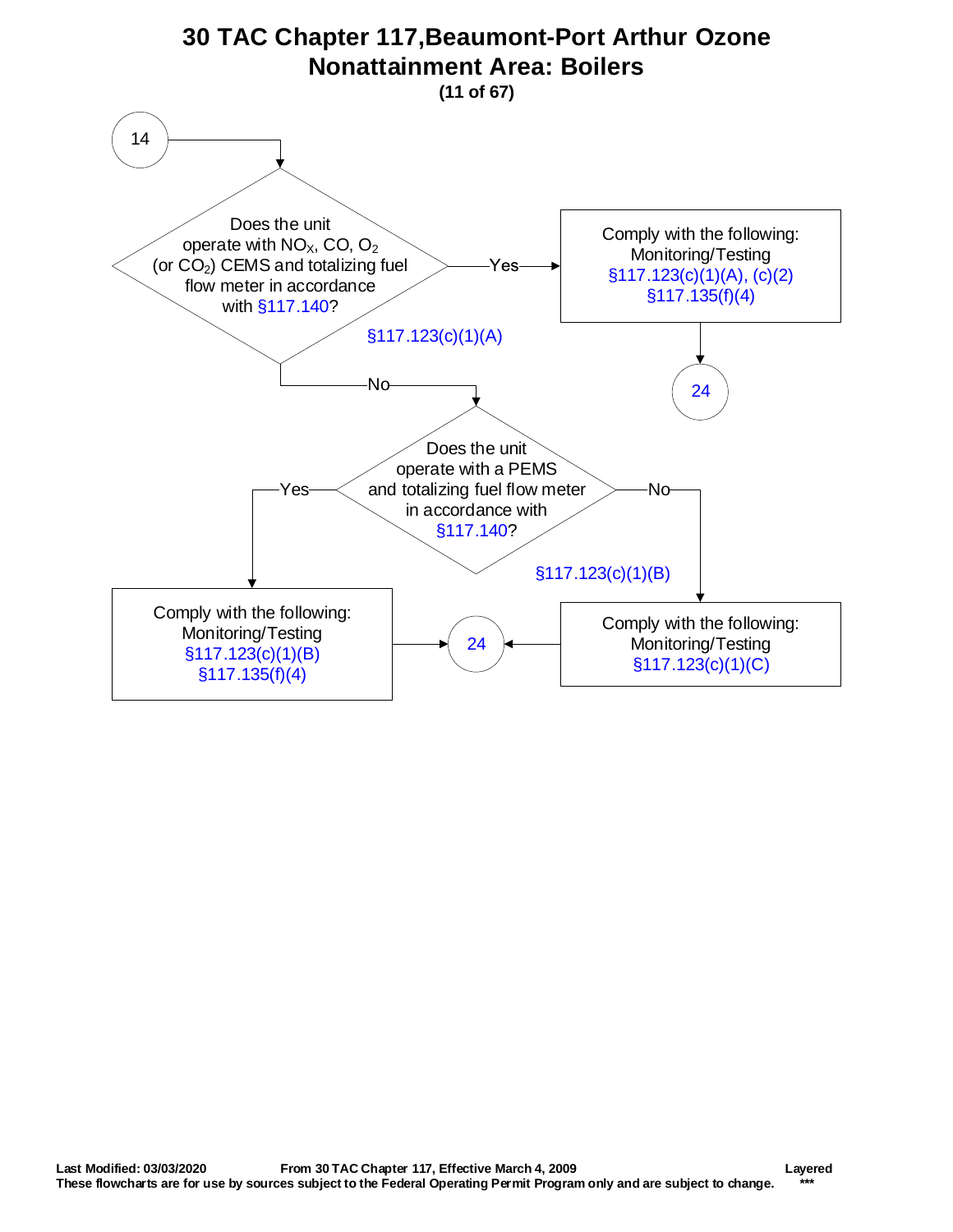<span id="page-11-0"></span>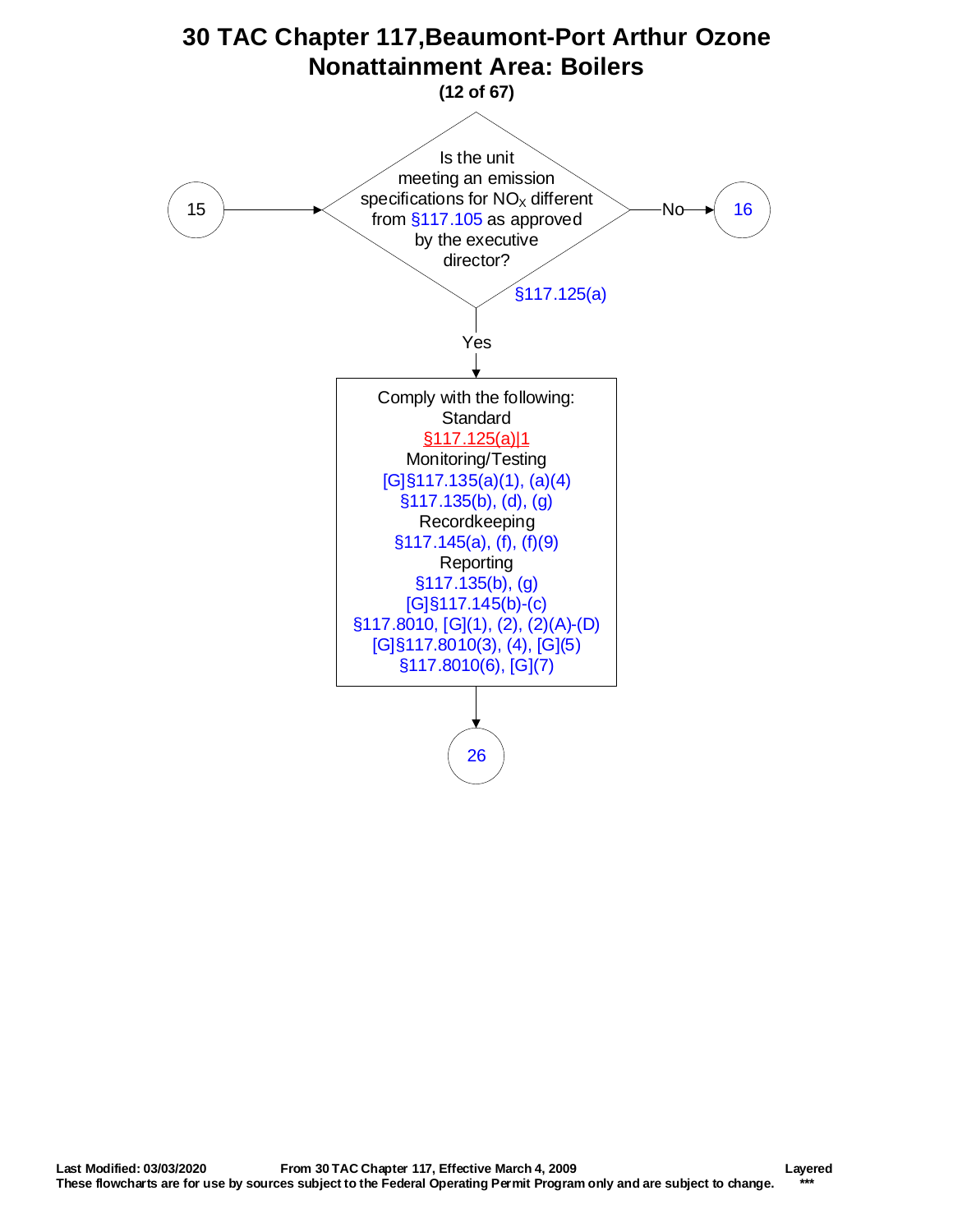<span id="page-12-0"></span>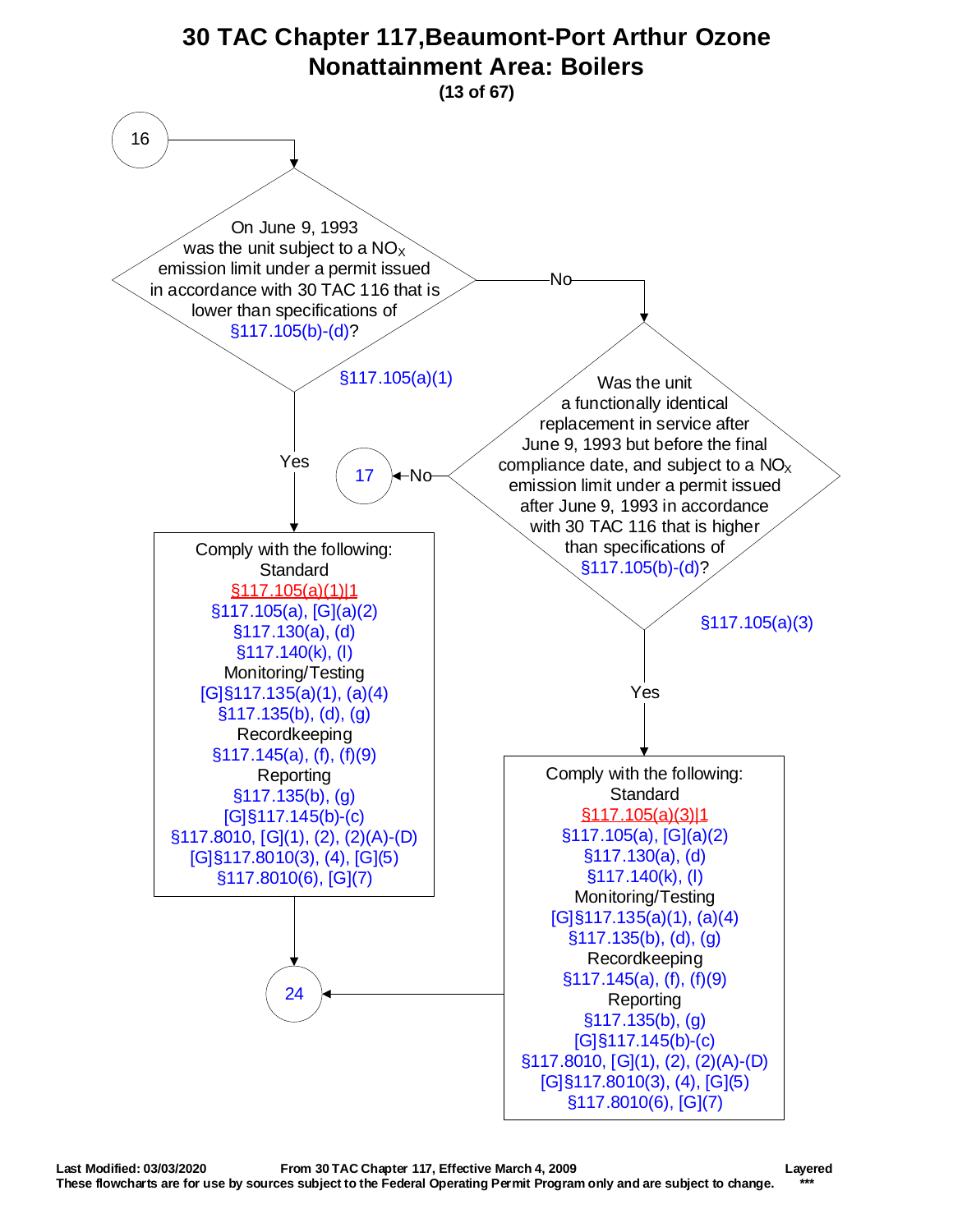## **30 TAC Chapter 117,Beaumont-Port Arthur Ozone Nonattainment Area: Boilers**

**(14 of 67)**

<span id="page-13-0"></span>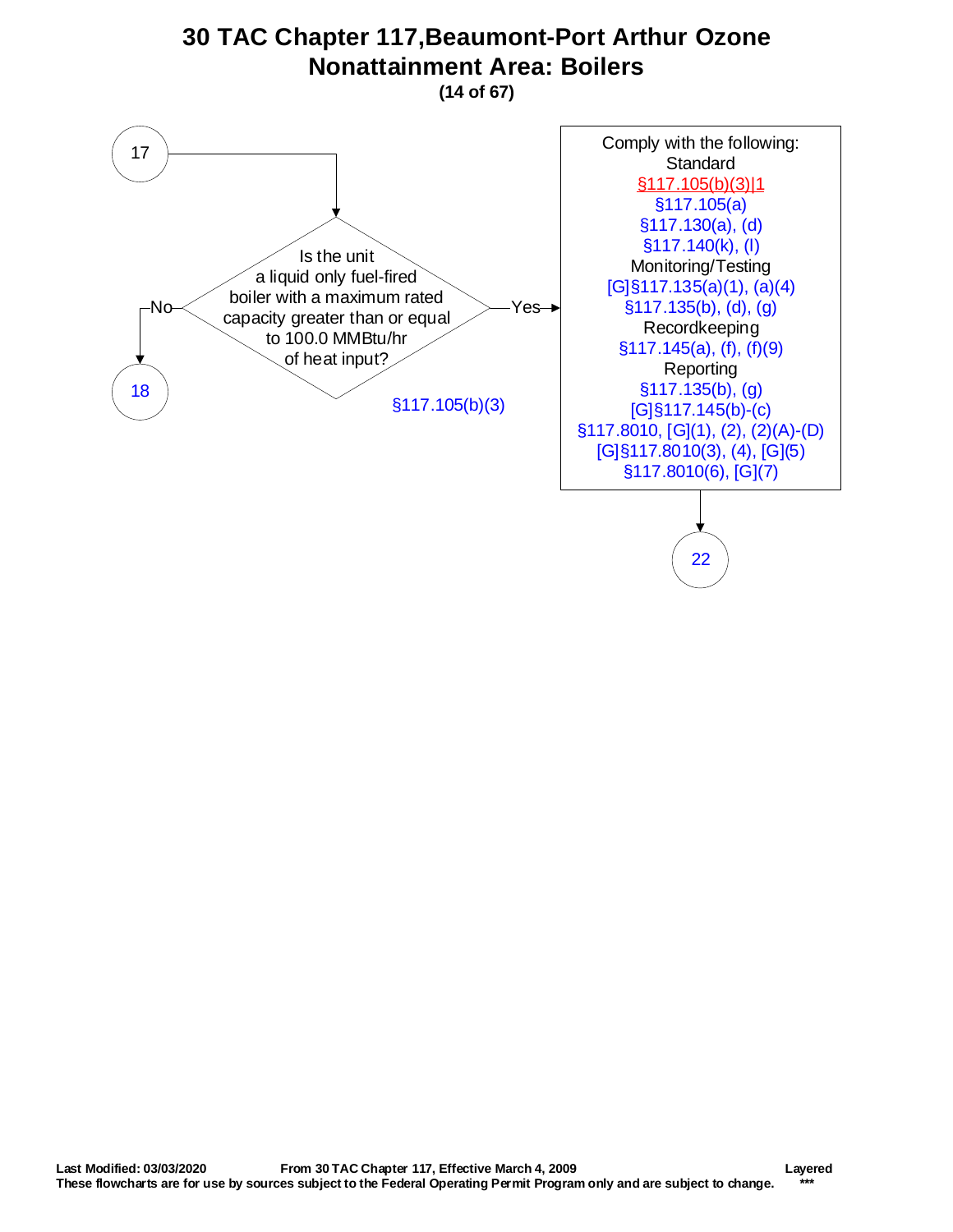<span id="page-14-0"></span>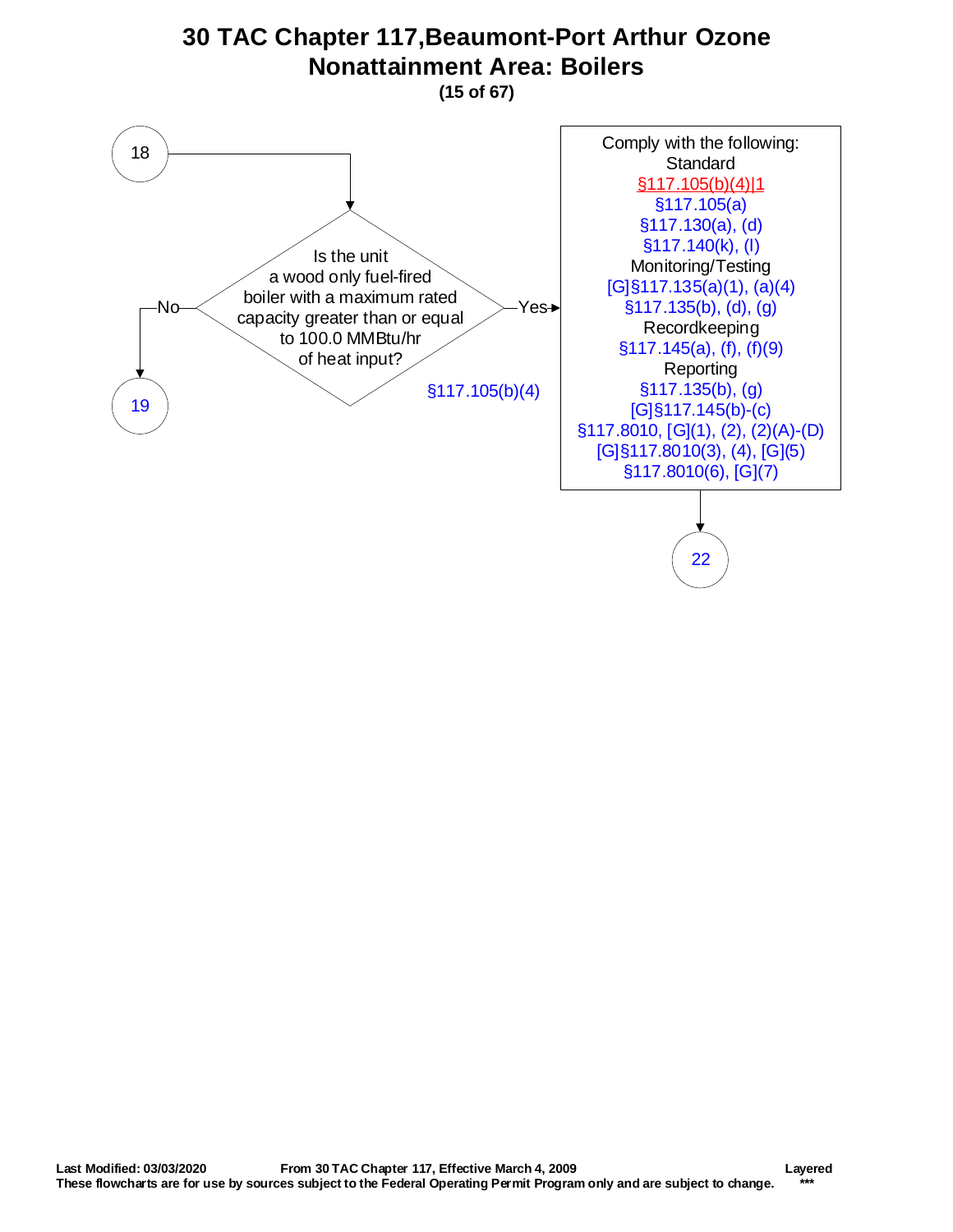## **30 TAC Chapter 117,Beaumont-Port Arthur Ozone Nonattainment Area: Boilers**

**(16 of 67)**

<span id="page-15-0"></span>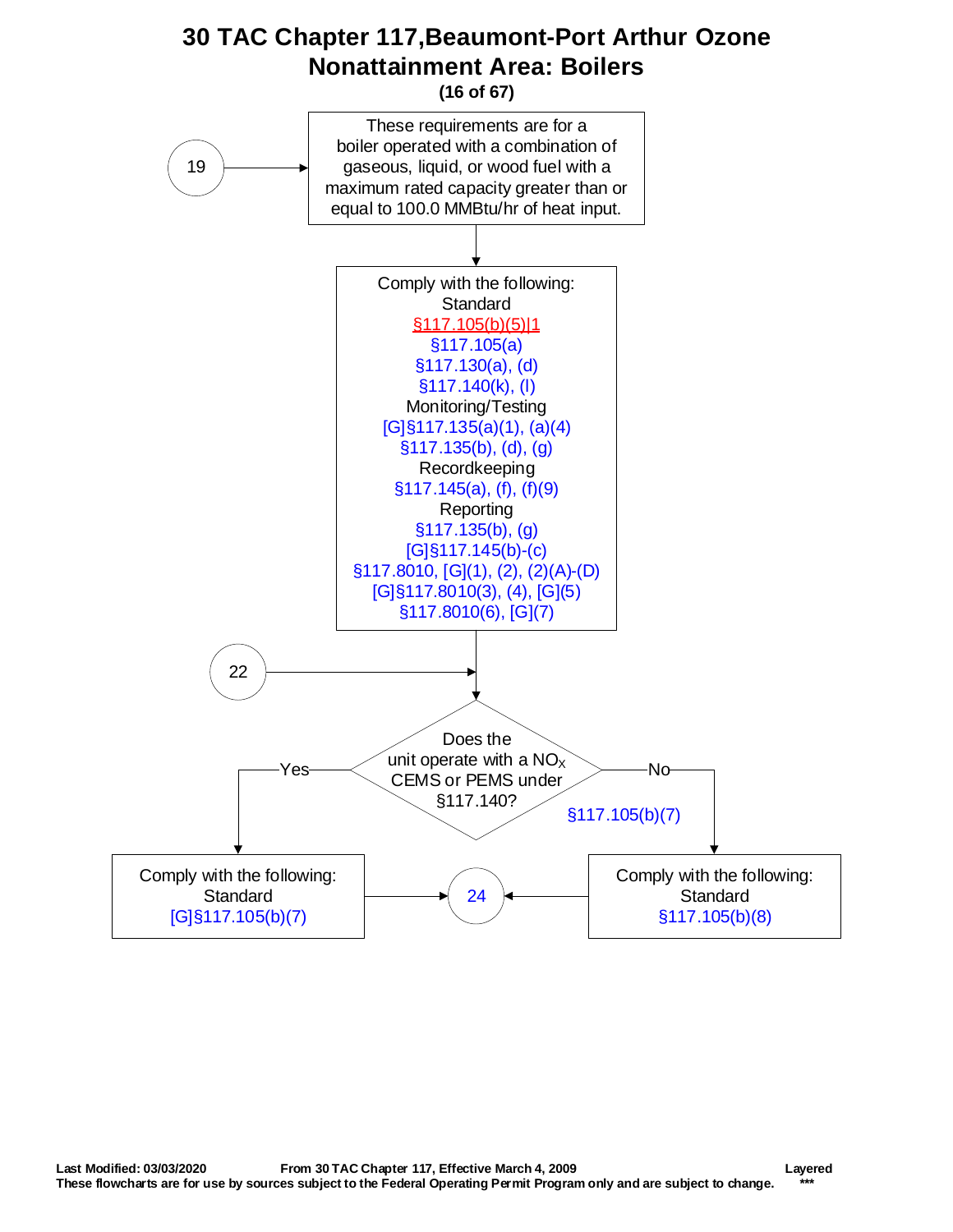<span id="page-16-0"></span>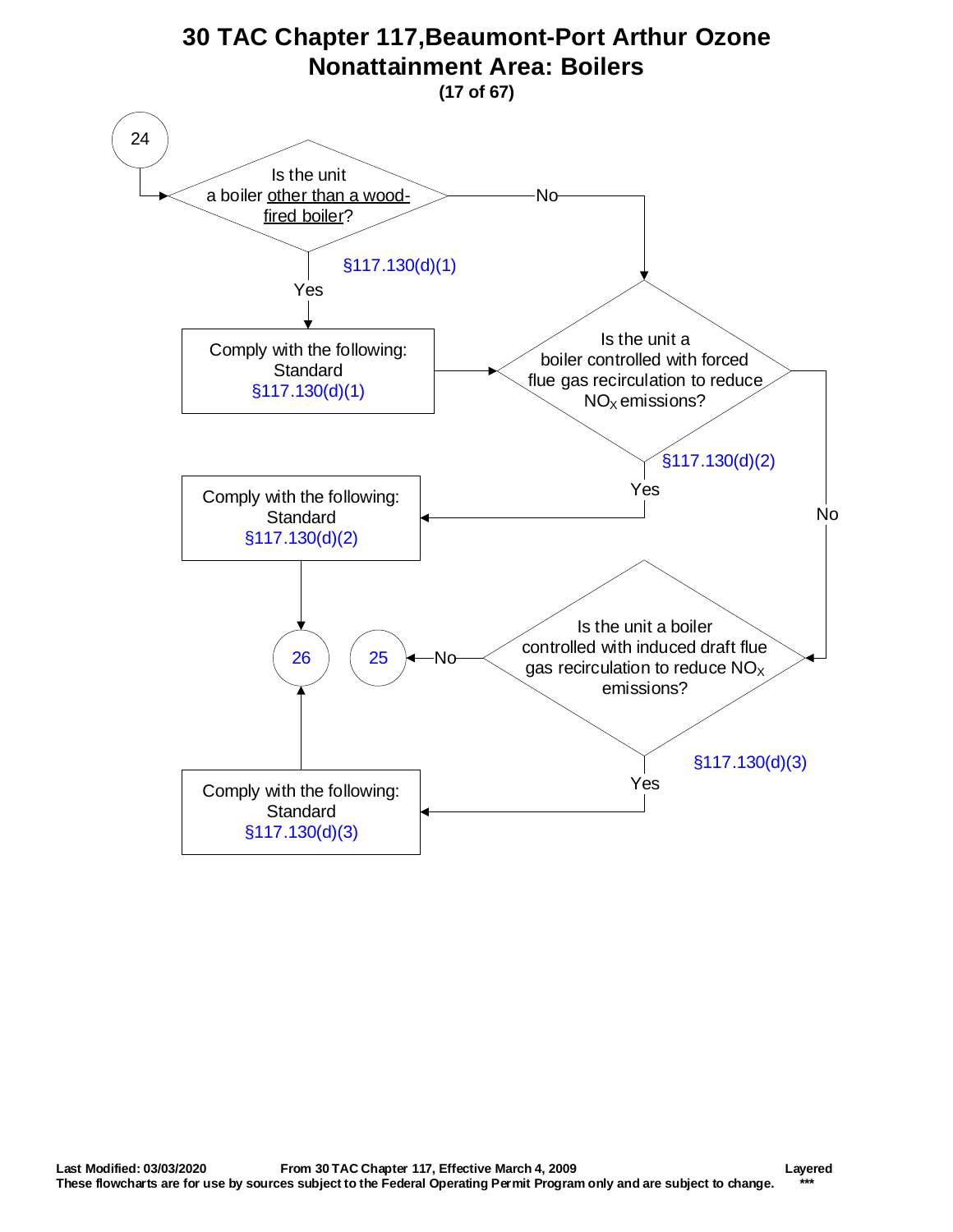<span id="page-17-0"></span>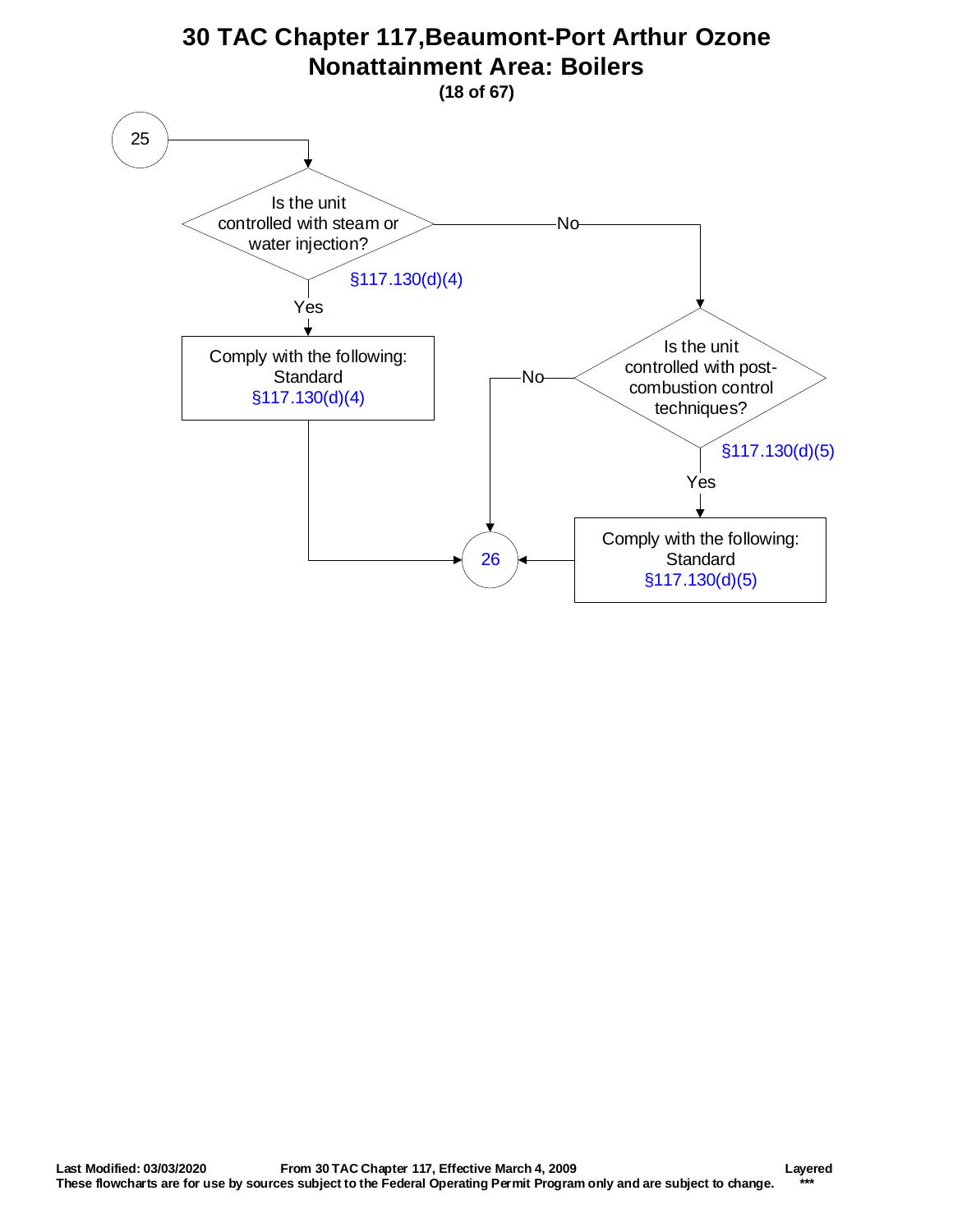<span id="page-18-0"></span>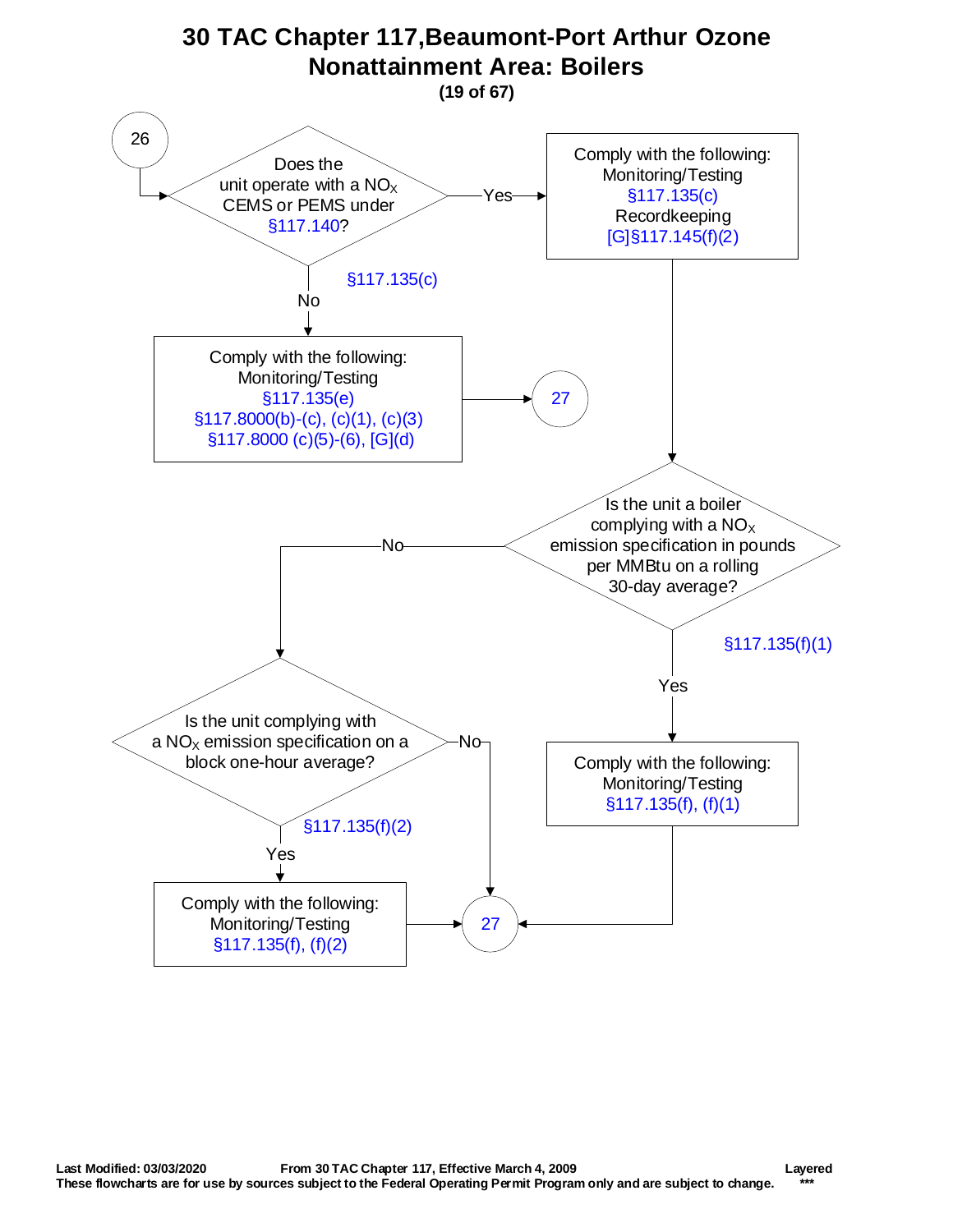<span id="page-19-0"></span>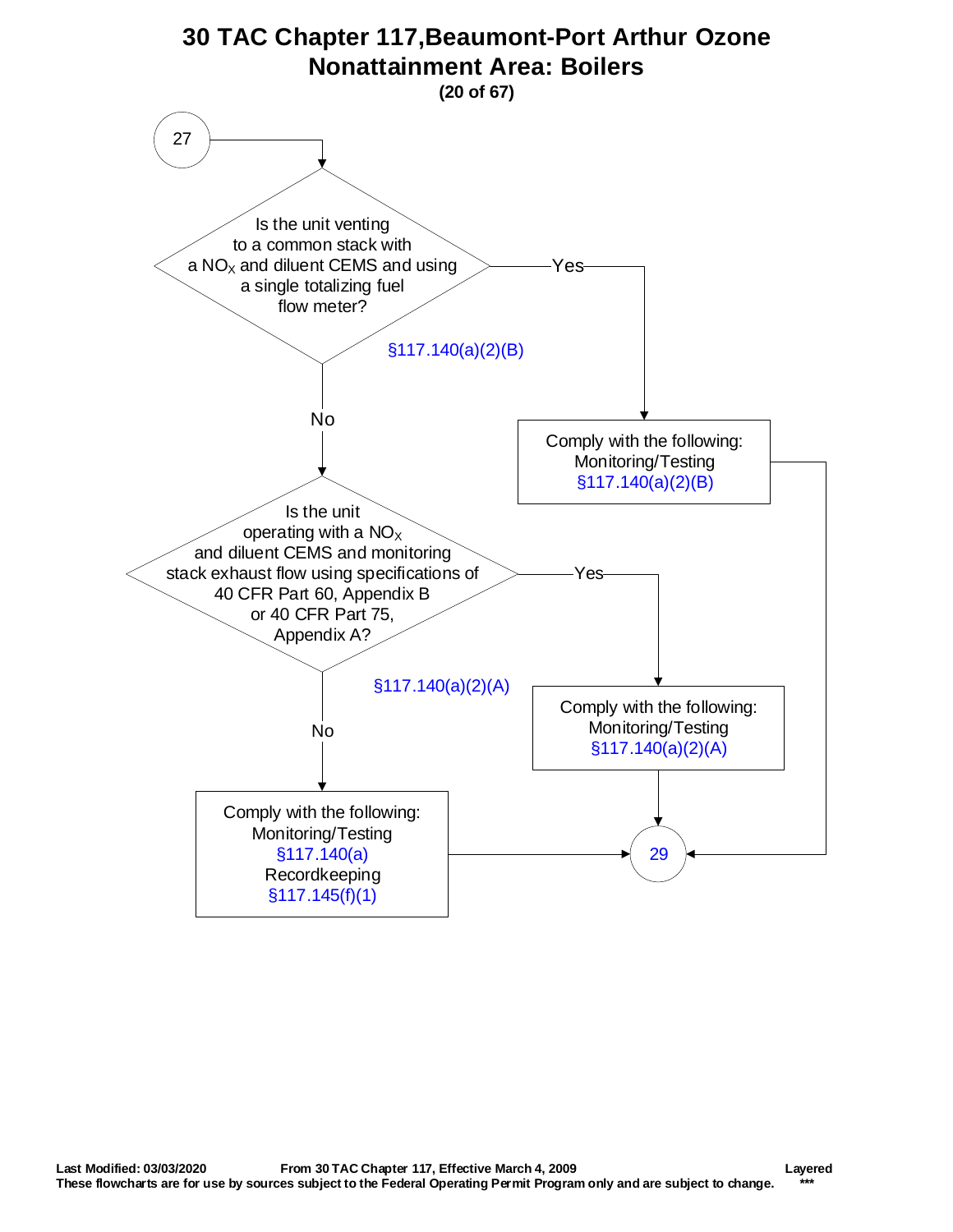<span id="page-20-0"></span>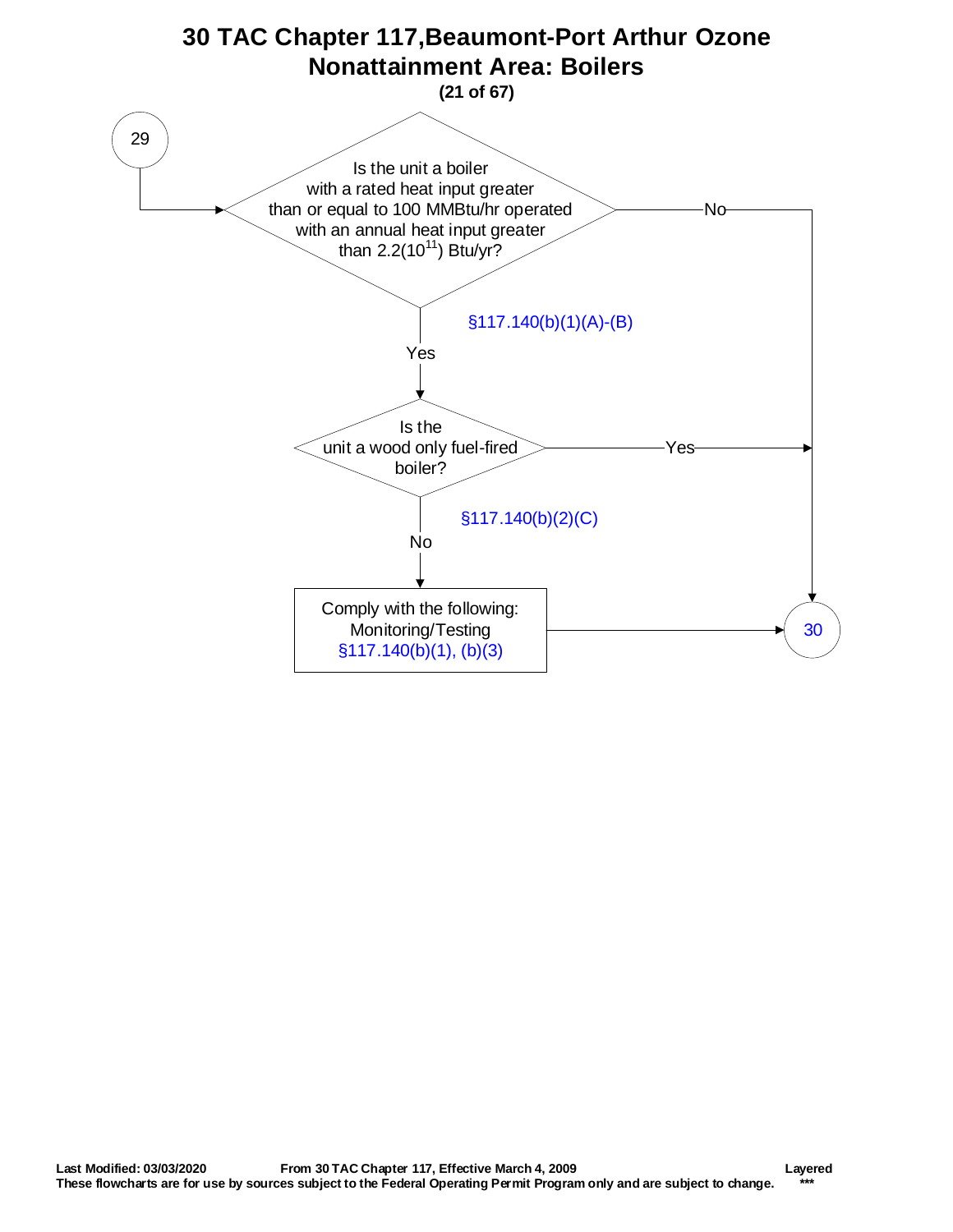<span id="page-21-0"></span>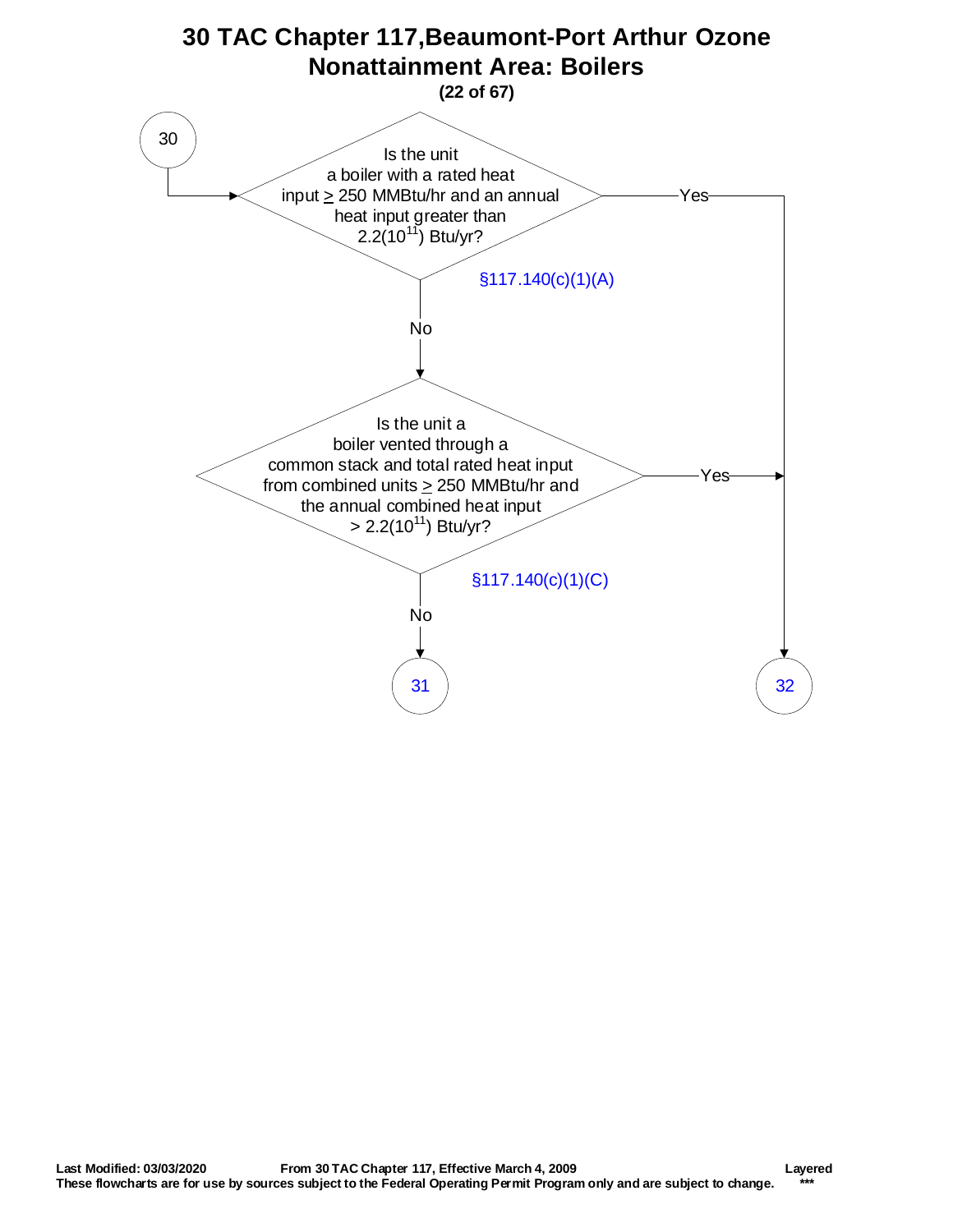<span id="page-22-0"></span>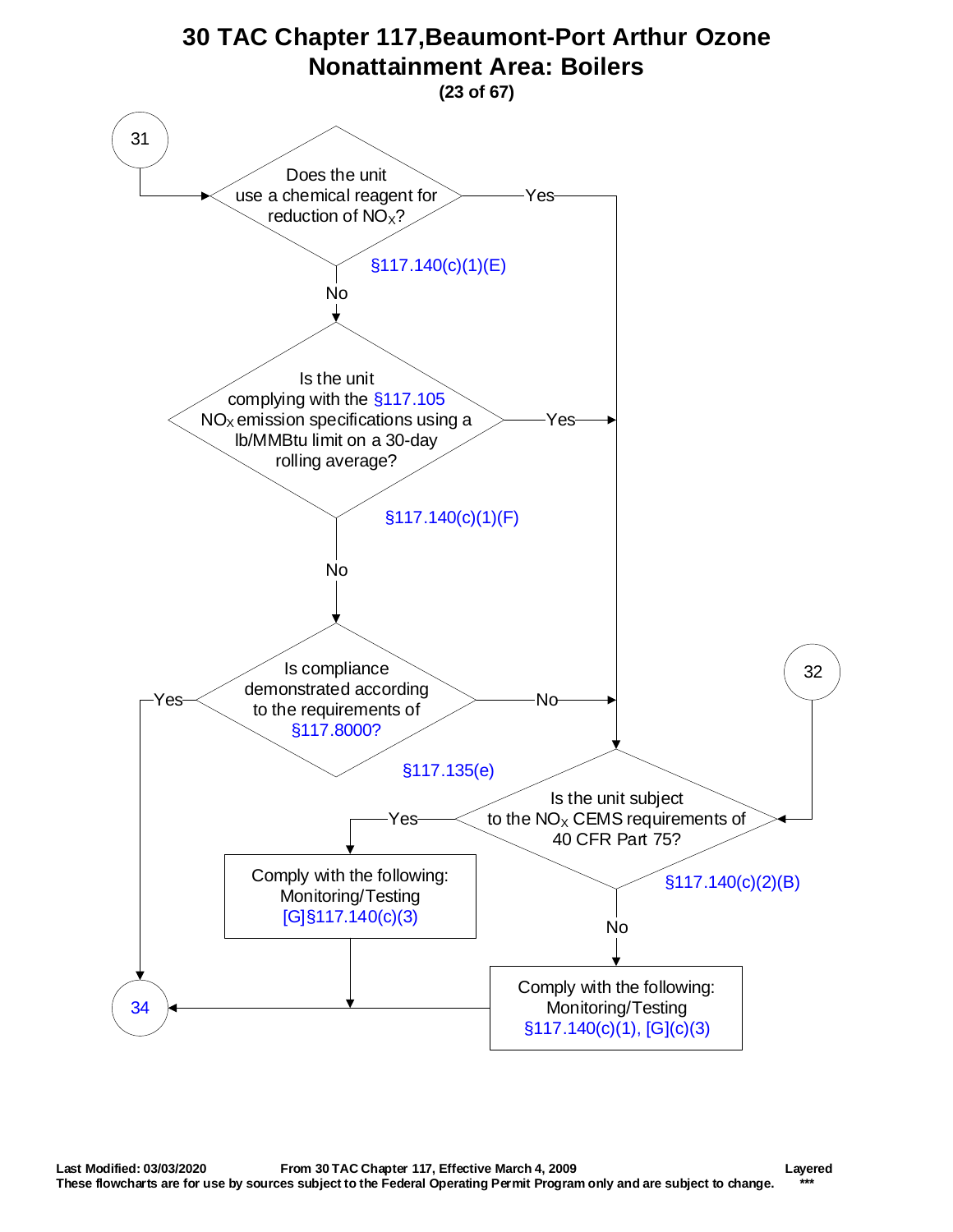<span id="page-23-0"></span>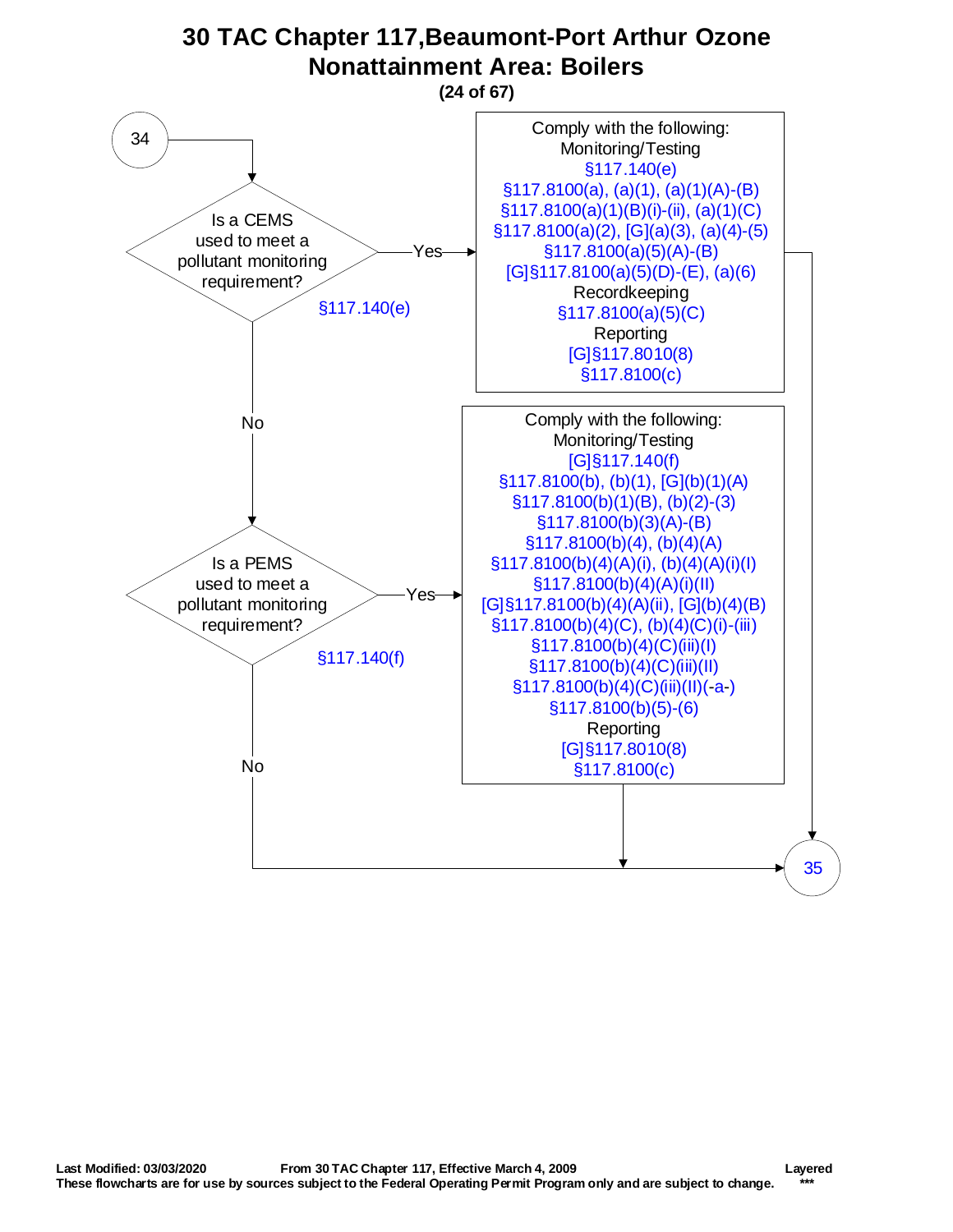<span id="page-24-0"></span>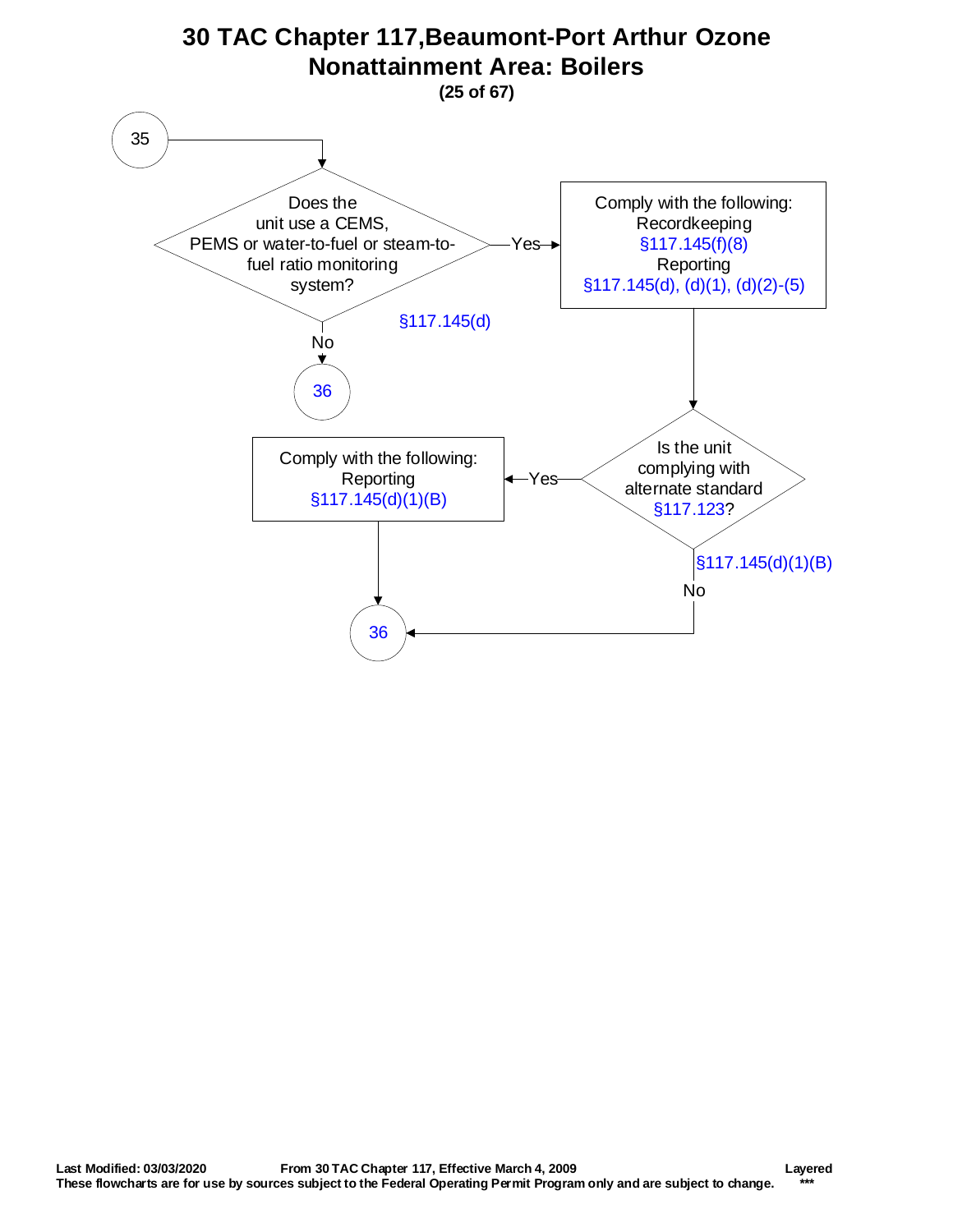<span id="page-25-0"></span>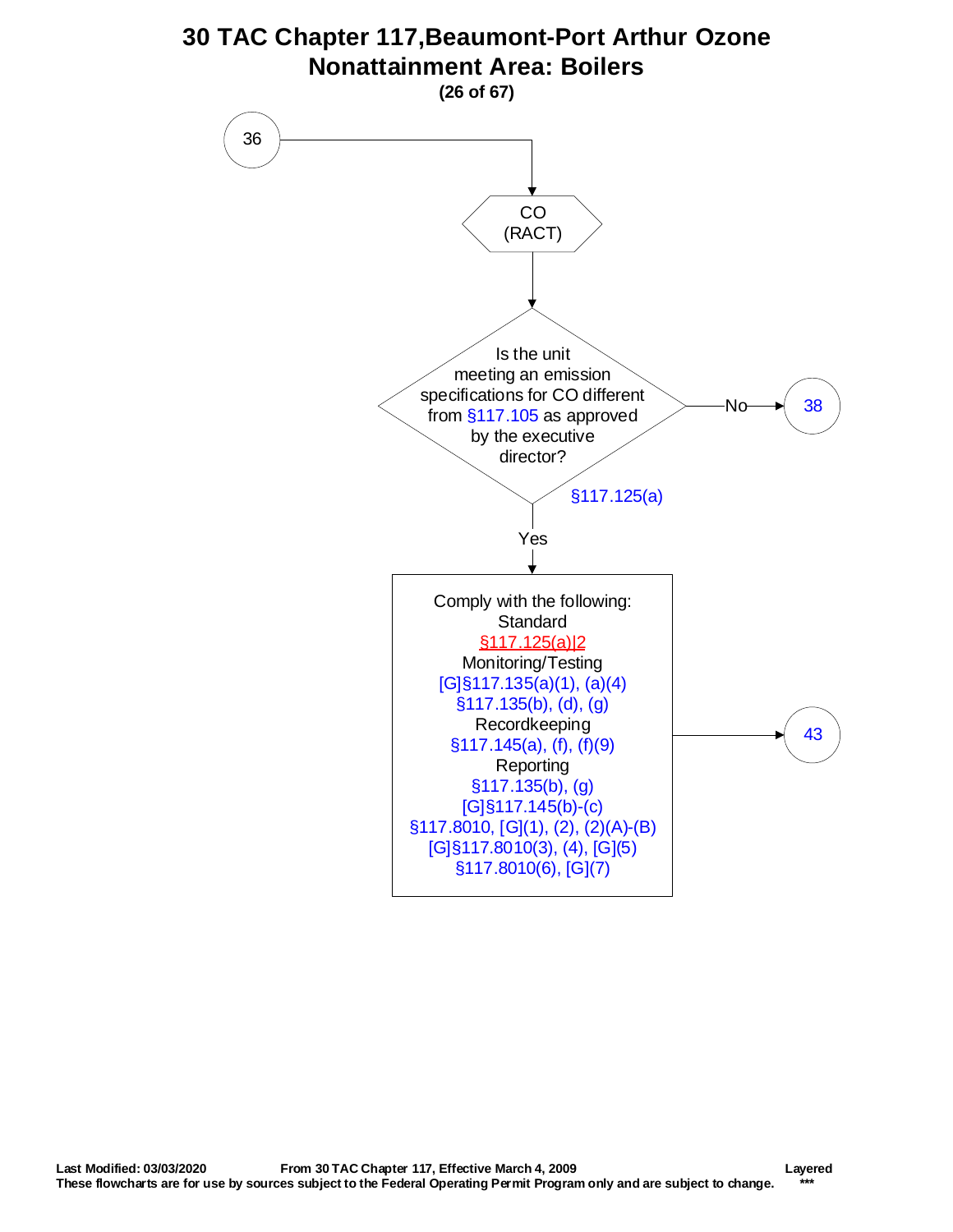<span id="page-26-0"></span>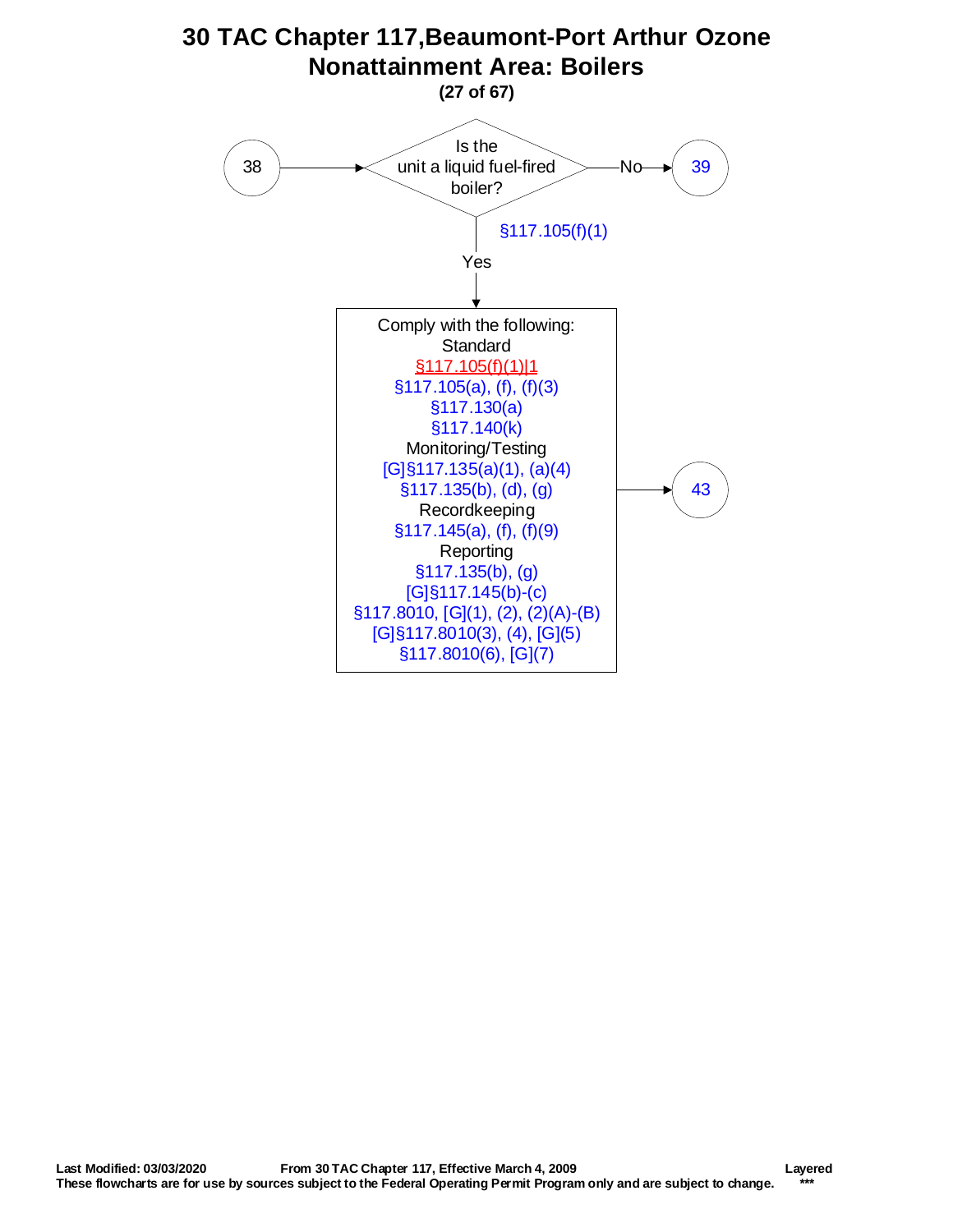<span id="page-27-0"></span>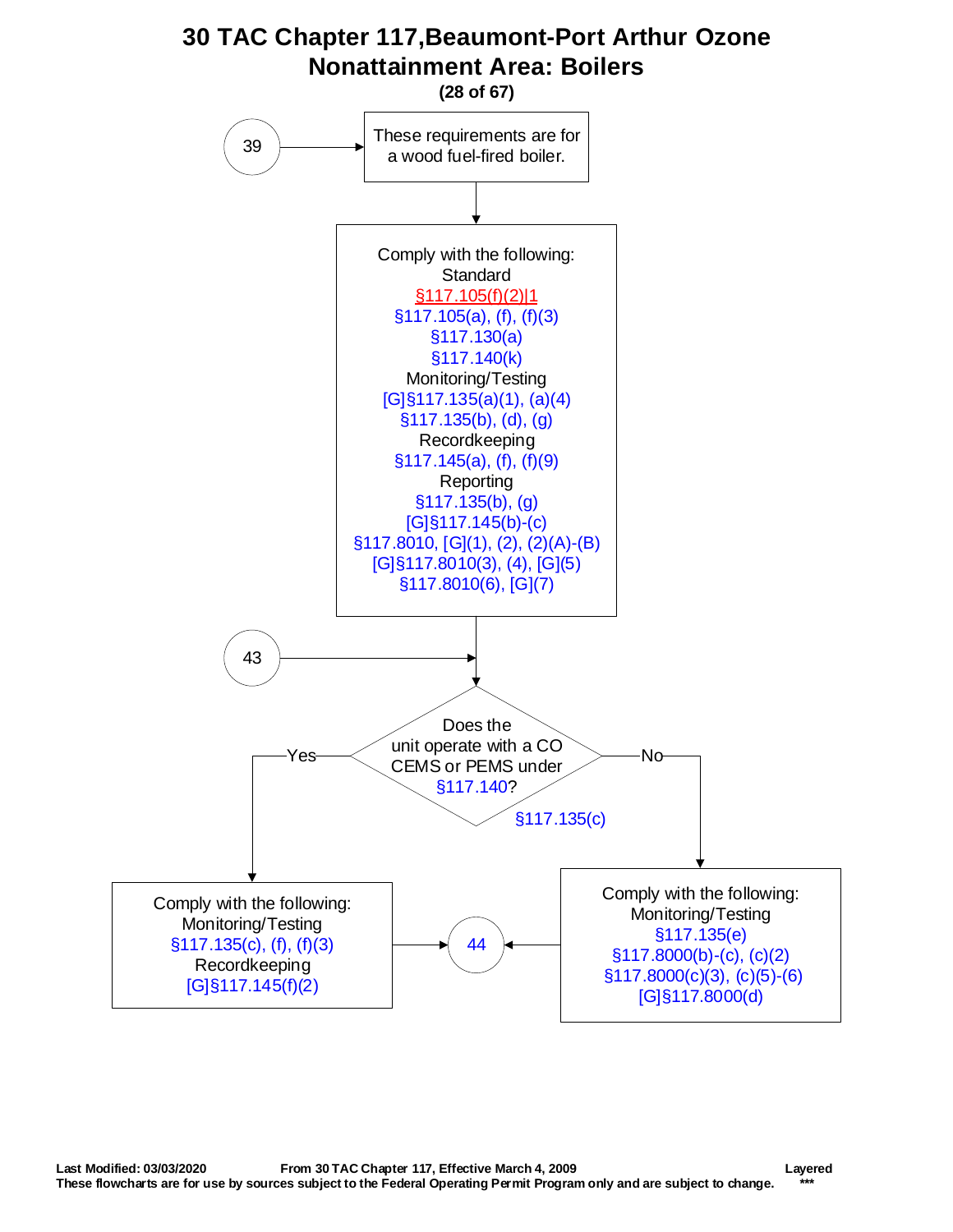<span id="page-28-0"></span>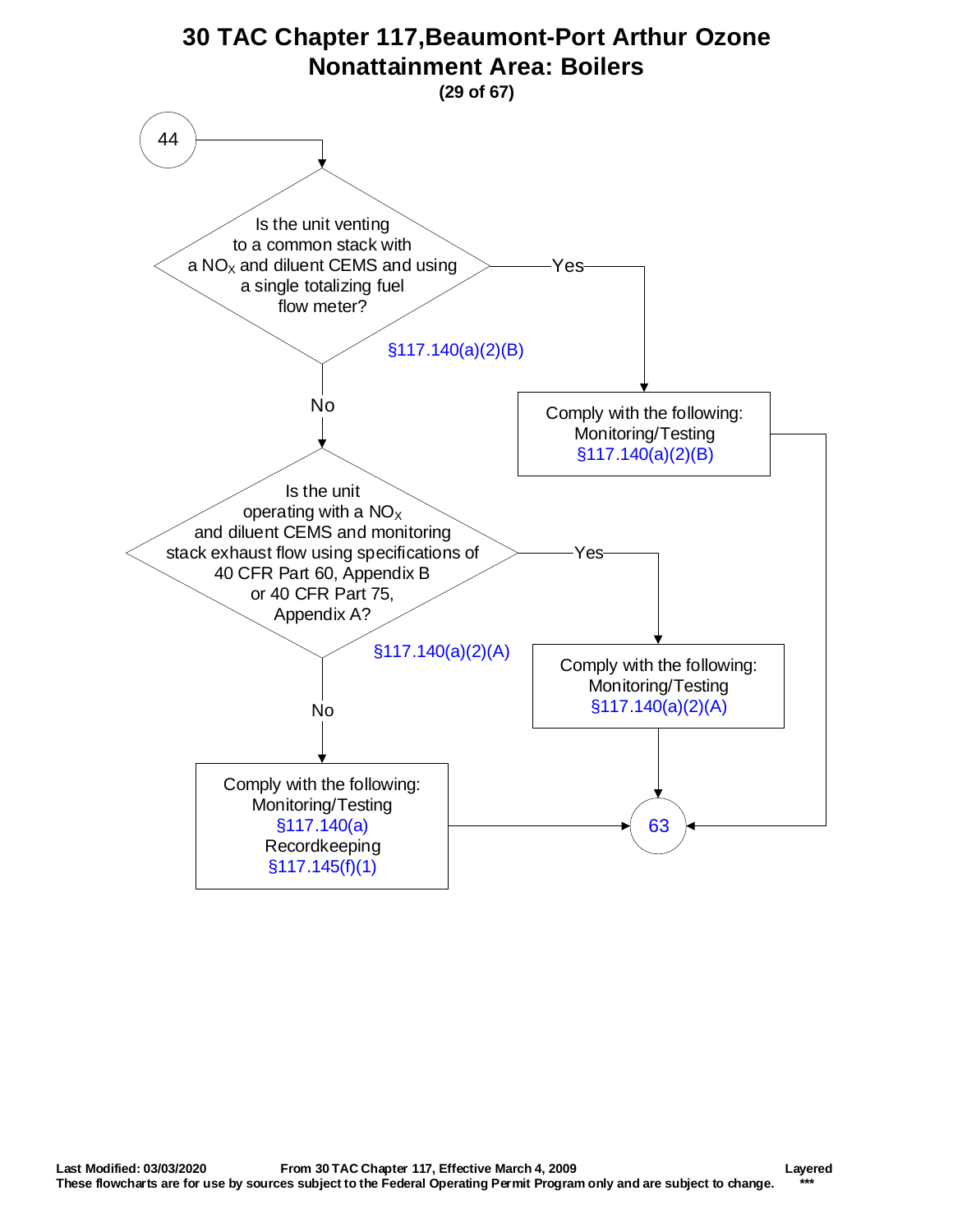<span id="page-29-0"></span>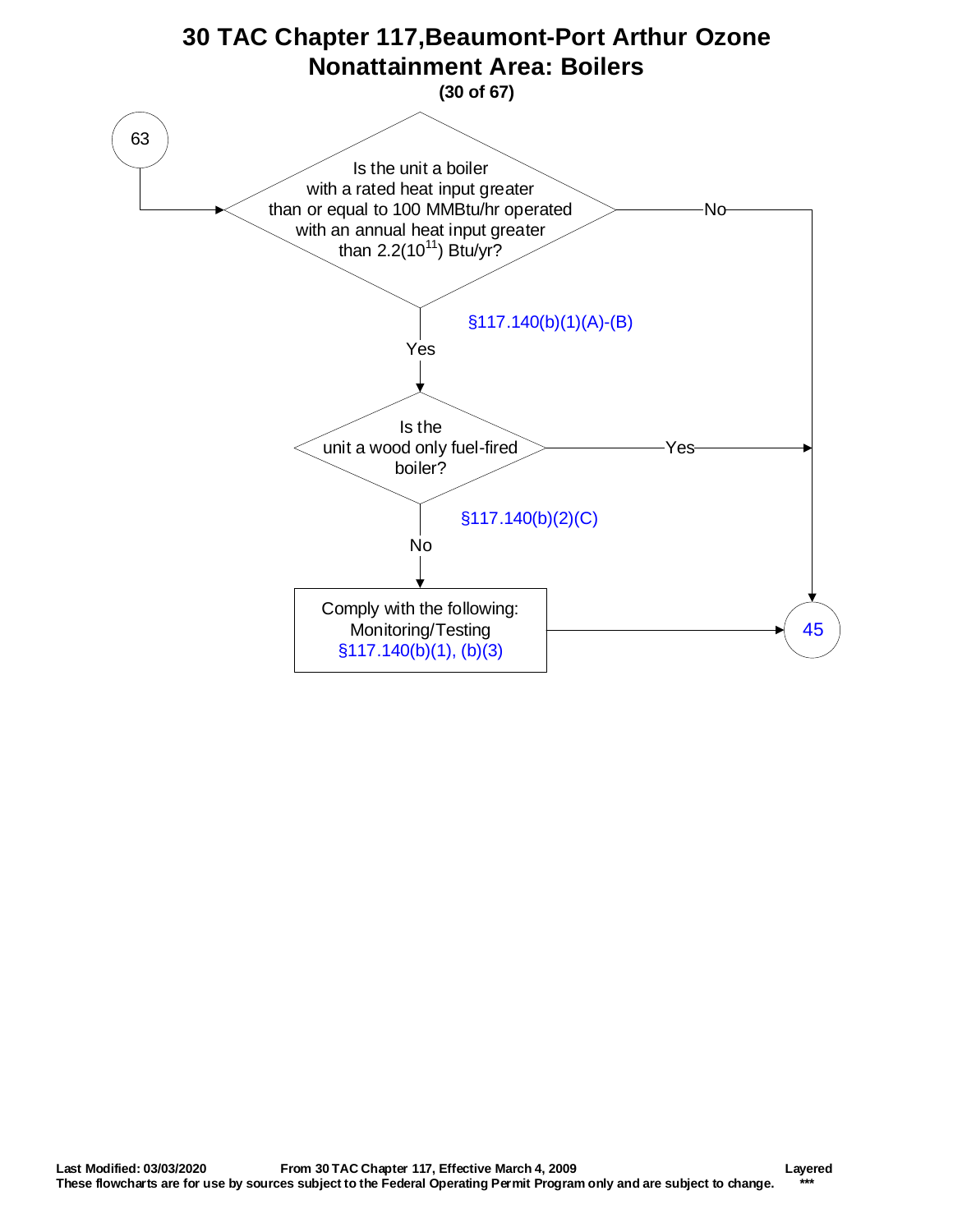<span id="page-30-0"></span>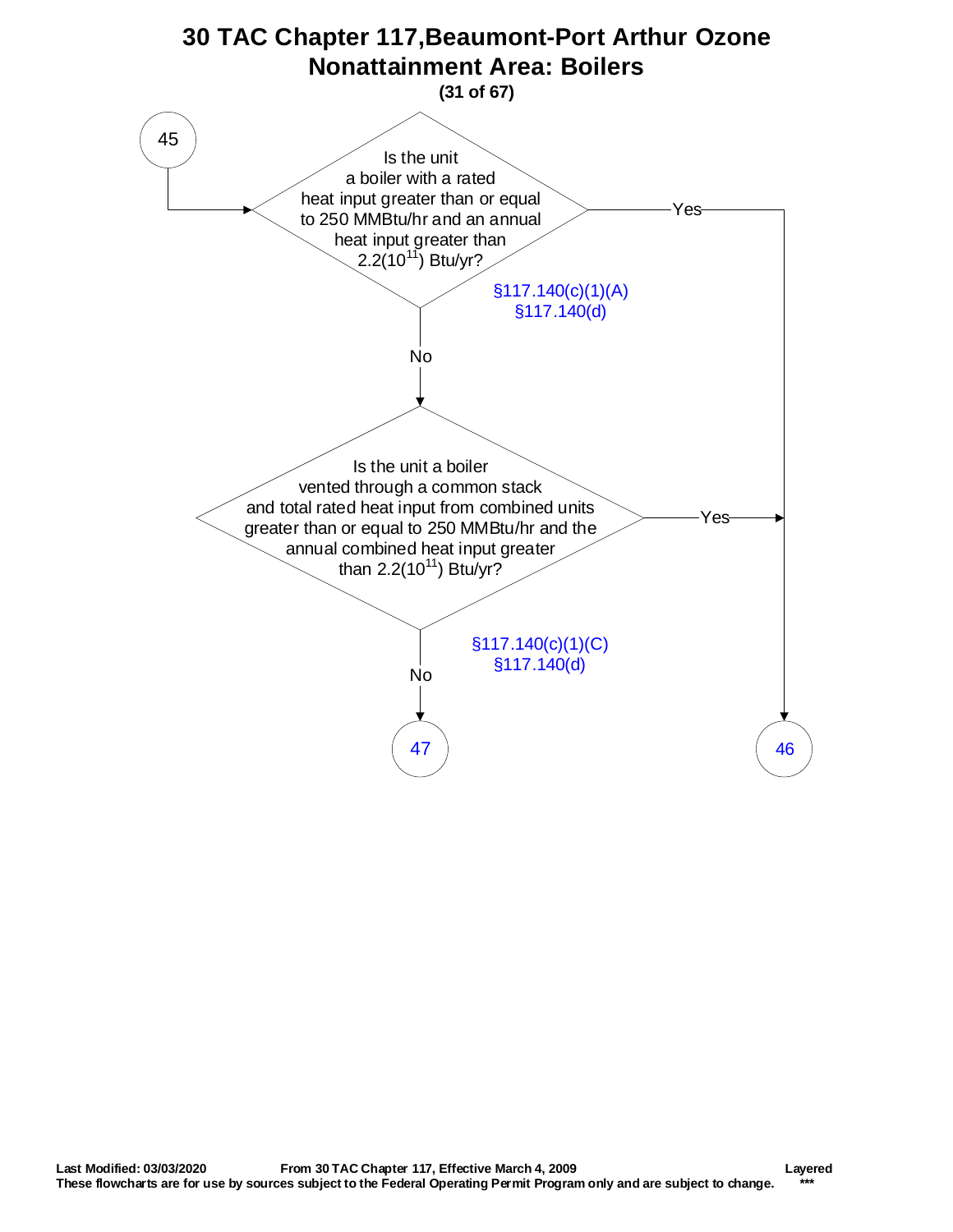<span id="page-31-0"></span>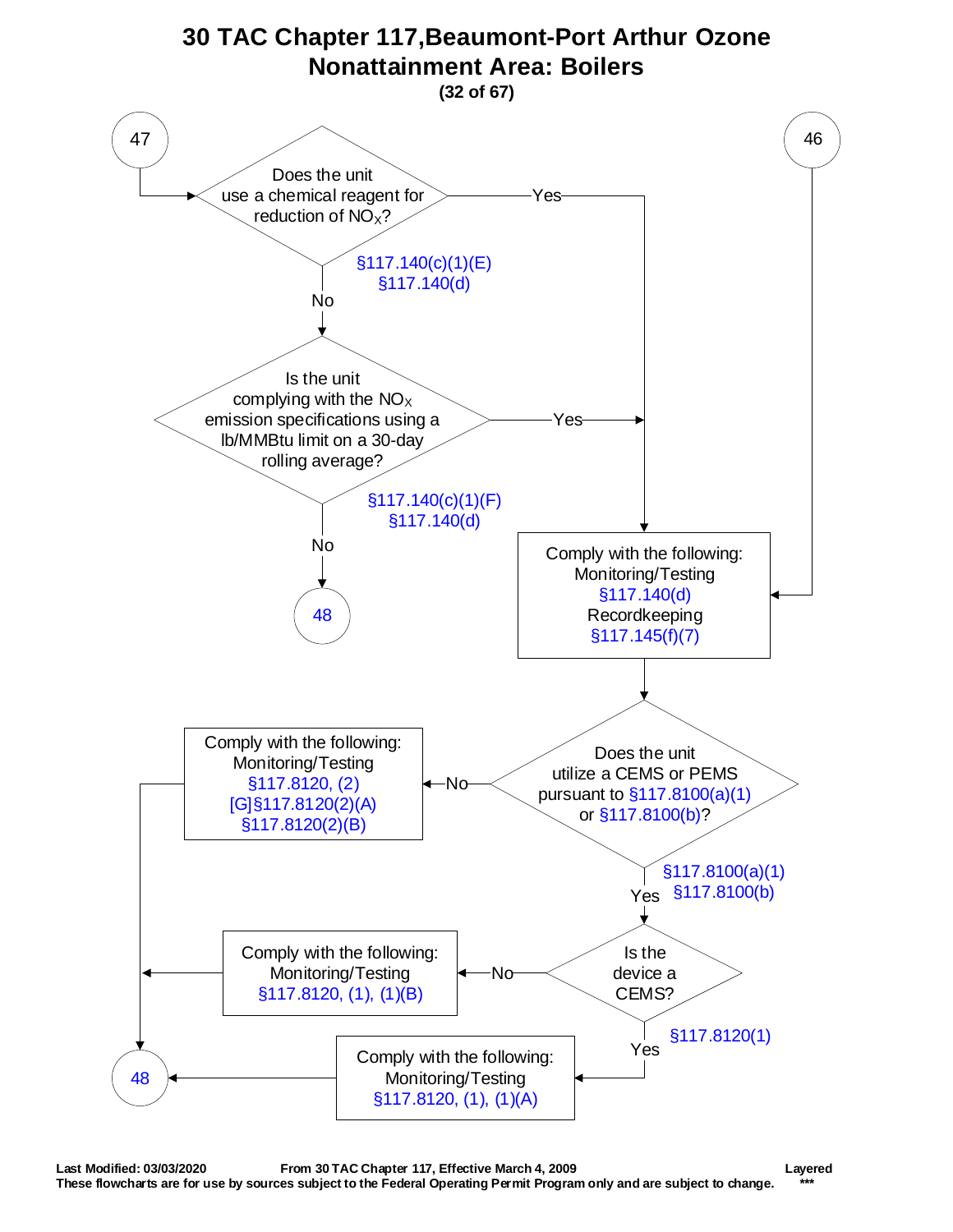<span id="page-32-0"></span>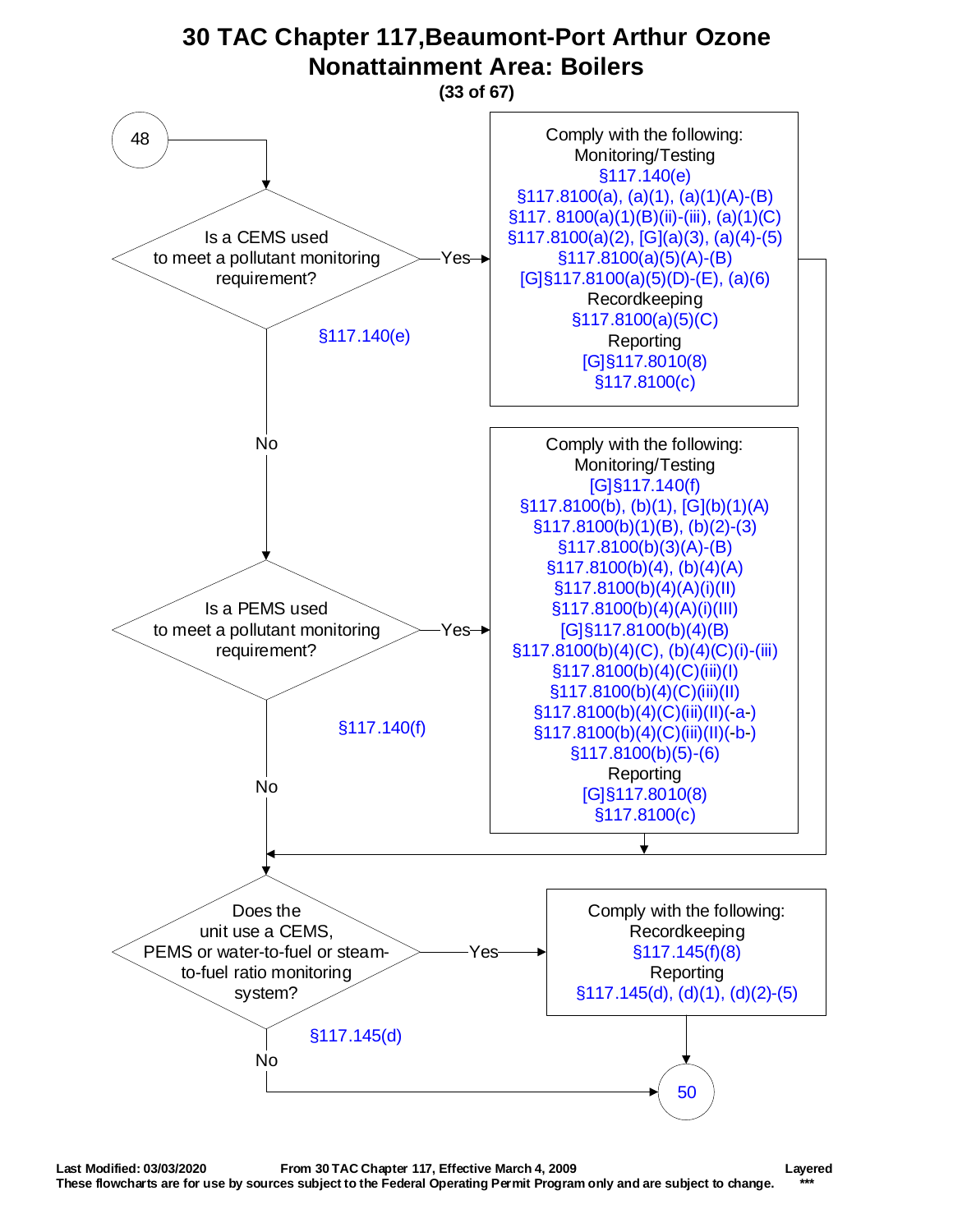<span id="page-33-0"></span>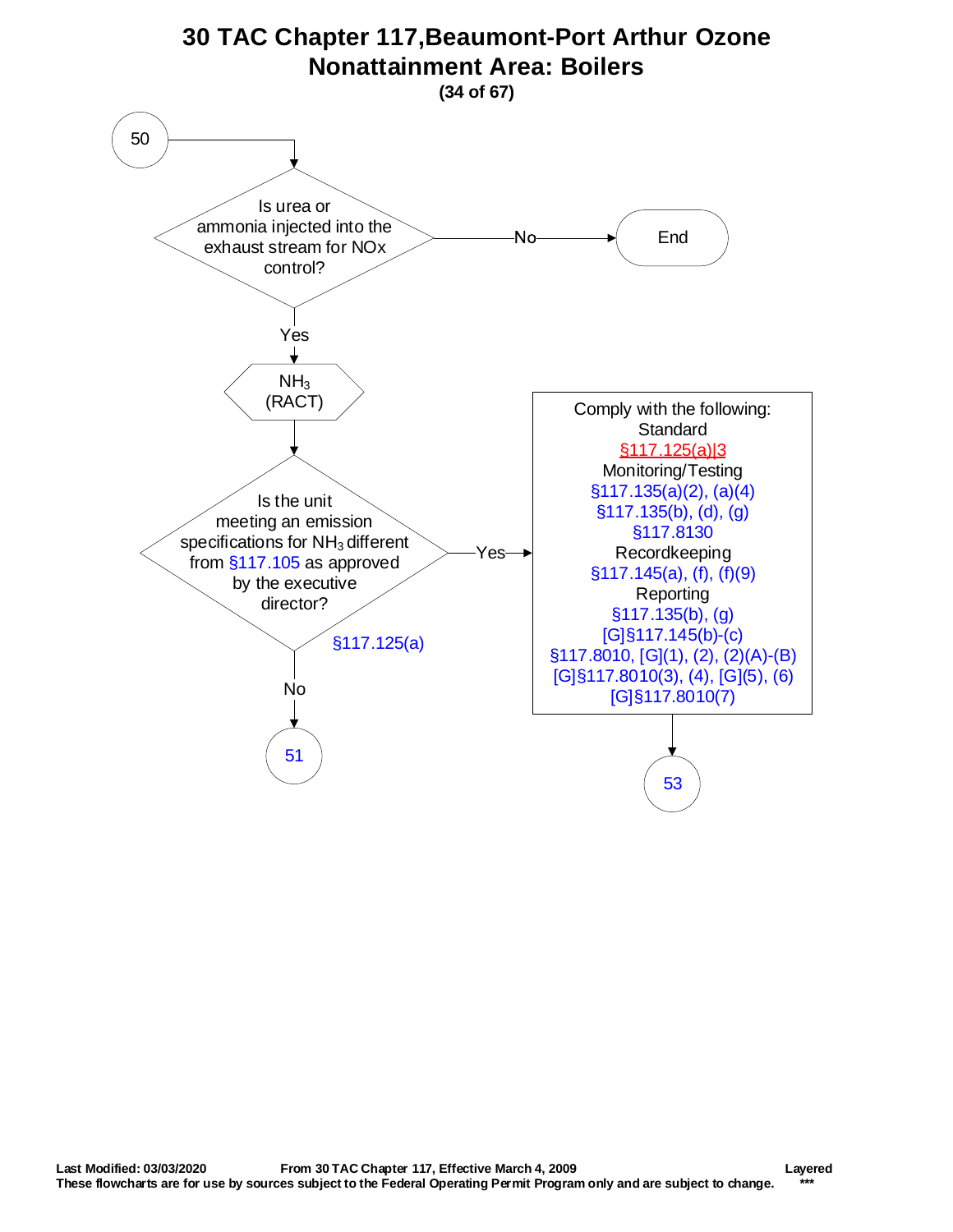<span id="page-34-0"></span>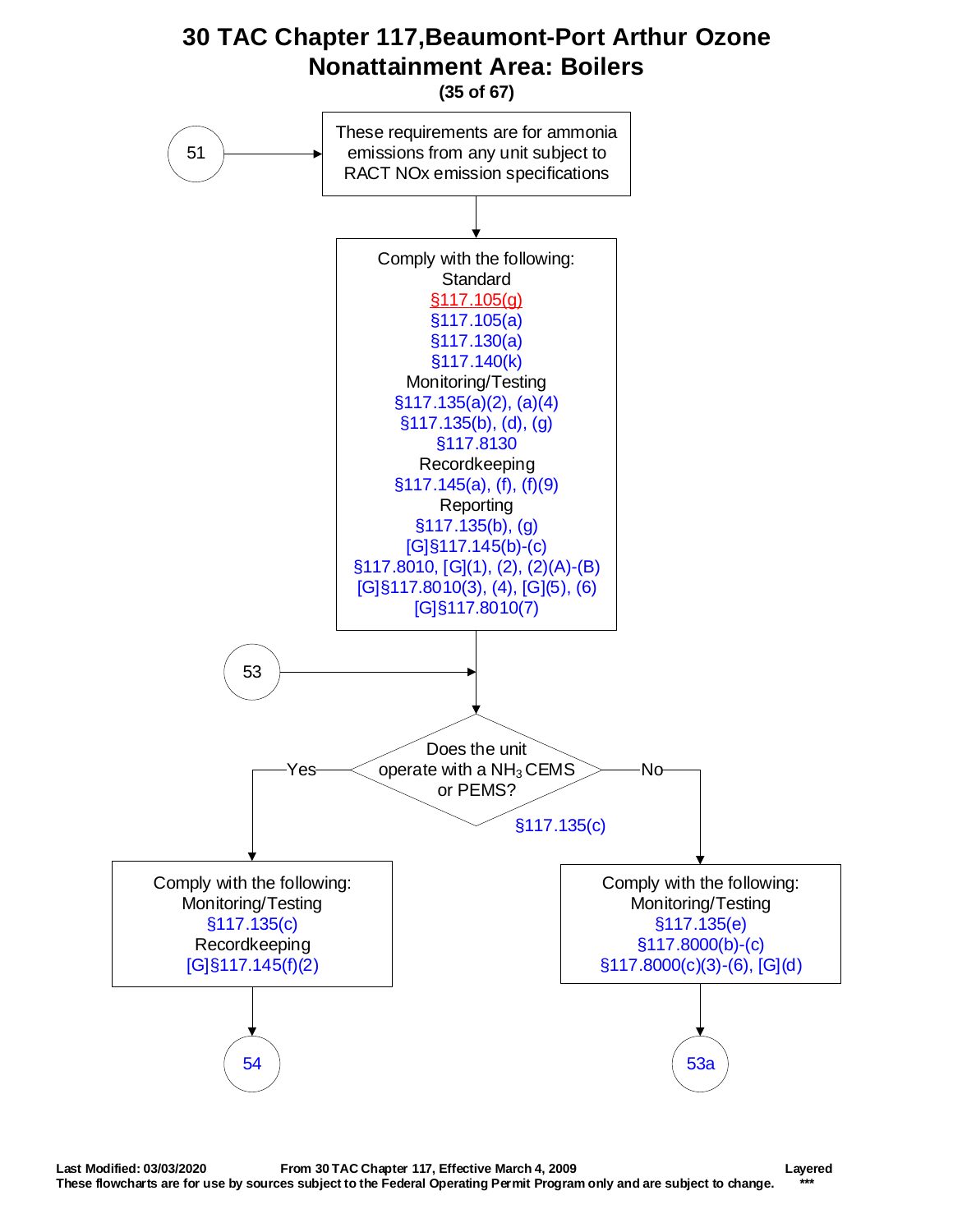<span id="page-35-0"></span>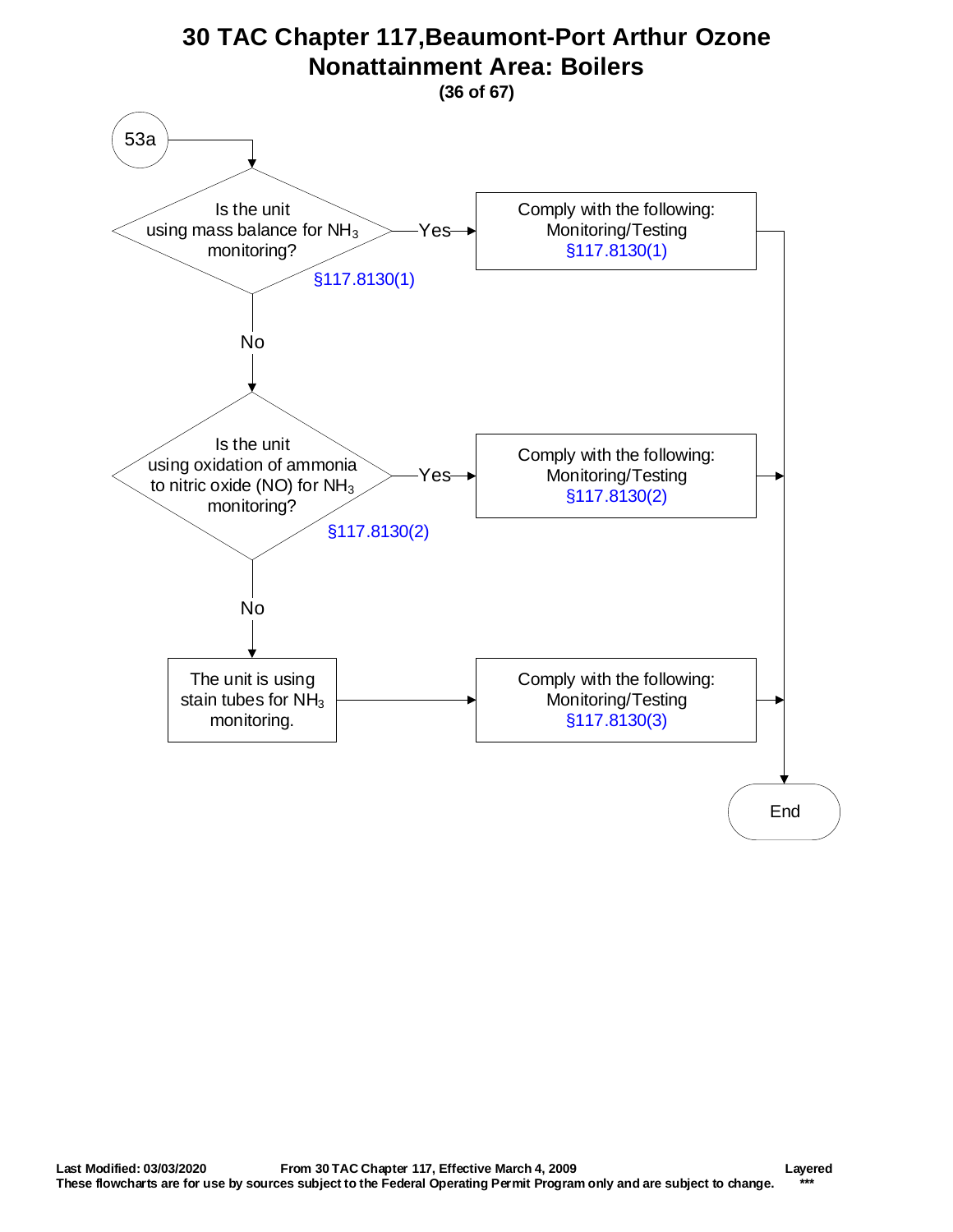<span id="page-36-0"></span>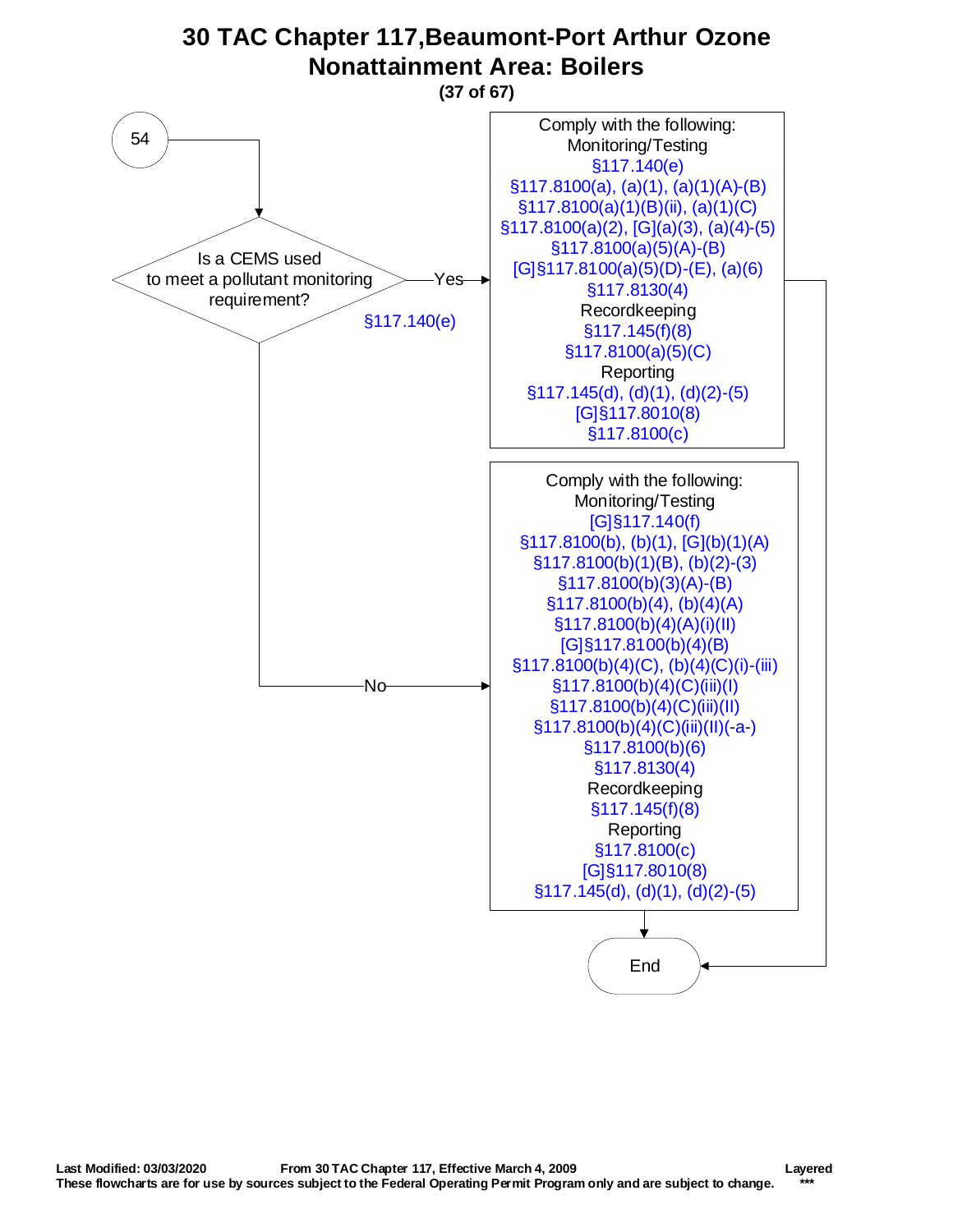<span id="page-37-0"></span>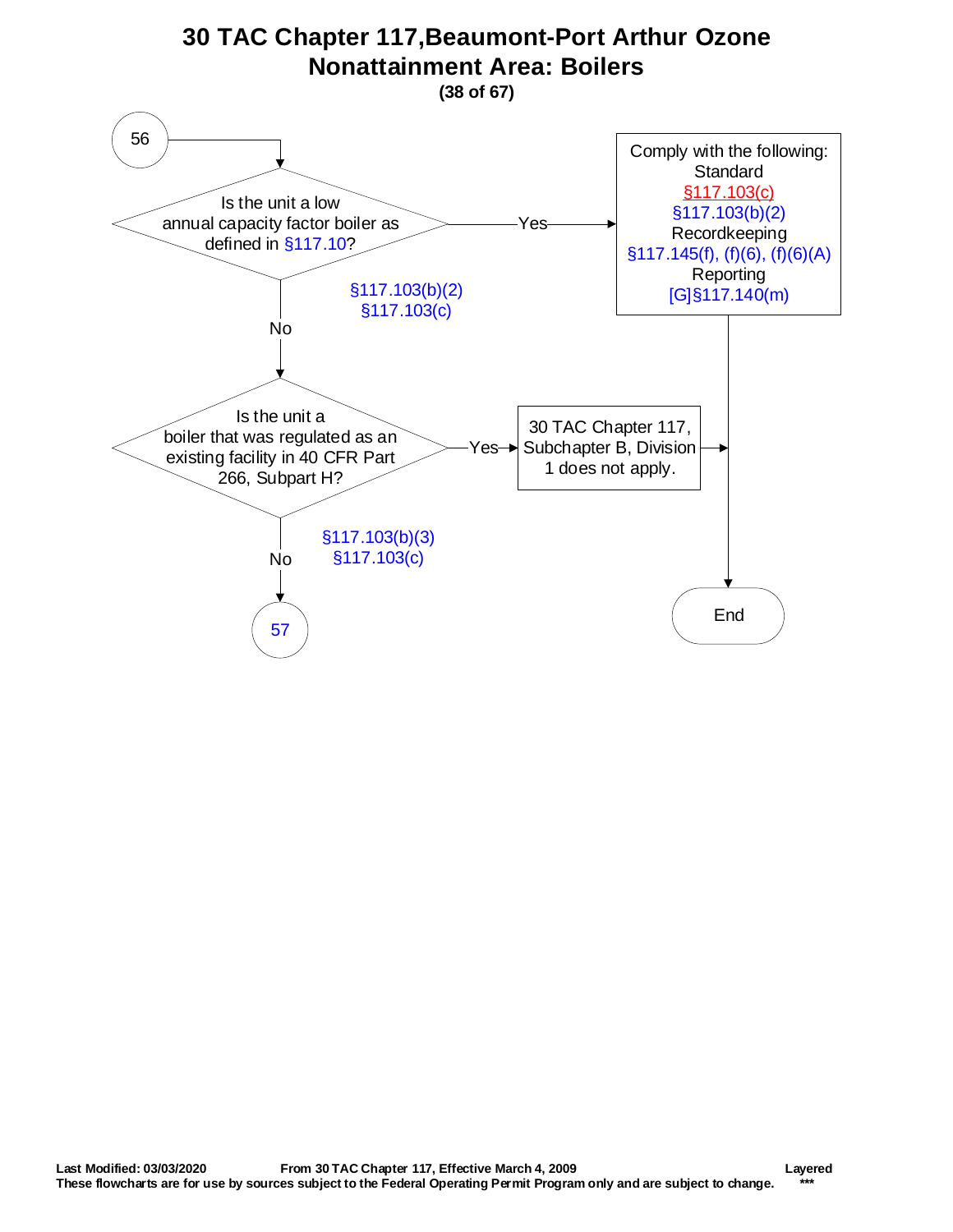<span id="page-38-0"></span>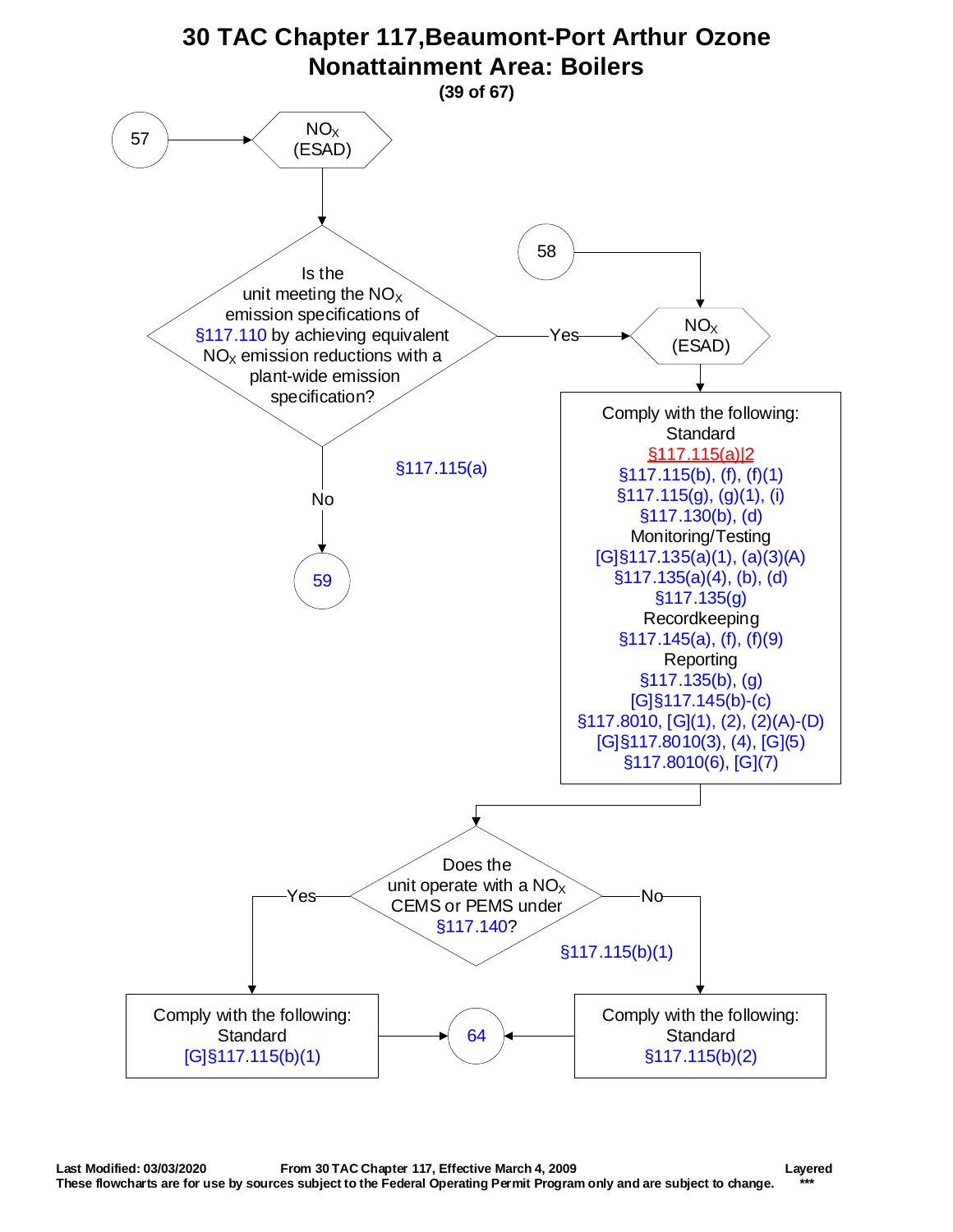<span id="page-39-0"></span>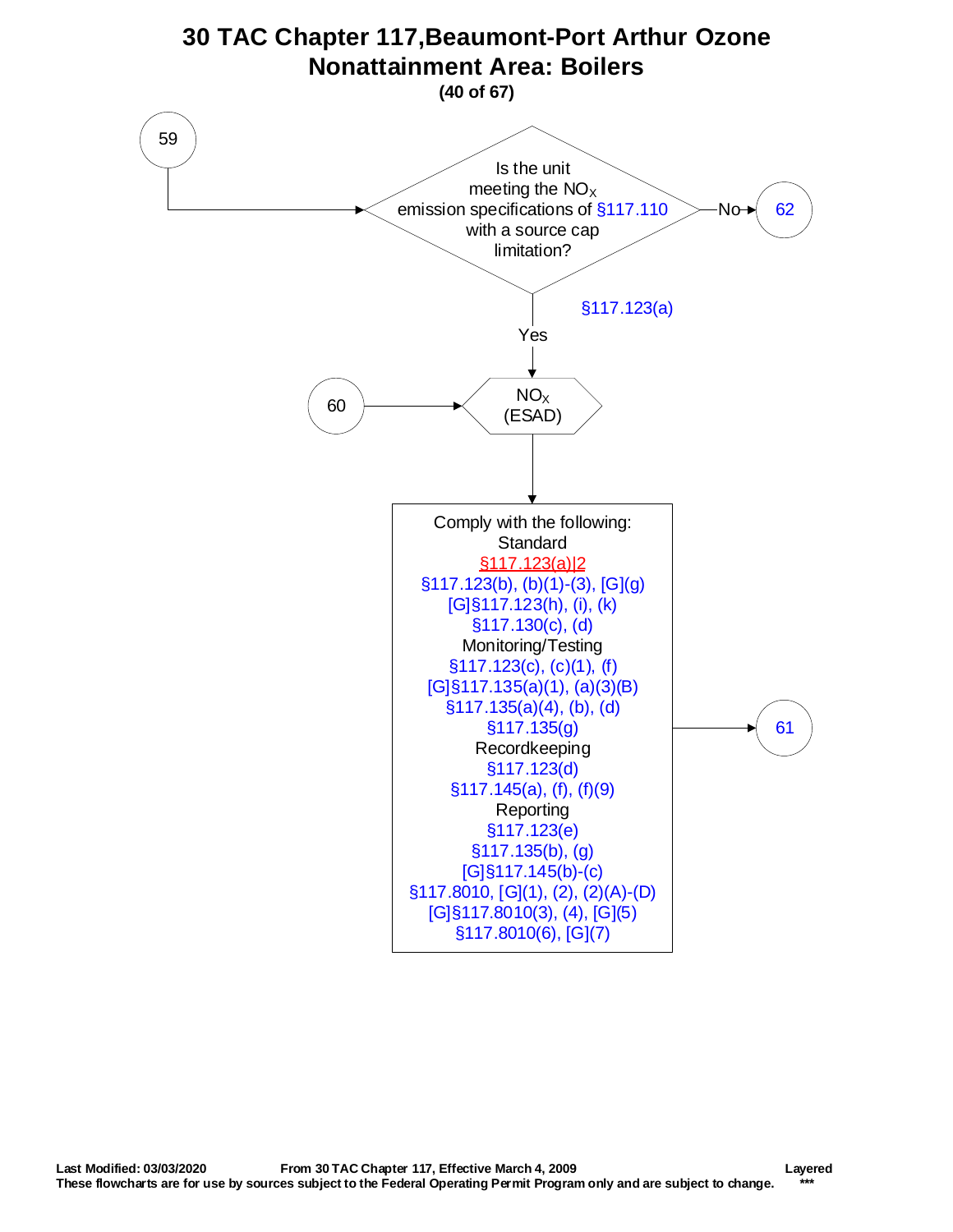<span id="page-40-0"></span>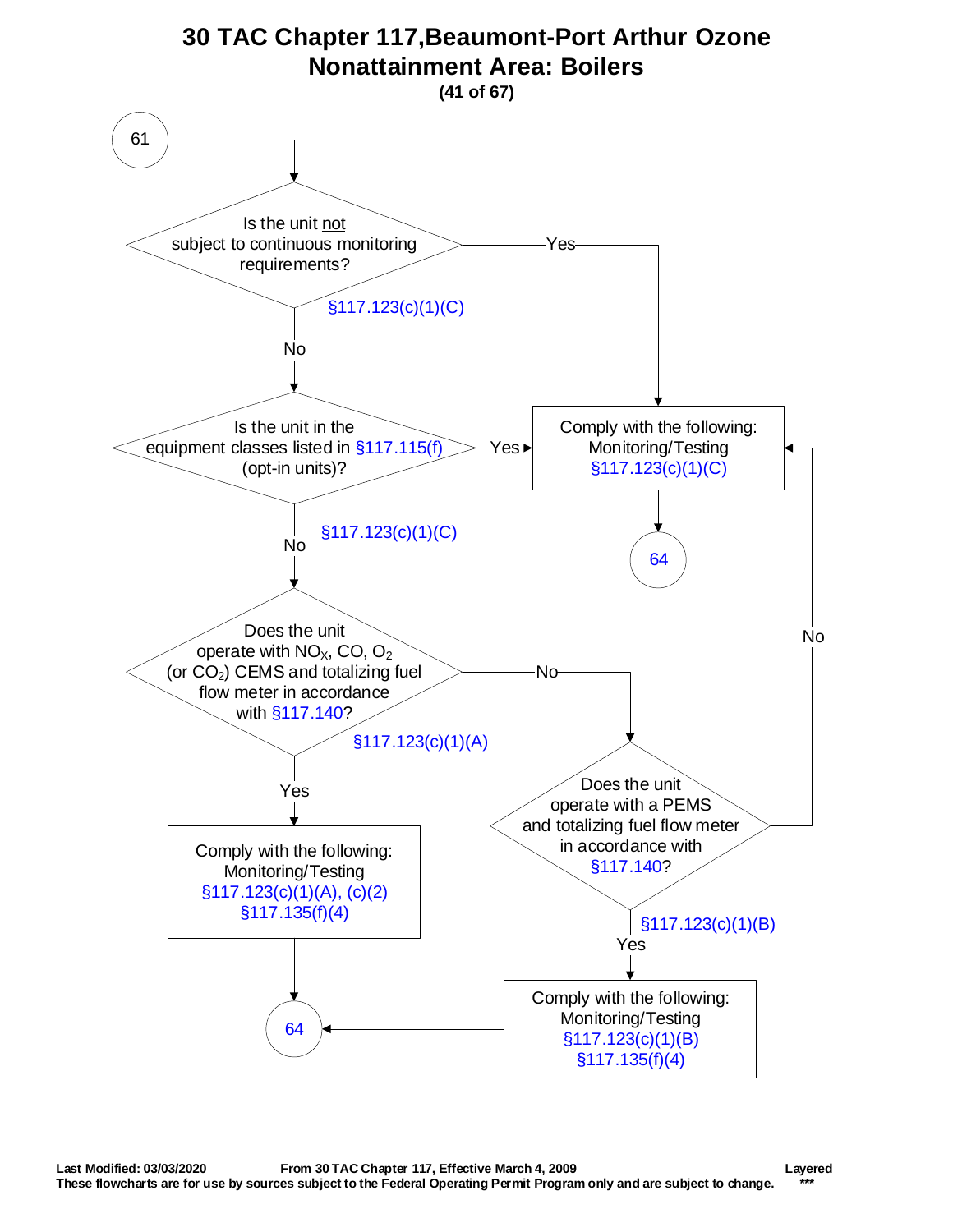<span id="page-41-0"></span>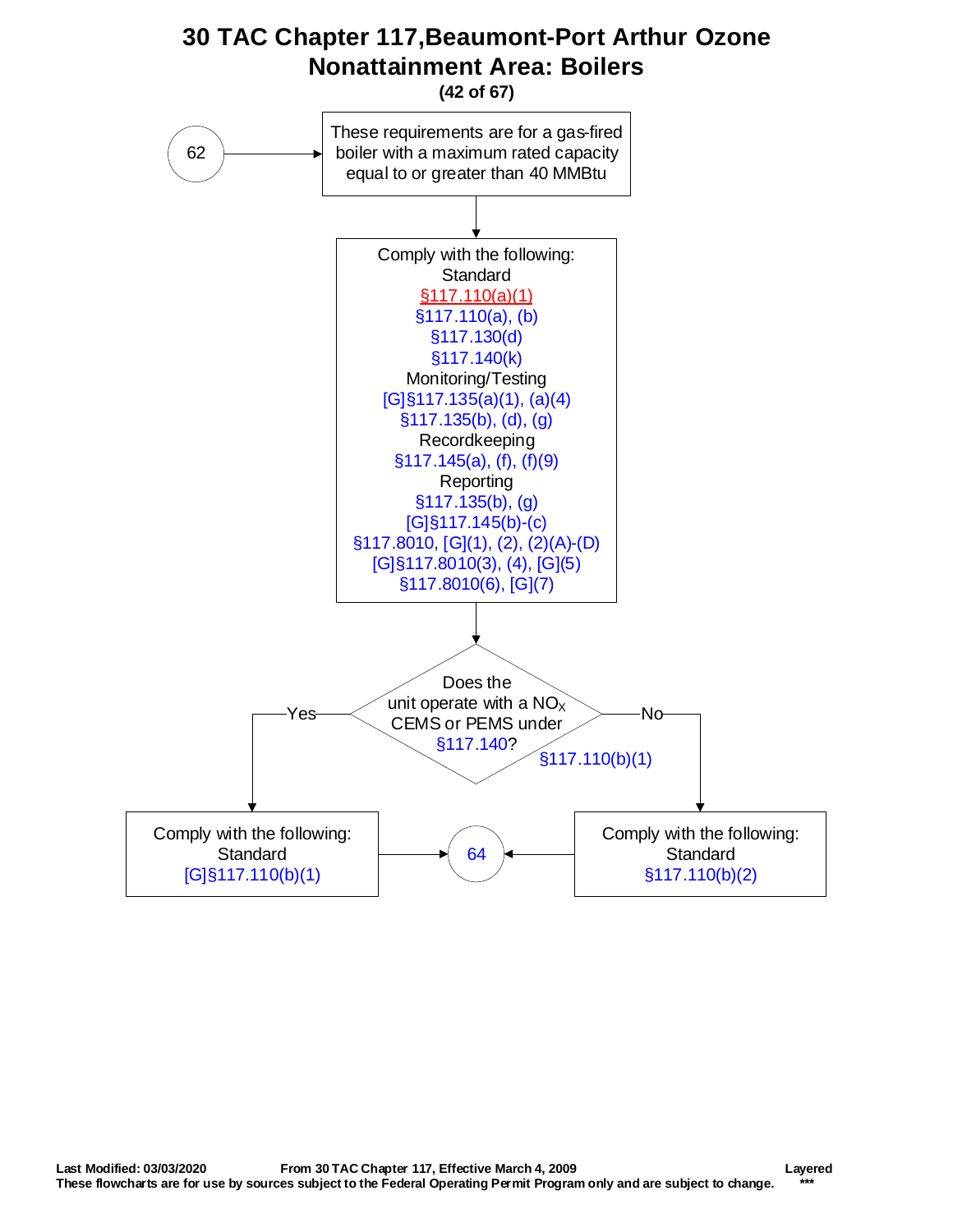<span id="page-42-0"></span>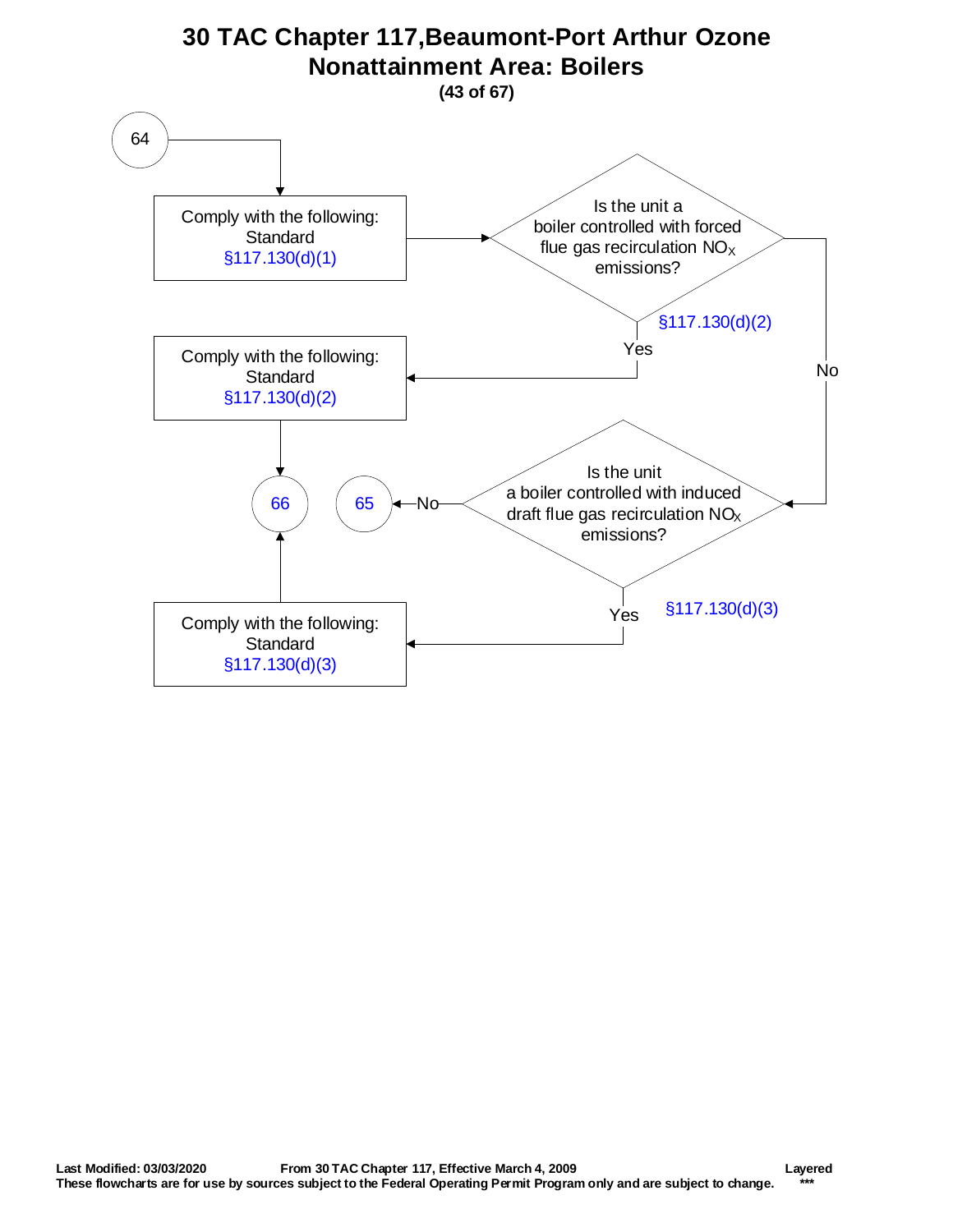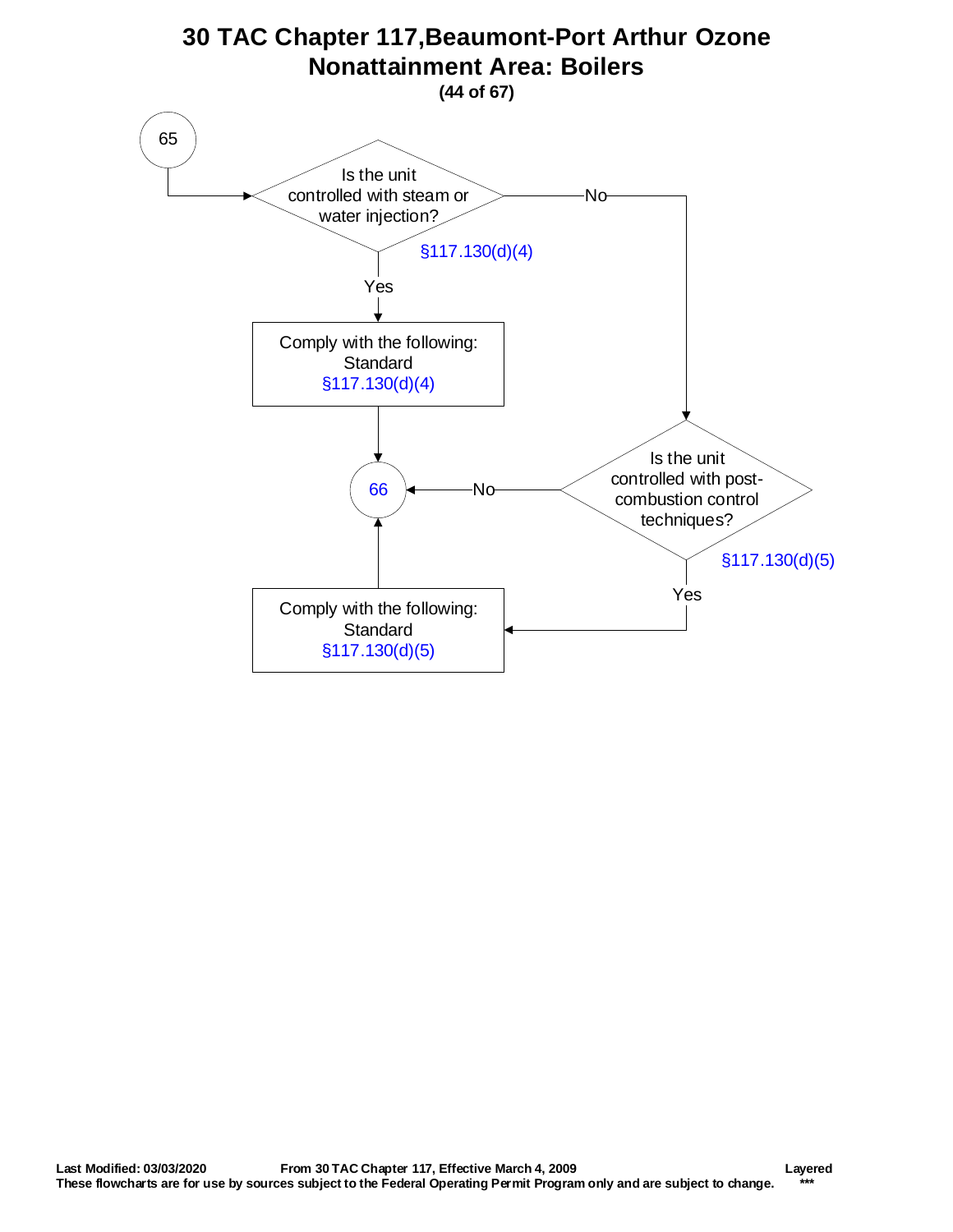<span id="page-44-0"></span>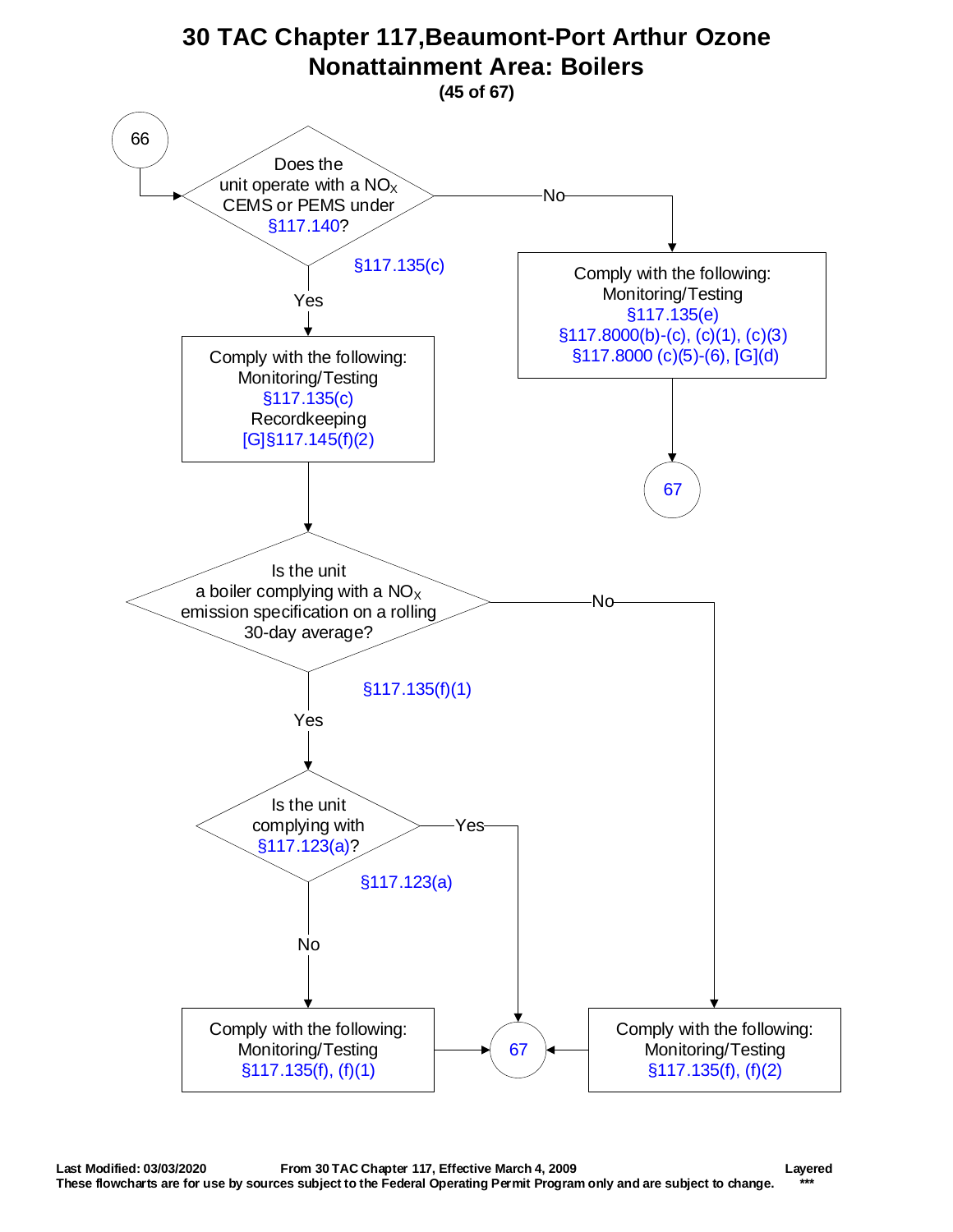<span id="page-45-0"></span>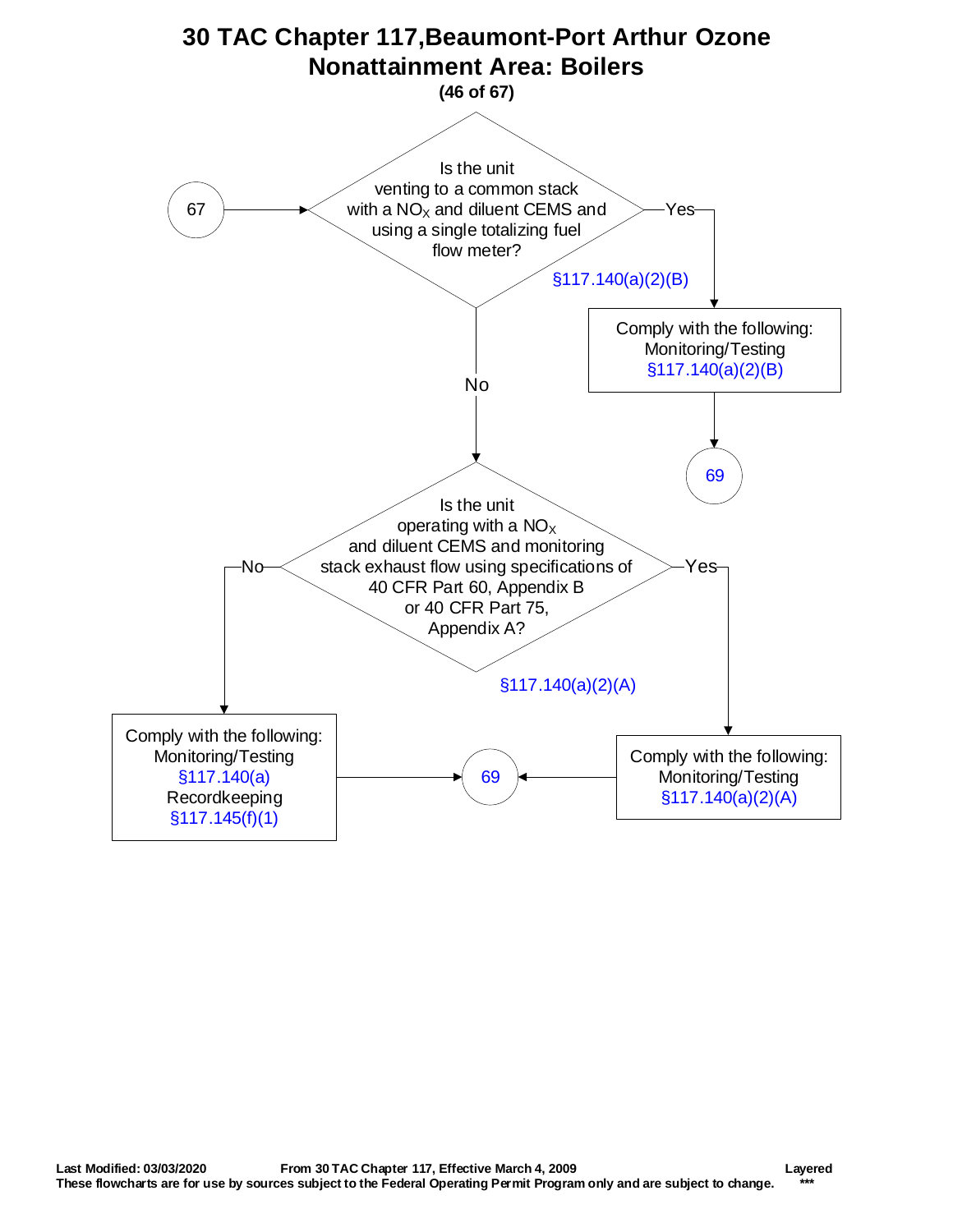<span id="page-46-0"></span>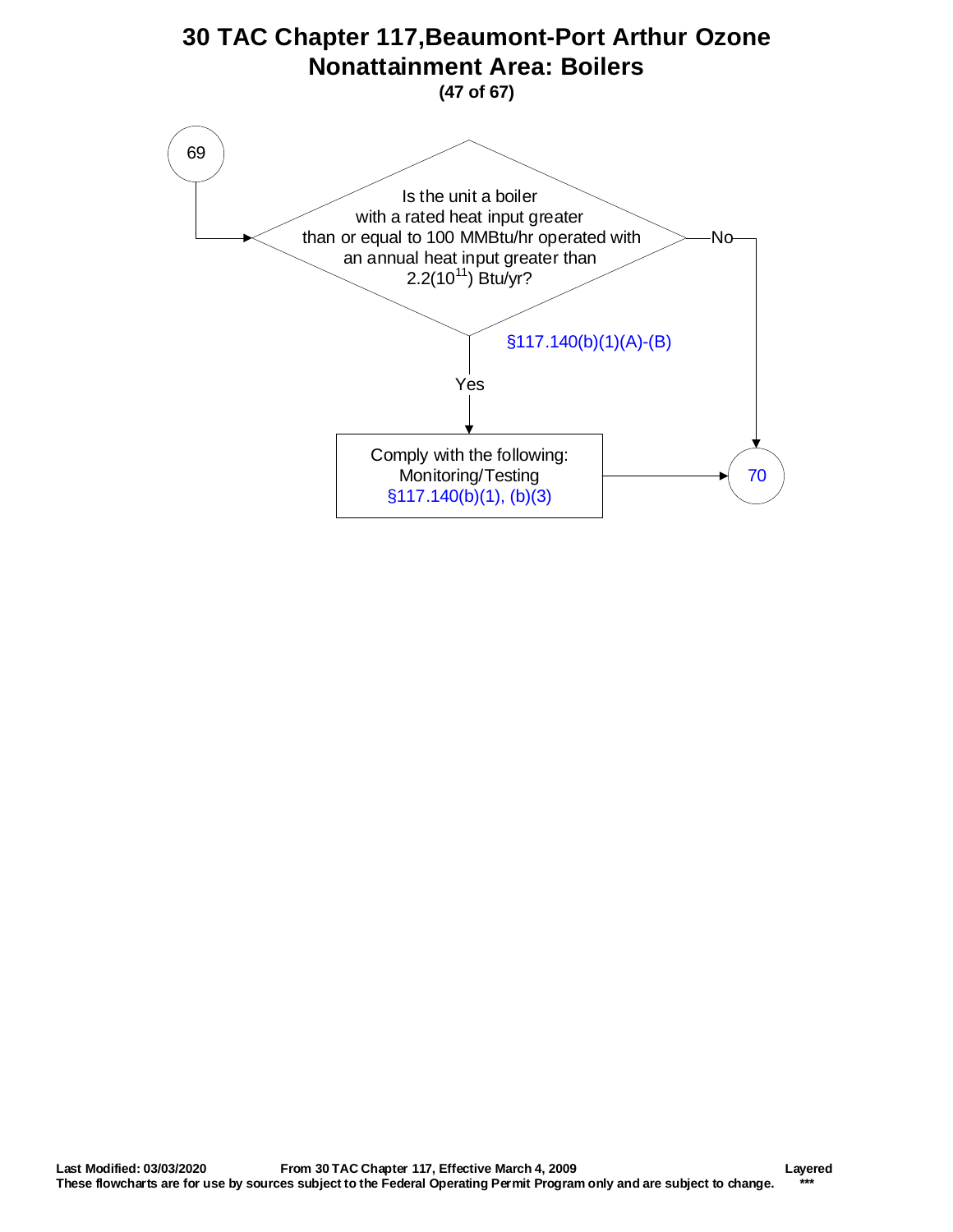<span id="page-47-0"></span>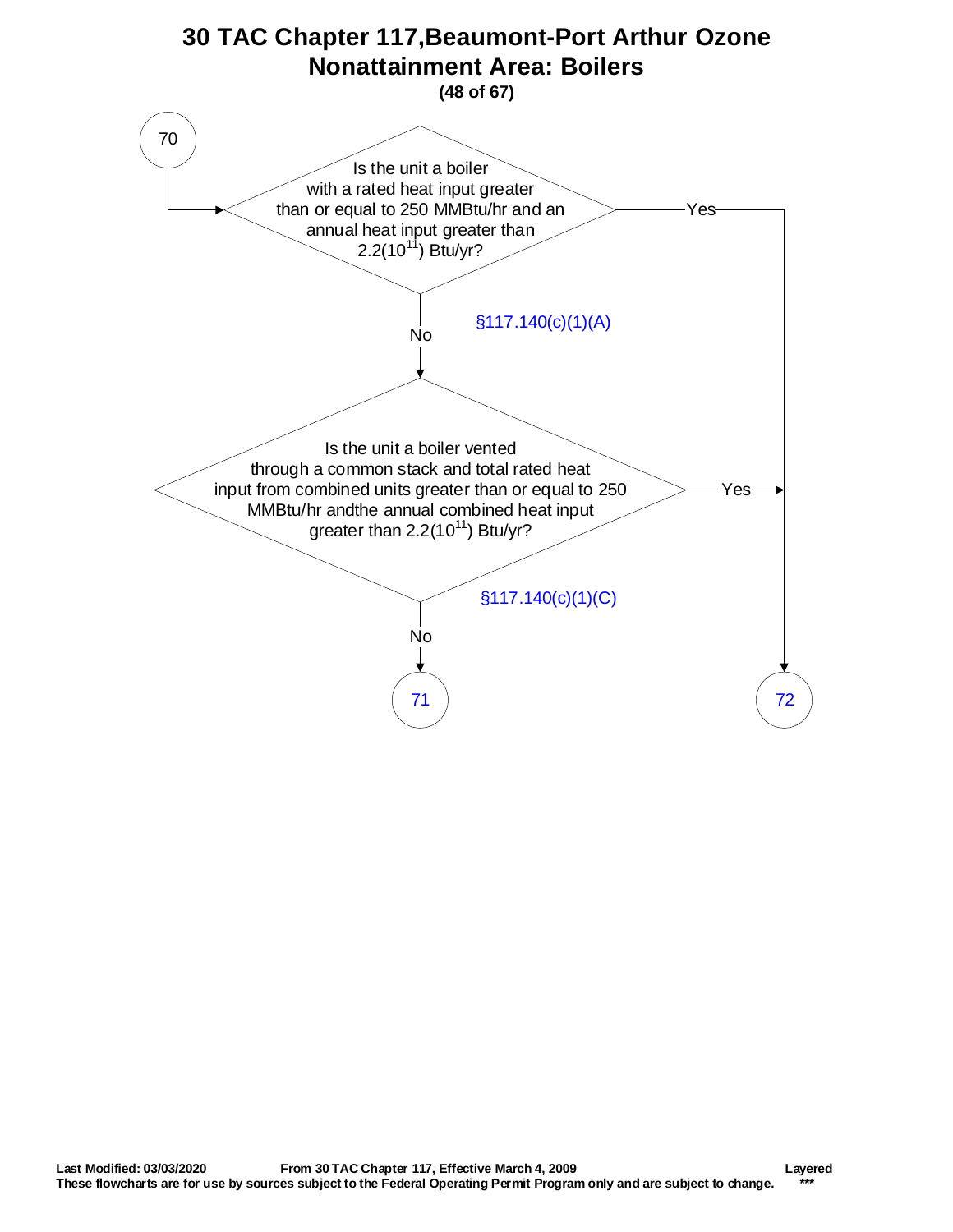<span id="page-48-0"></span>![](_page_48_Figure_0.jpeg)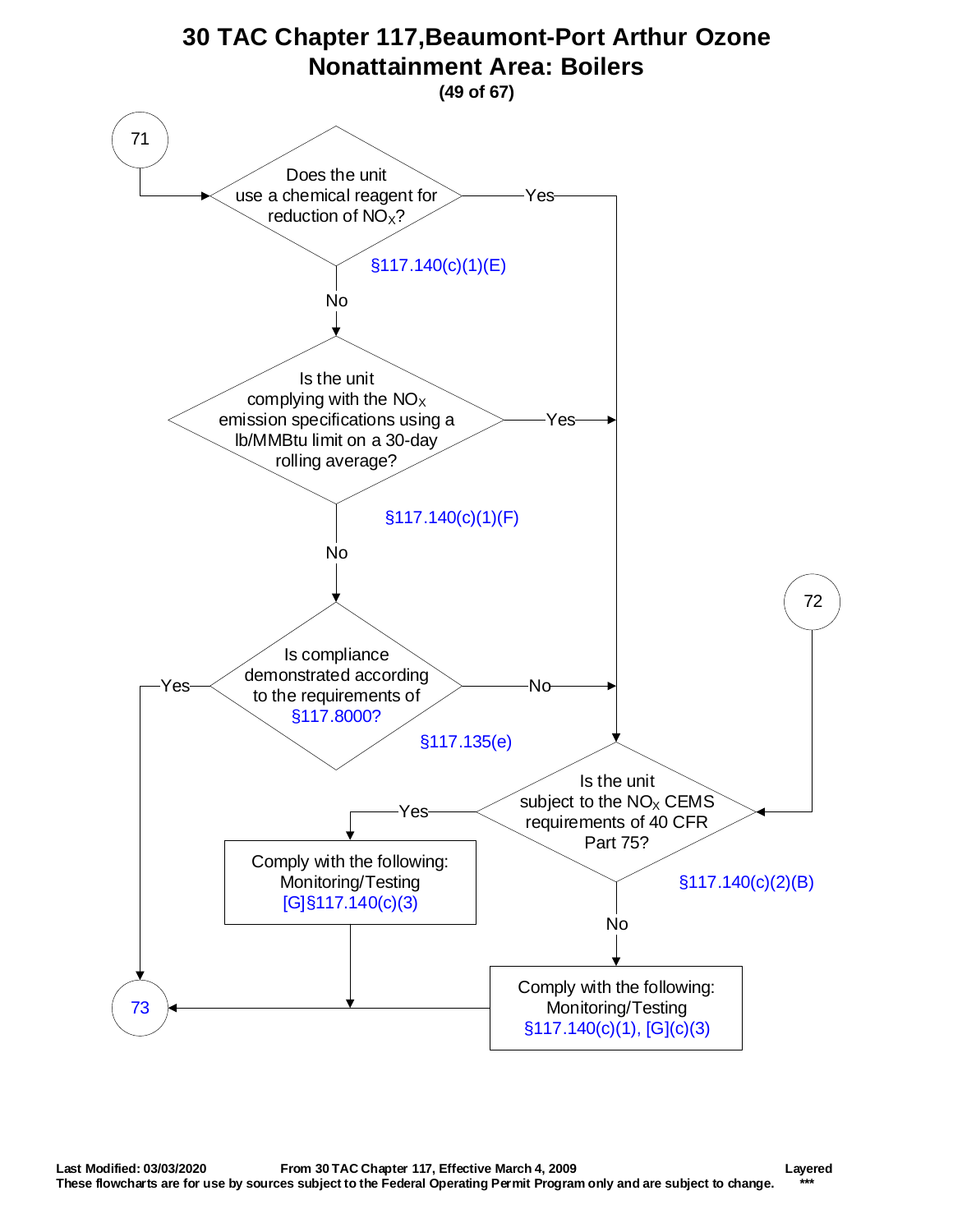<span id="page-49-0"></span>![](_page_49_Figure_0.jpeg)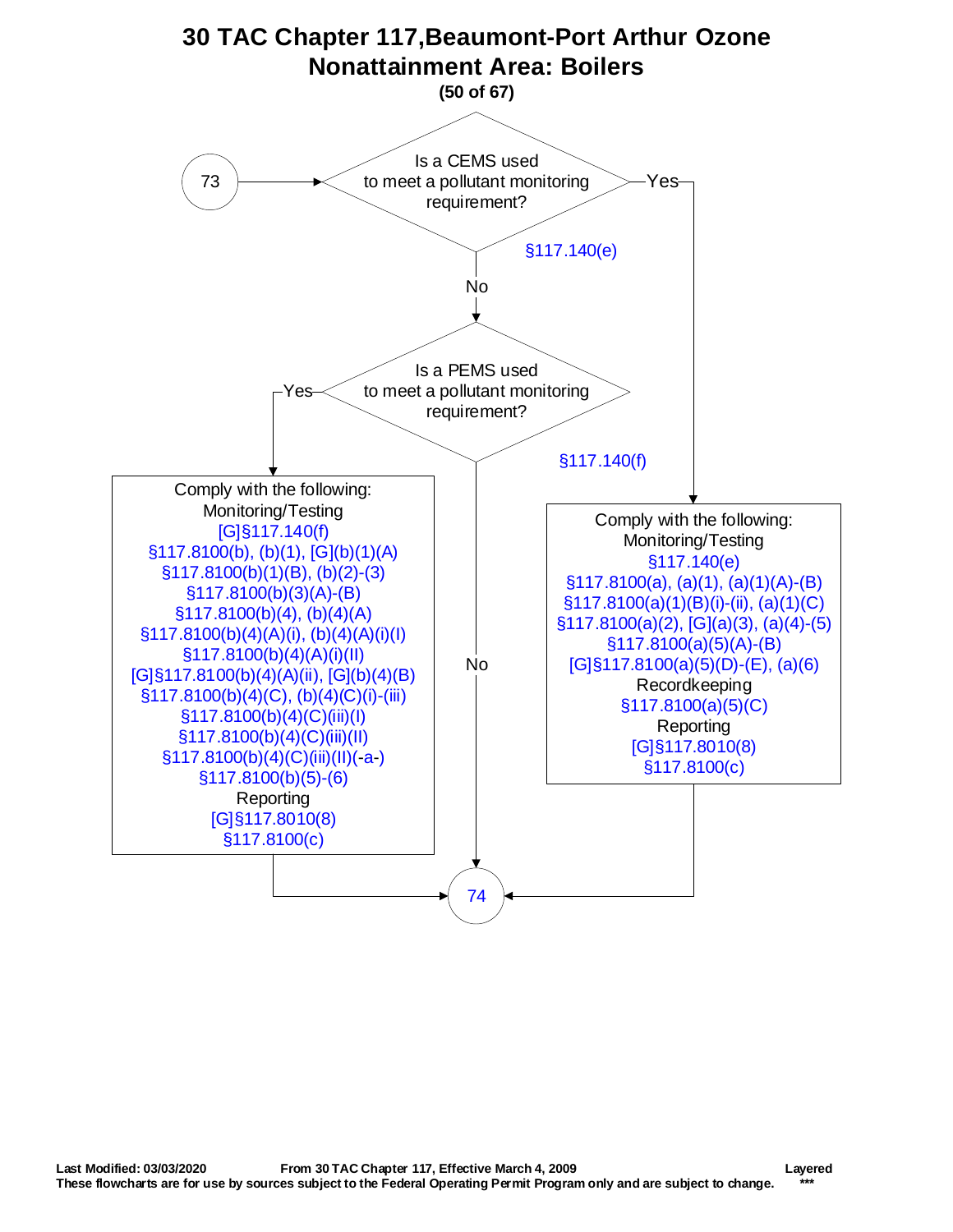<span id="page-50-0"></span>![](_page_50_Figure_0.jpeg)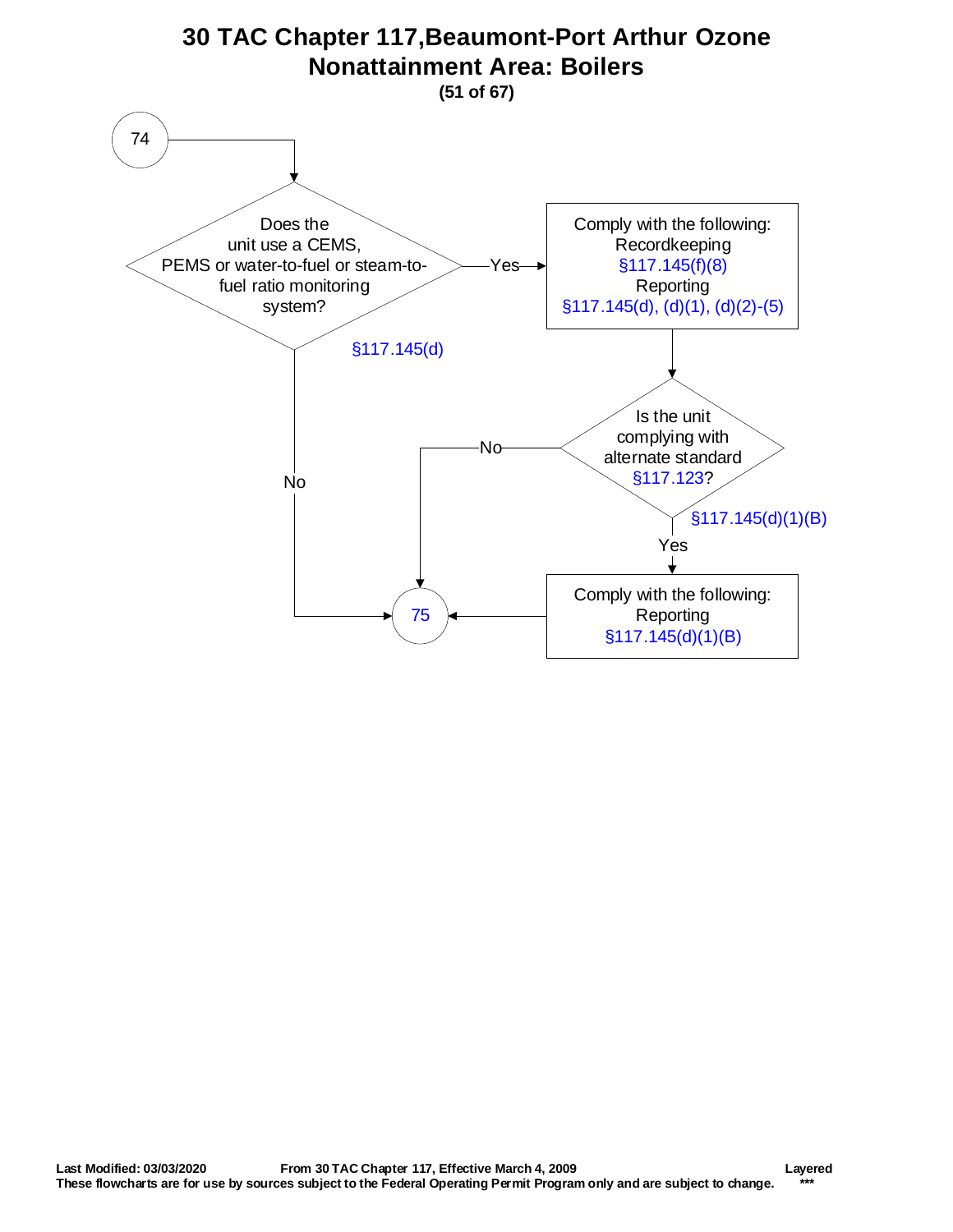<span id="page-51-0"></span>![](_page_51_Figure_0.jpeg)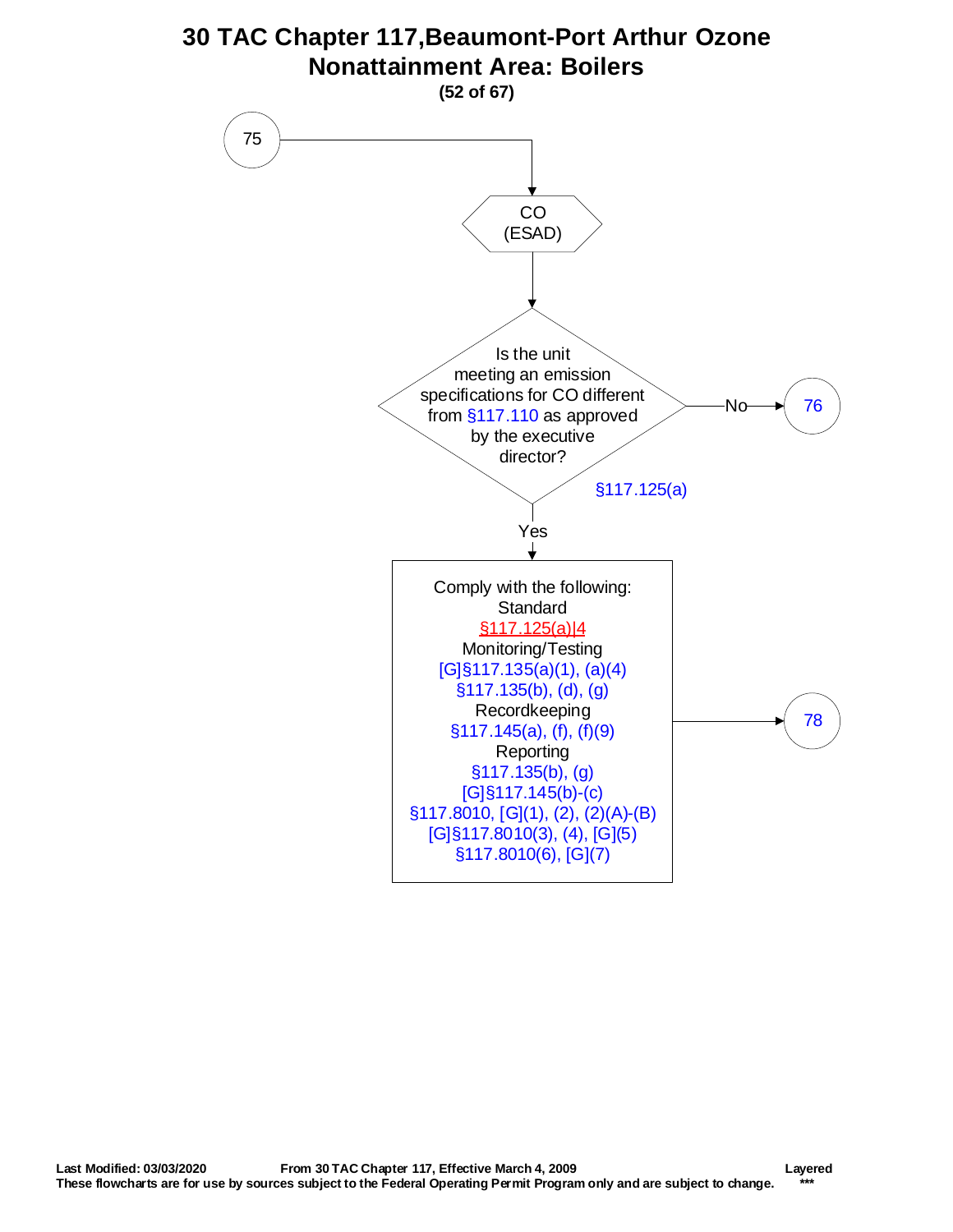<span id="page-52-0"></span>![](_page_52_Figure_0.jpeg)

**(53 of 67)**

![](_page_52_Figure_2.jpeg)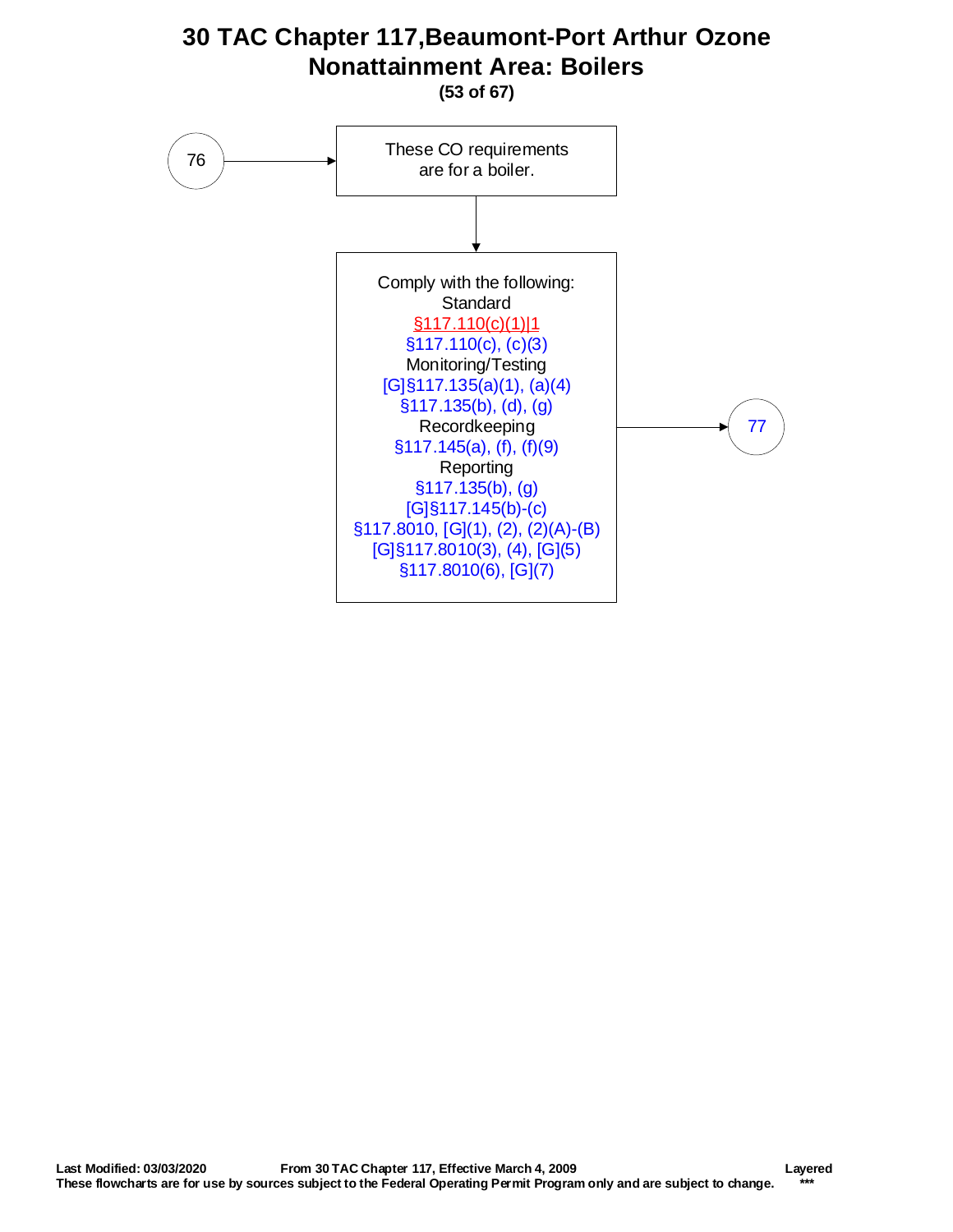<span id="page-53-0"></span>![](_page_53_Figure_0.jpeg)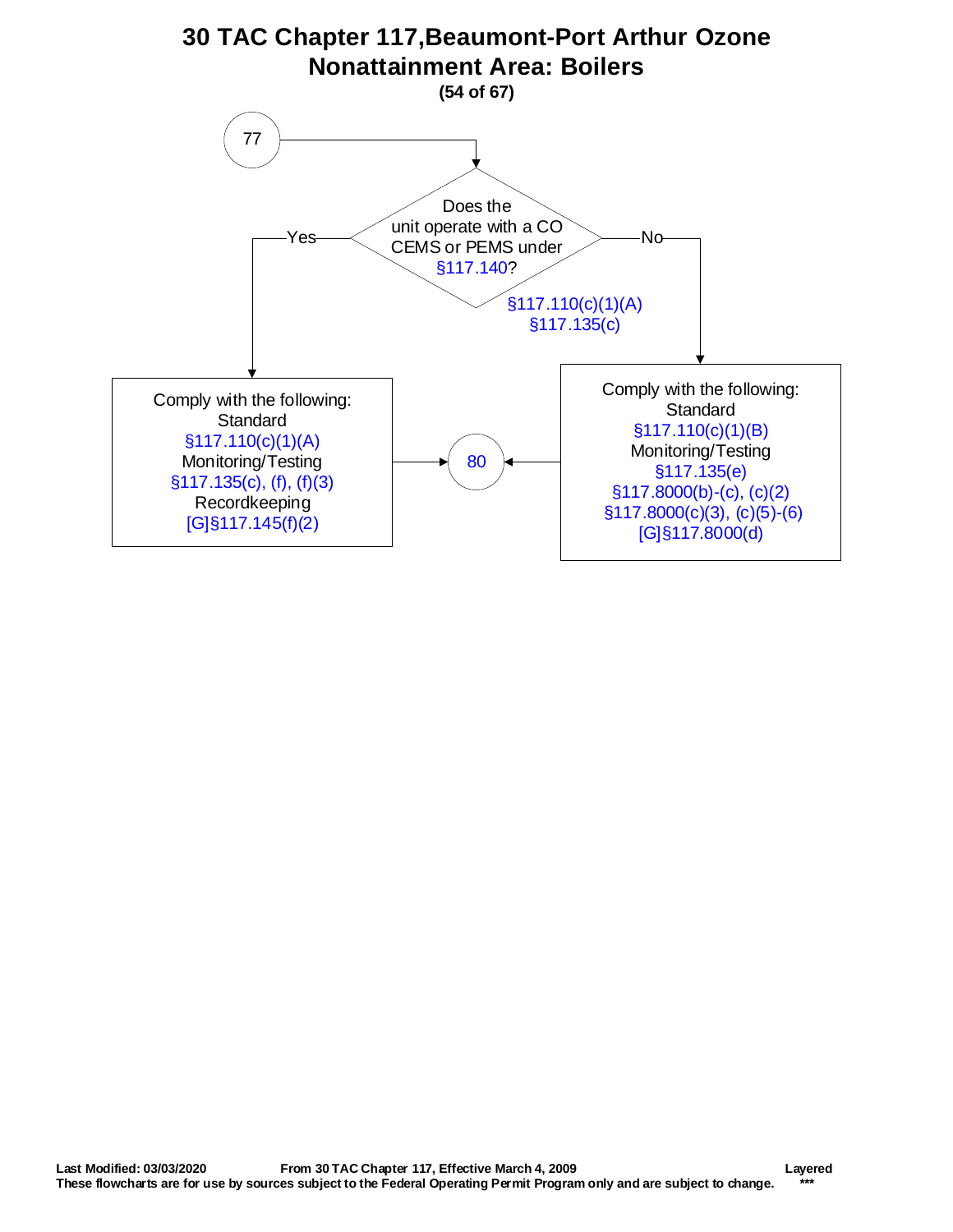<span id="page-54-0"></span>![](_page_54_Figure_0.jpeg)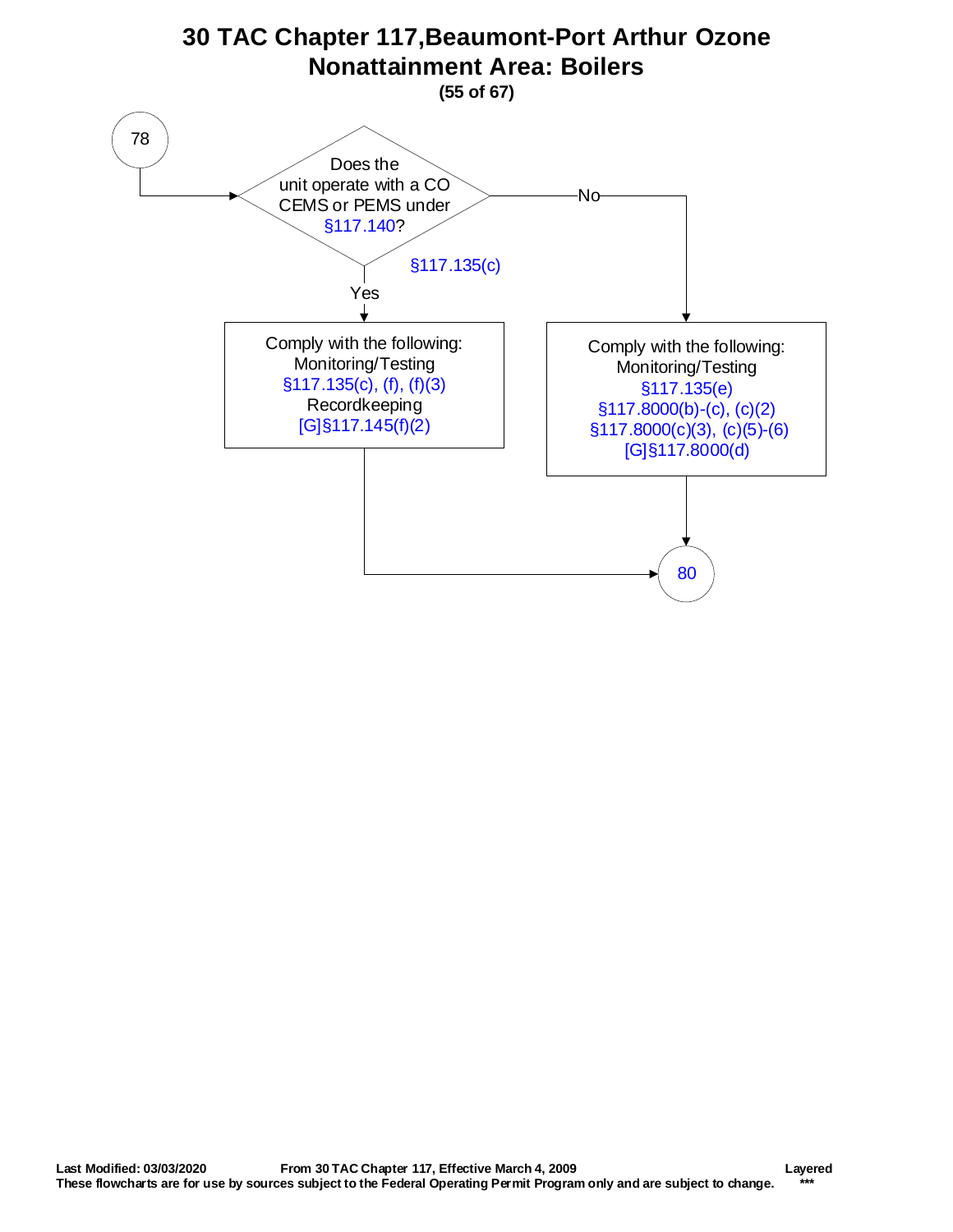<span id="page-55-0"></span>![](_page_55_Figure_0.jpeg)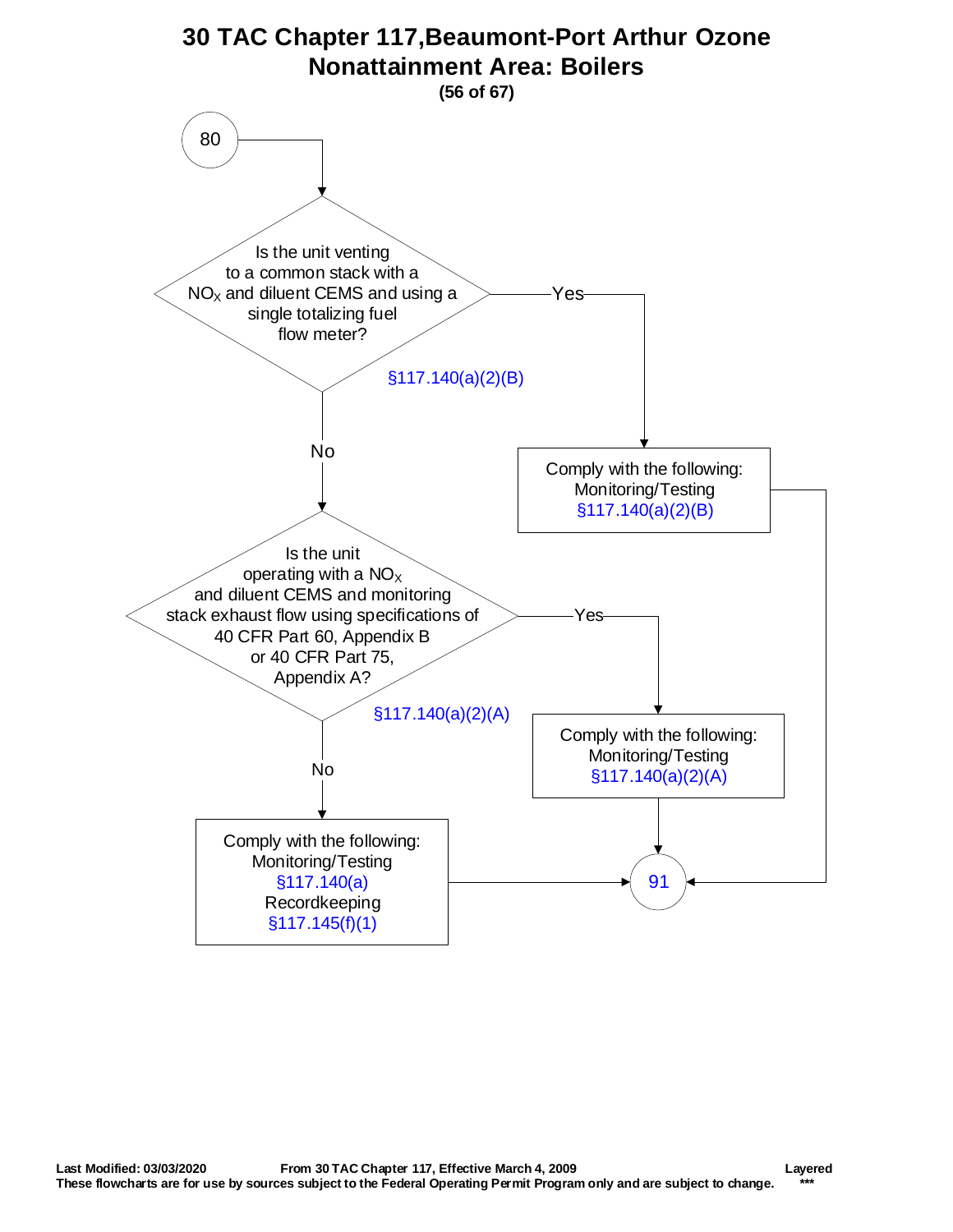<span id="page-56-0"></span>![](_page_56_Figure_0.jpeg)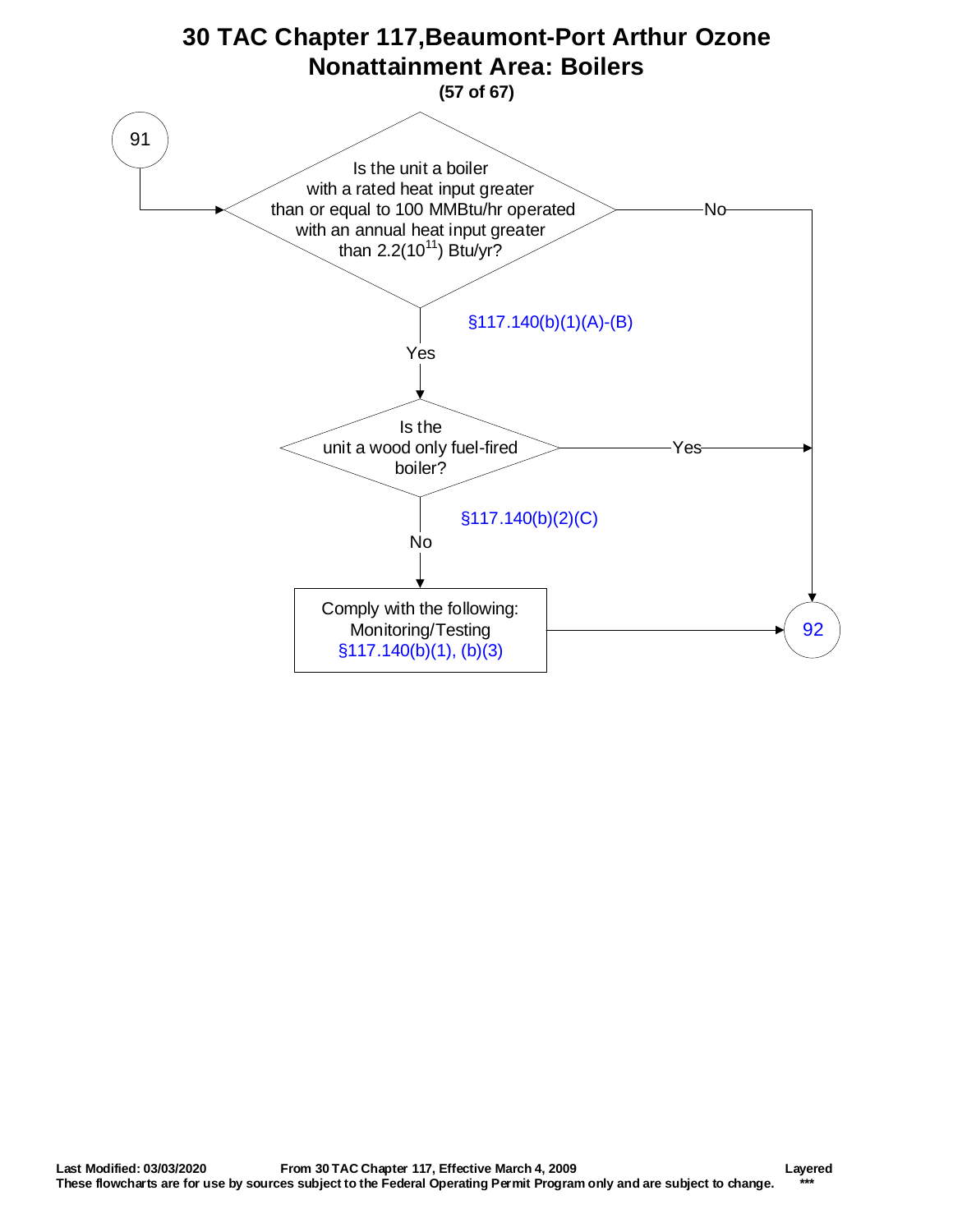<span id="page-57-0"></span>![](_page_57_Figure_0.jpeg)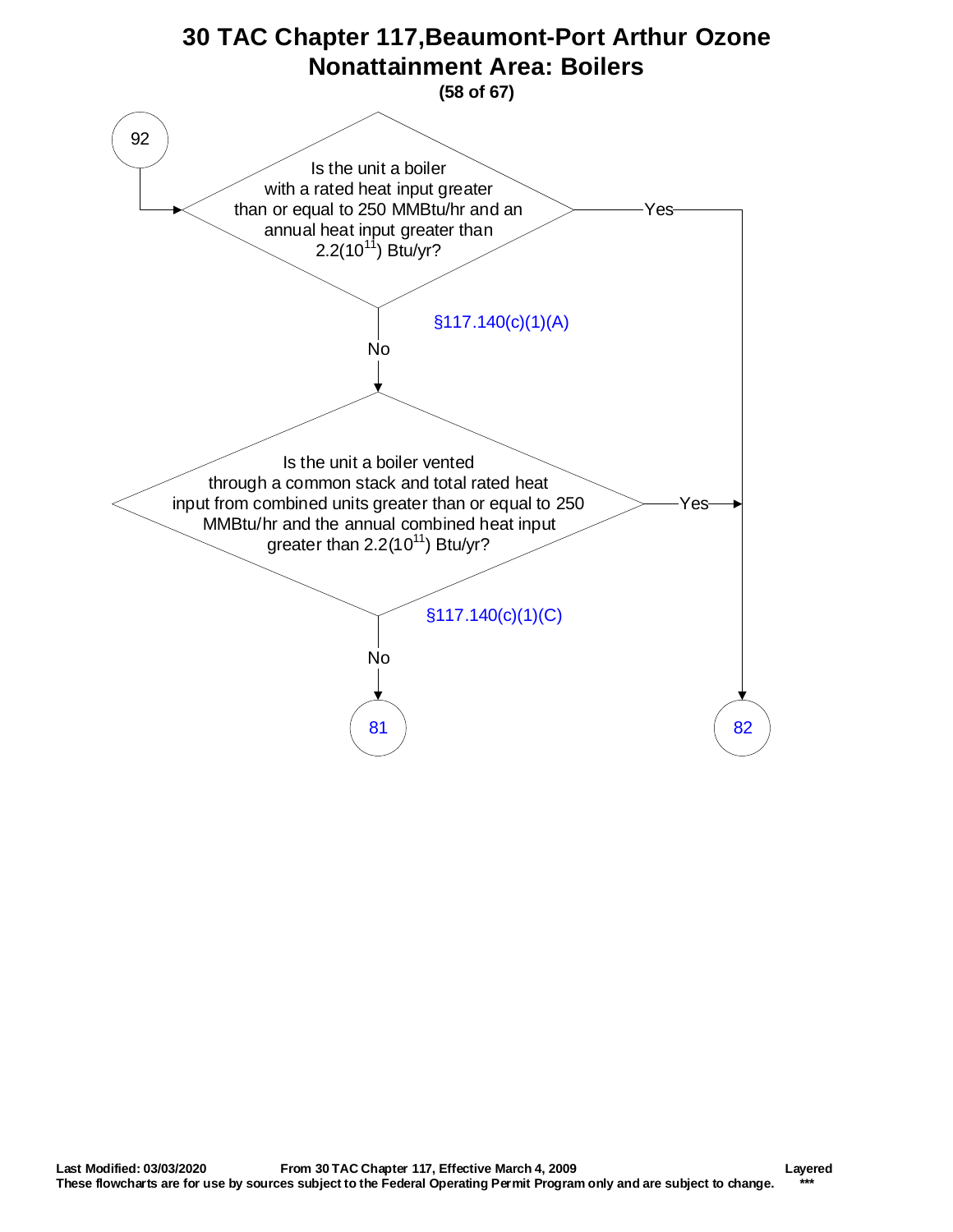<span id="page-58-0"></span>![](_page_58_Figure_0.jpeg)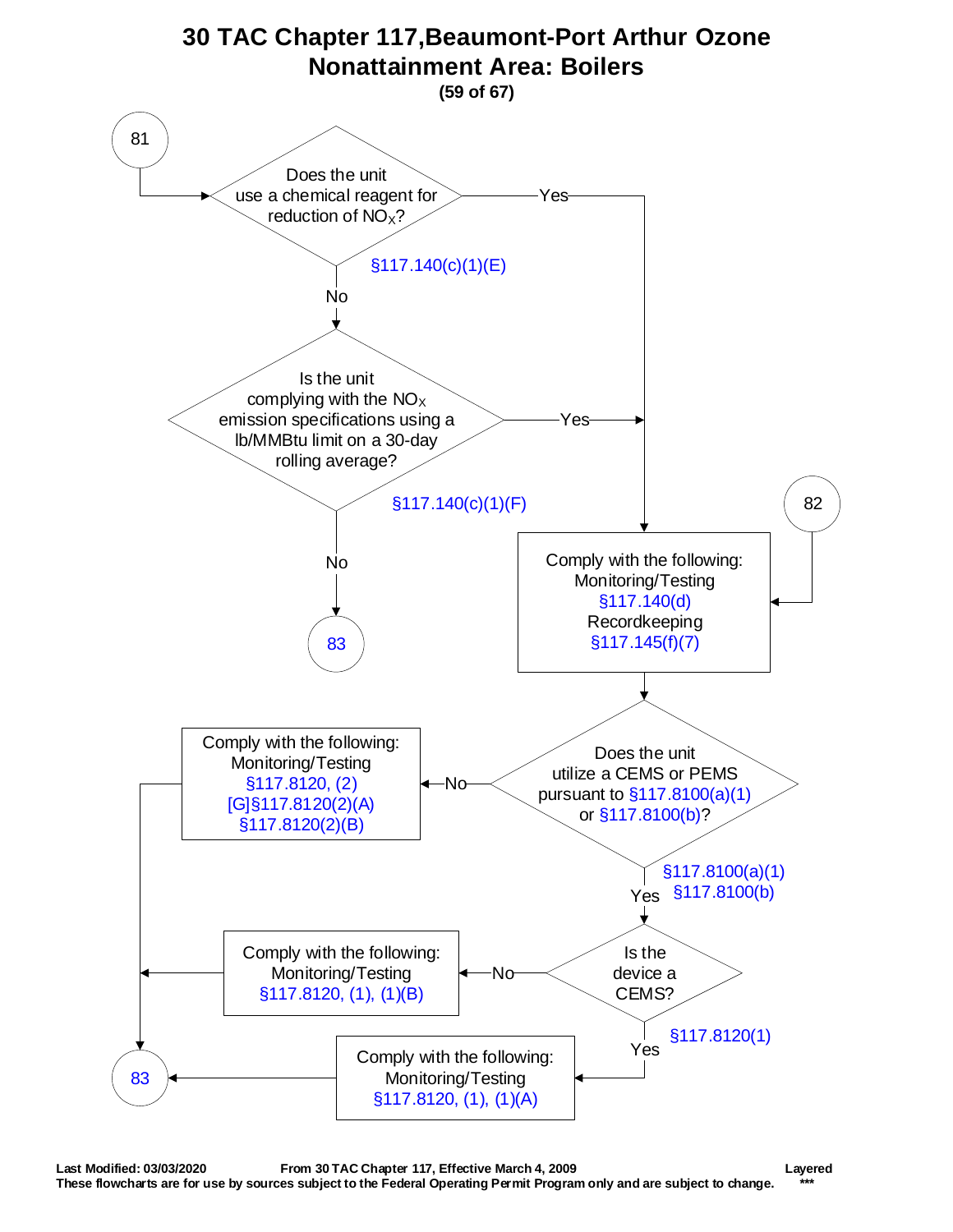<span id="page-59-0"></span>![](_page_59_Figure_0.jpeg)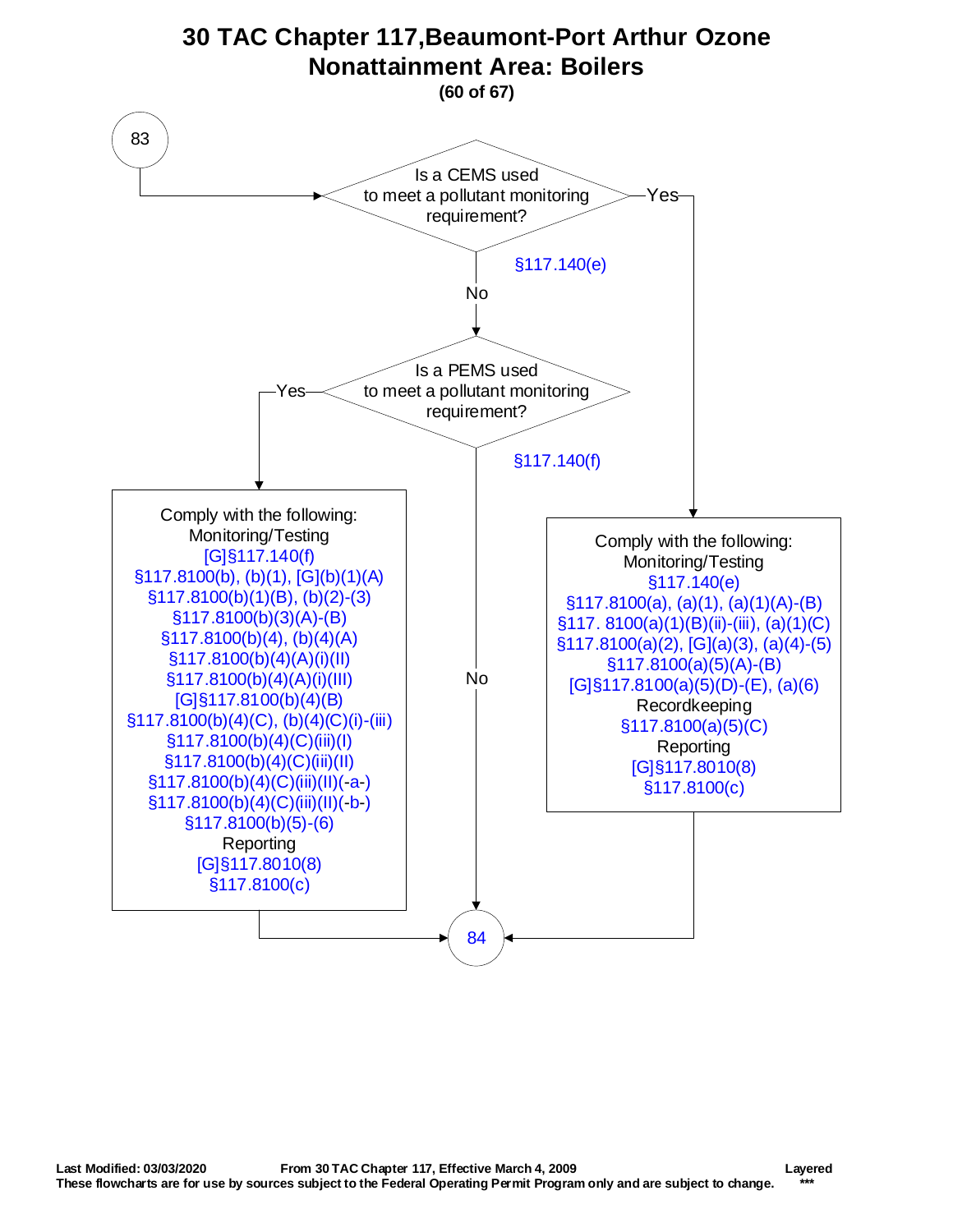<span id="page-60-0"></span>![](_page_60_Figure_0.jpeg)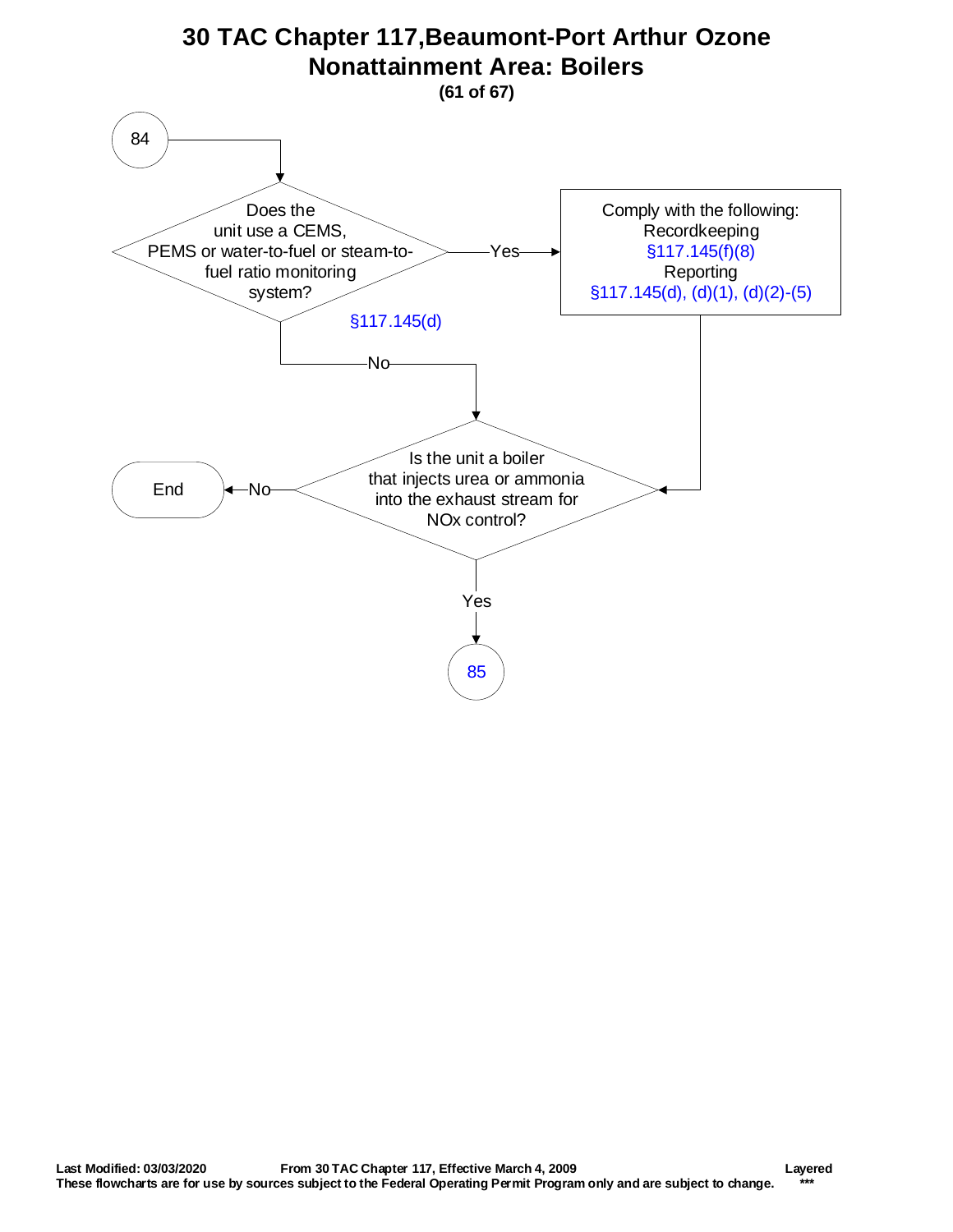<span id="page-61-0"></span>![](_page_61_Figure_0.jpeg)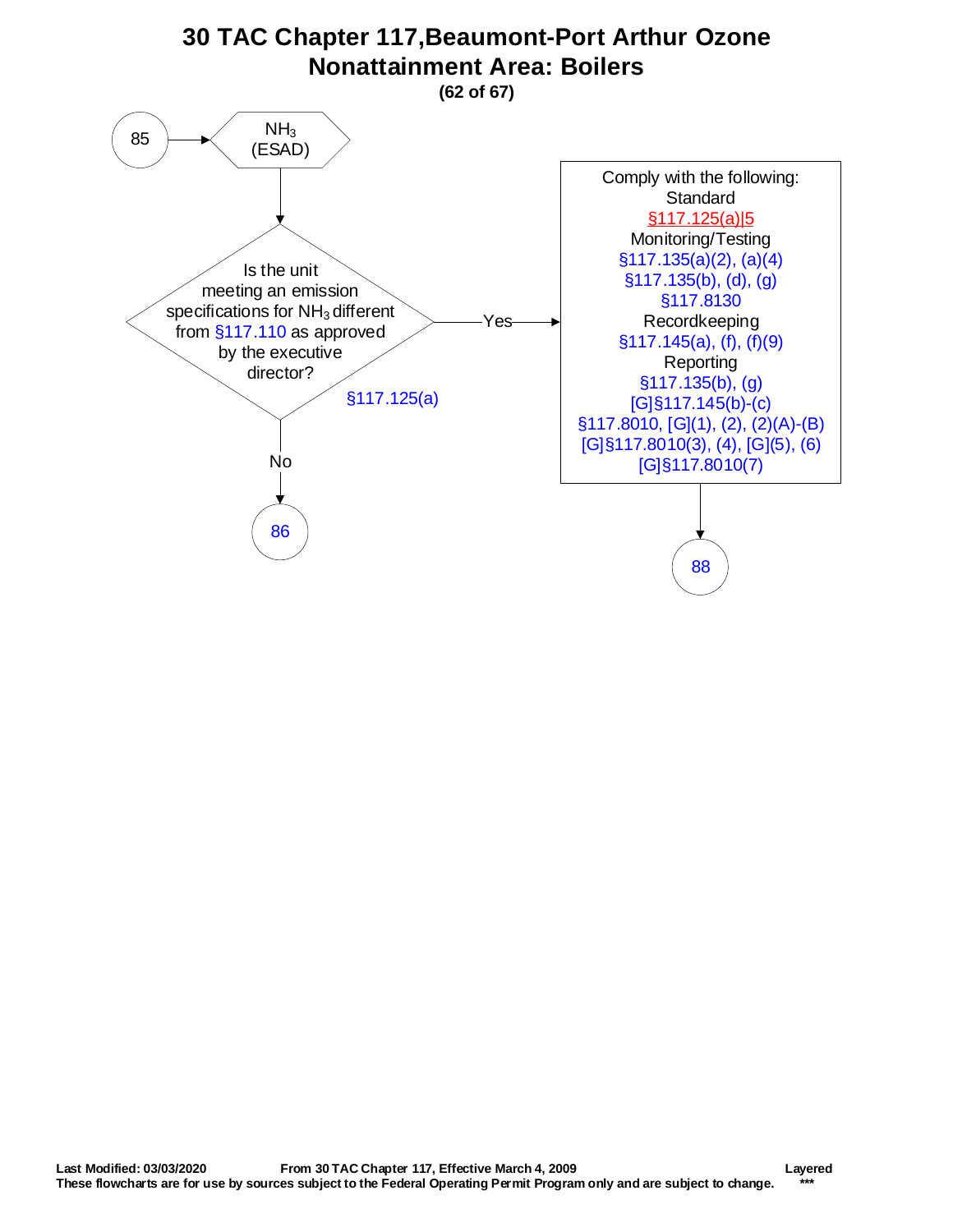<span id="page-62-0"></span>![](_page_62_Figure_0.jpeg)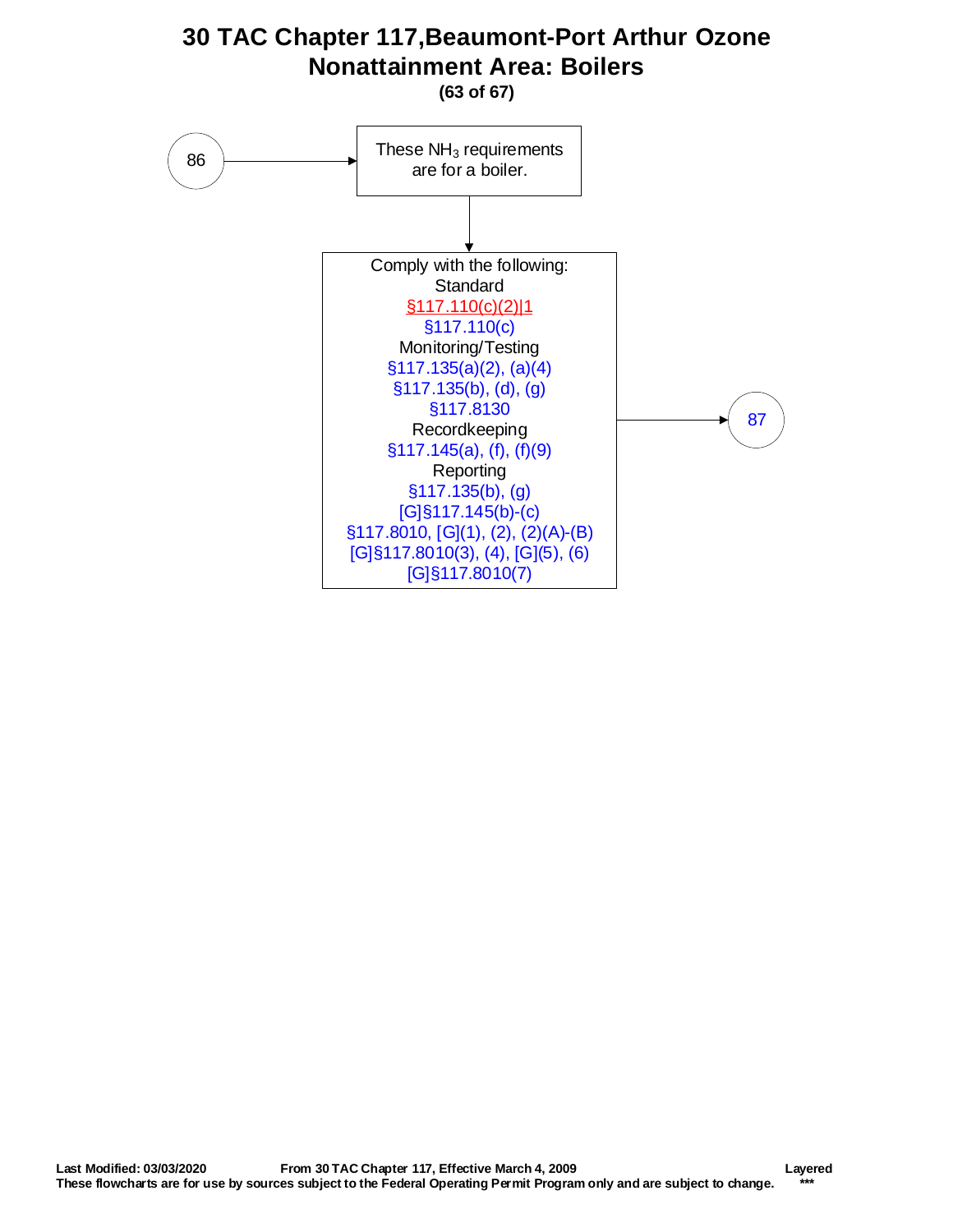<span id="page-63-0"></span>![](_page_63_Figure_0.jpeg)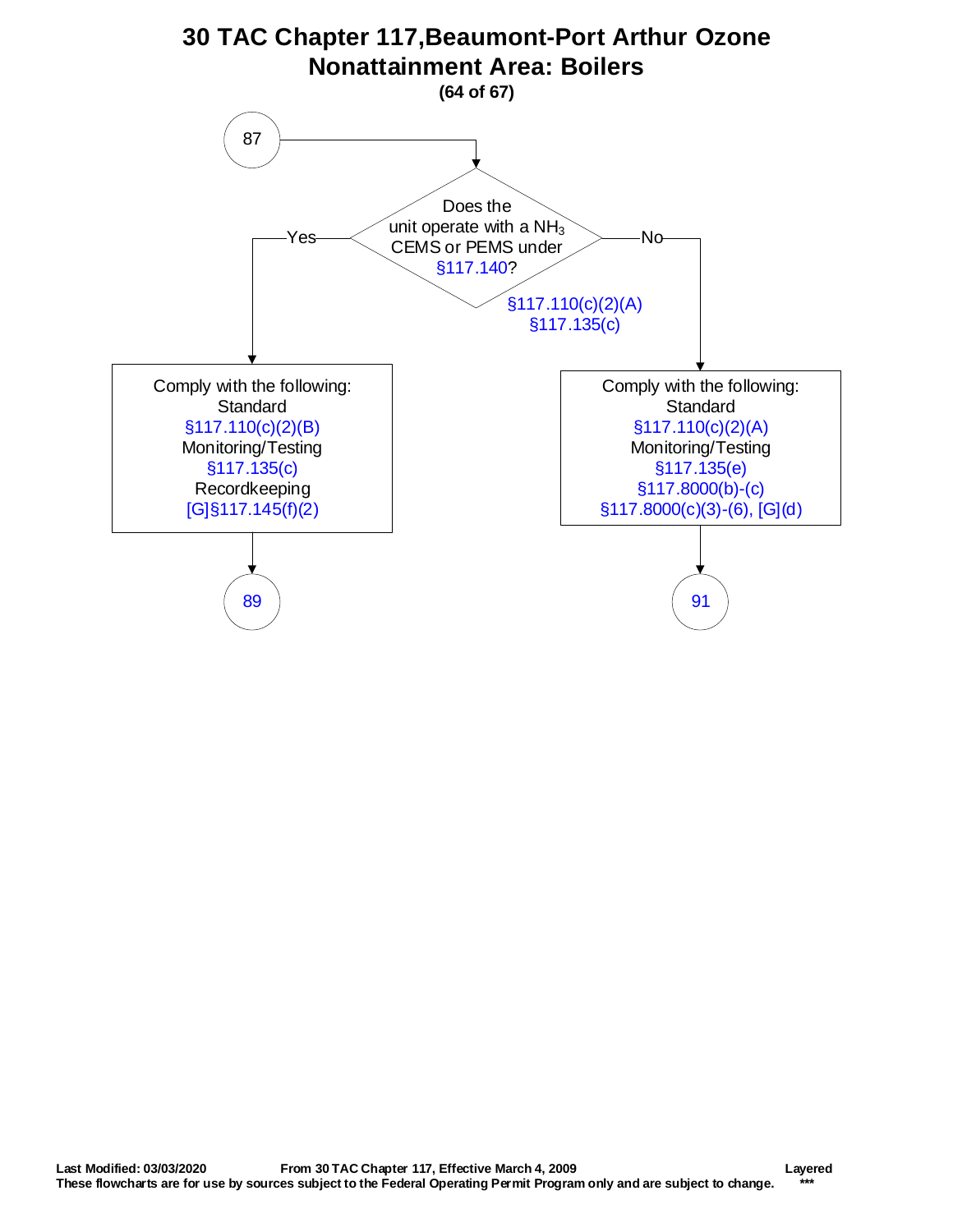<span id="page-64-0"></span>![](_page_64_Figure_0.jpeg)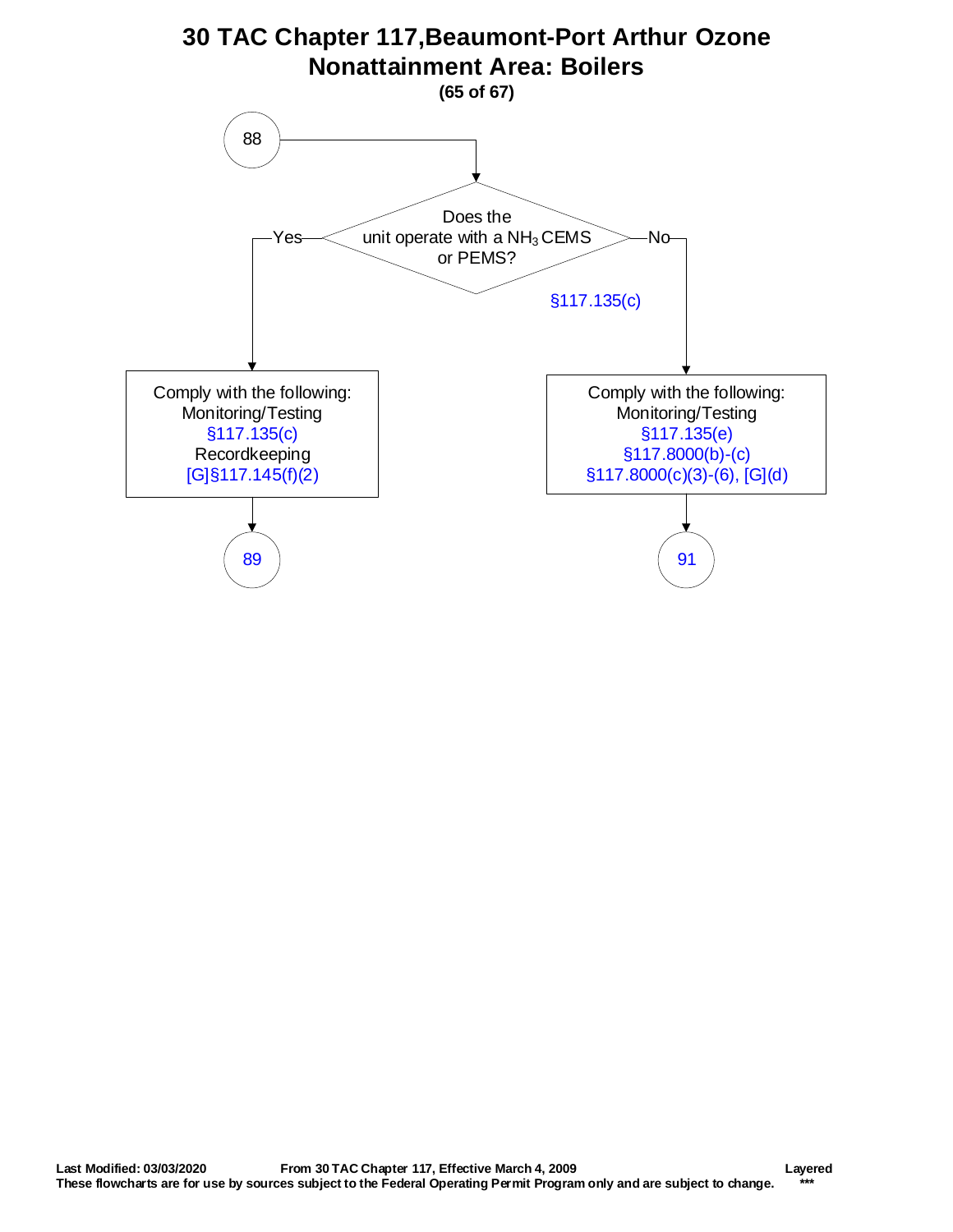<span id="page-65-0"></span>![](_page_65_Figure_0.jpeg)